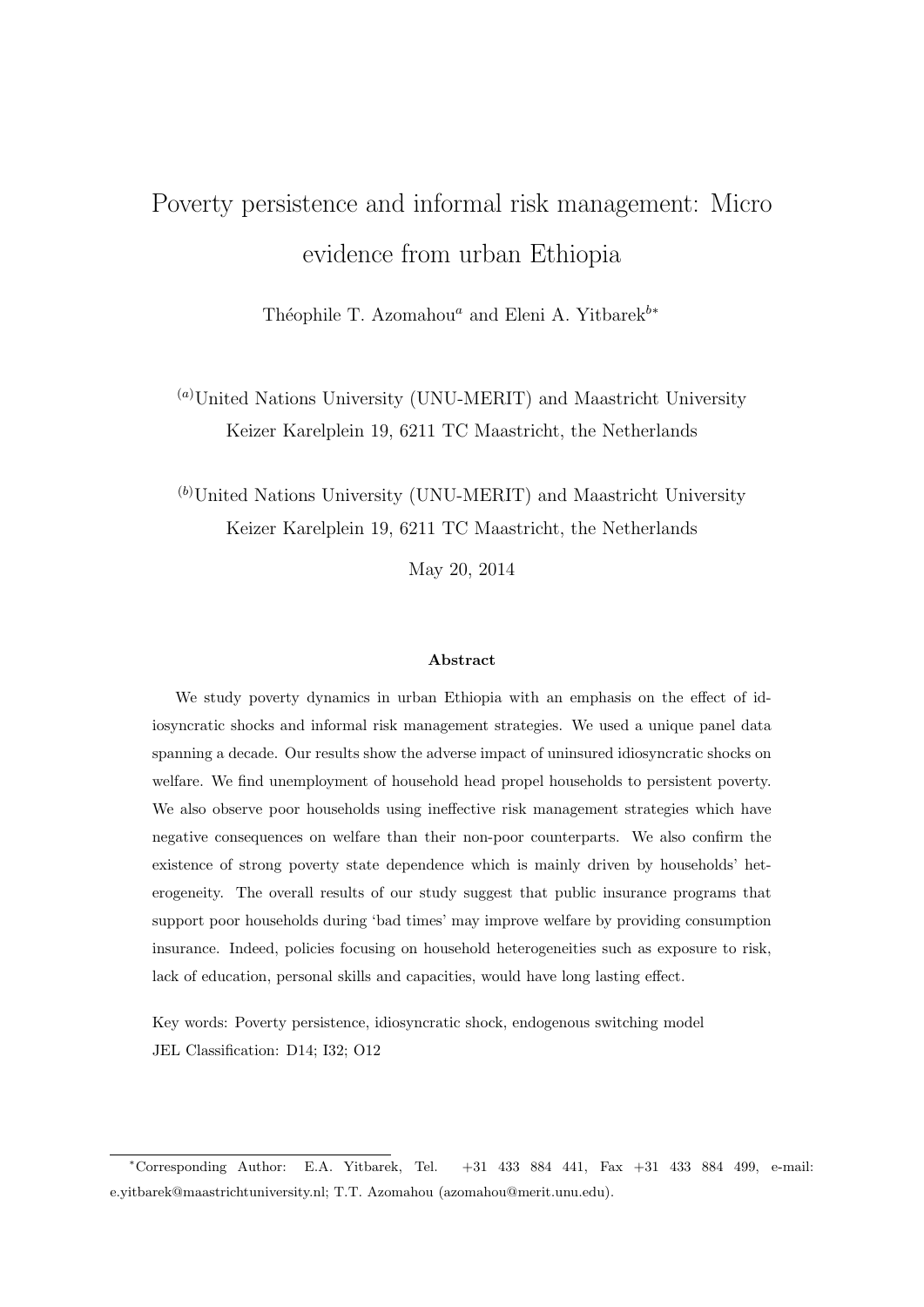## 1 Introduction

Understanding why people remain poor is immediate consequential research issue in developing world. There exist large body of literature that analyzed poverty in developing countries par-ticularly static poverty analysis.<sup>[1](#page-0-0)</sup> There is now however a consensus that static poverty analysis has limited explanatory power of poverty determinants and can lead policy makers to focus on the symptom of poverty rather than the main causes of poverty (Cappellari and Jenkins, 2002; Addison et al., 2009).

With the availability of panel data in developing countries, poverty dynamics literature is growing. A good survey of poverty dynamics literature in developing countries is given in Baulch and Hoddinott (2000), McKay and Lawson (2003), Dercon and Shapiro (2007) and Baulch (2011). All the reviews pointed out that the literature is far from complete. About half of the studies examine a few hundred households, about 40% used a data set that only have two waves and about  $10\%$  analyze urban poverty dynamics. Most importantly, though risk<sup>[2](#page-0-0)</sup> and non-random panel attrition turn up in many of narratives of poverty dynamic studies, the literature omit them largely (Dercon and Shapiro, 2007); a lacuna towards which this study contributes to.

Among many other factors, shocks like unemployment, sickness, death, theft, drought and political strife creates large income and consumption variation over time. Barrientos (2007) reviews the existing literature and concludes that there exist increasing evidence that uninsured shocks raise poverty incidence. Nonetheless, the long term effect of shocks to propel households into persistent poverty remains unknown. There are two consequences of shock. First, there is impact of shock on welfare. Alderman et al. (2006) in rural Zimbabwe found children affected by the civil war and drought shocks in 1970s and 1980s incurred a loss of about 14% of their lifetime income. Second, there is a behavioral change; households that face uninsured risk may push themselves towards low risk and low return activities or asset portfolios. Asset poor rural India households, for instance, allocate large proportion of their land to safe traditional varieties of rice and castor than high yield but high risk crops (Morduch, 1995). Household decision to hold non-productive asset or use low return variety of seed doesn't only means forgone current income but also a higher chance that a household is poor in the long run. Being able to smooth income or consumption variations overtime despite the existence of shocks therefore reflects an important dimension of welfare. And, an essential part of poverty analysis requires understanding the pattern of risk exposure and risk management strategies employed by households.

de Neubourg (2002) explains how household smooth consumption in a framework of a 'Welfare Pentagon' representing five core institutions namely: family, markets, social networks, membership institutions and public authorities. Households use institutions in Welfare Pentagon to generate income and smooth consumption. Credit and insurance markets are however mostly absent in most developing countries including our case study, Ethiopia. According to AfDB  $(2011)$ , less than 10% of Ethiopian households have access to formal credit and insurance. 80%

<sup>&</sup>lt;sup>1</sup>An analysis that measures living conditions at point in time or compares poverty indicators of a given year with past years ignoring household trajectories over time.

<sup>&</sup>lt;sup>2</sup>There exists different risk definition. Here we follow the World Bank definition, risk is an event that trigger decline in well-being and shocks as a manifestation of the risk (World Bank, 2001). We use shock and risk interchangeably.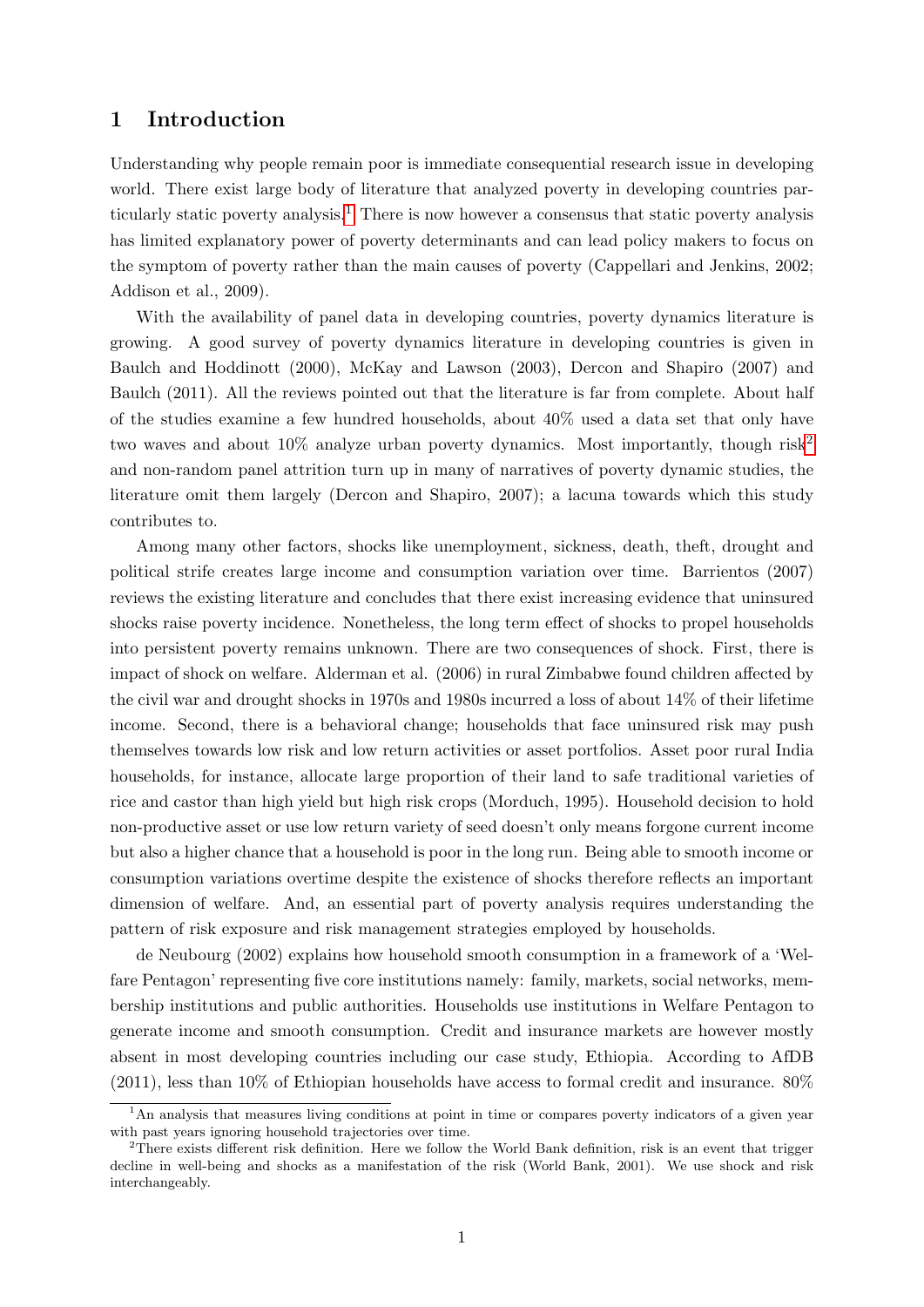of the global population has no access to comprehensive social protection (UN, 2012a). Social network, family and membership institution (in general informal risk management channels) are thus more prevalent than other Welfare Pentagon institutions in developing countries.

Carter (1997) argues that it is rational for households to partake in some form of informal risk sharing arrangements with their neighbors, friends and families in the absence of insurance and social protection. Morduch (1999) looks at these coping strategies as effective instruments to reduce current poverty while Dercon (2005) argues exposure to uninsured risk may force household to hold less-productive assets for the purpose of consumption smoothing. There is more empirical literature related to informal risk sharing with a particular emphasis on rural developing economies. Deaton (1990), Fafchamps and Lund (2003), Ayalew (2003), Skoufias and Quisumbing (2005) and Santos and Barrett (2011) are among other. Almost all studies examined whether households consumption allocations replicate the Pareto-efficient full risk pooling outcomes in a rural context. The findings reveal that the estimated response of consumption to income shocks is small but significant, suggesting a rejection of full insurance.

The existing literature provides plausible explanations on rural poverty dynamics and how rural poor households manage risk in the absence of public and market institutions. However, there is a dearth of empirical evidence to show how uninsured shocks and household risk management strategies affect poverty dynamics among the rapidly expanding urban population in developing countries.<sup>[3](#page-0-0)</sup> Due to open world assumption that poverty is rural phenomenon, poor urban were generally neglected by both researchers and development programs until recently. Bigsten and Shimeles (2004), Kedir and McKay (2005), Islam and Shimeles (2006) and Faye et al. (2011) are few exceptions that analyze poverty dynamics in urban Sub-Saharan Africa excluding South Africa. Despite the fact that uninsured shocks are common in the region and households developed sophisticated informal risk management mechanisms to reduce the consequence of shocks on welfare, none of these studies look at their impact. Thus, our study seeks at filling these gaps using a decade long panel data from urban Ethiopia.

Rural and urban distinction is important in studying risk and risk management. For instance, while rural households are more vulnerable to weather shocks (like drought, variability of rainfall or flood) and need support to cope with fluctuations in food production, the urban poor are more vulnerable to income shocks (like unemployment, loss of productive day due to illness or loss of income due to death of breadwinner) and need support to cope with fluctuations in food prices. Proximity and occupational similarity to some extent mitigate information asymmetry in rural areas which facilitate mutual risk sharing arrangements when households face idiosyncratic shocks. Urban households on the other hand are engaged in different economic activities which increase information asymmetry that deters it. Given the idiosyncratic nature of shocks, one can expect informal risk management mechanisms to protect households from the effect of shocks in urban areas. However, it is not possible to conclude a priori (Cox and Jimenez, 1998).

Using rich urban household panel data and more rigorous econometrics specification than previously applied to this topic in developing country, we study the impact of idiosyncratic shocks and informal risk management strategies on urban poverty dynamics. Understanding the effect of shocks and shock management mechanisms on poverty dynamics provides useful insight in

<sup>&</sup>lt;sup>3</sup>The proportion of Africans living in urban areas increased from 15% in 1950 to 39% in 2010 and the proportion is expected to reach 50% by 2030.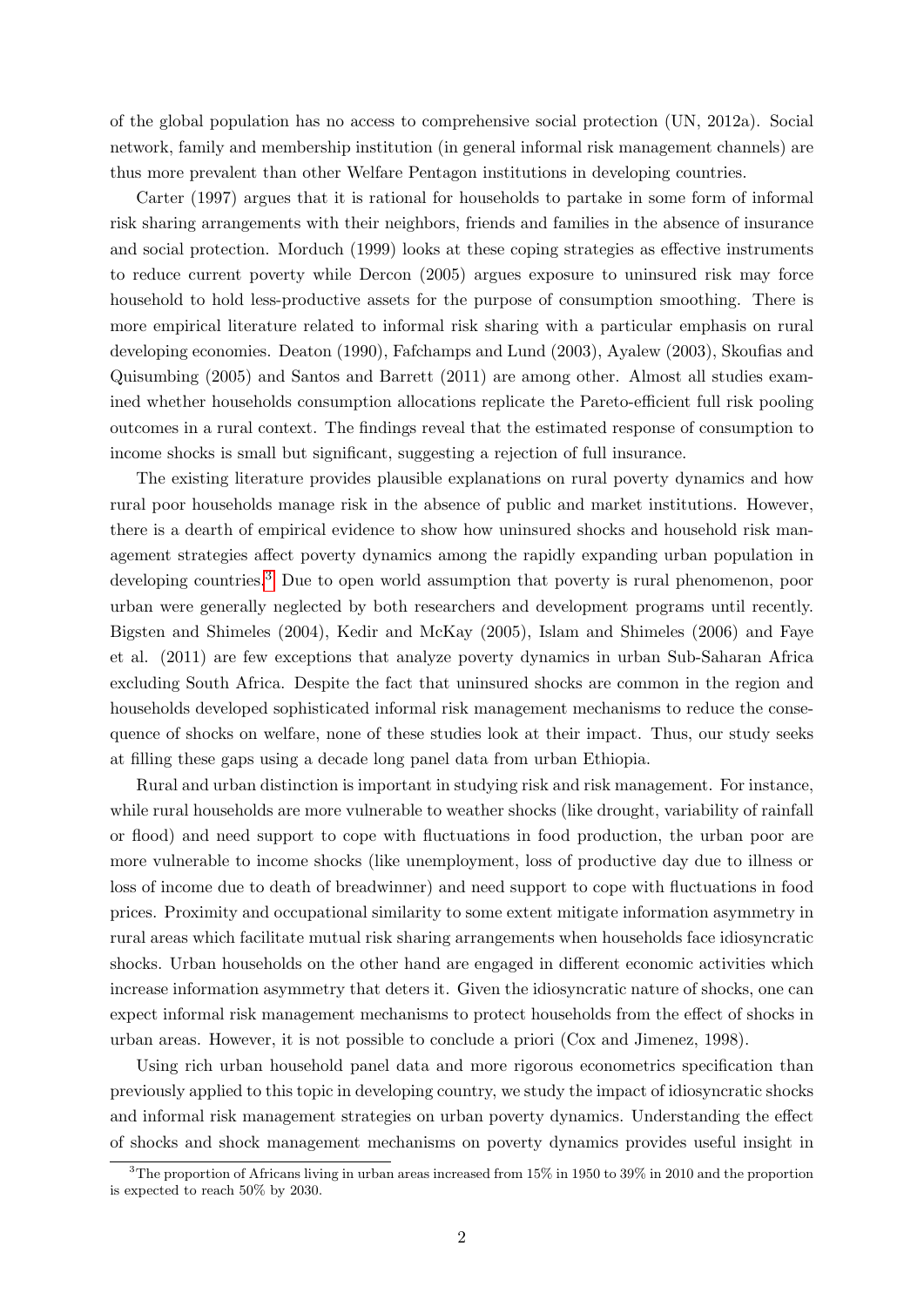designing poverty reduction policies. If the existing informal risk management strategies found to be effective to deal with the consequence of shocks households are facing, introducing a public insurance scheme simply crowd out the existing mechanisms. On the other hand, if it only provide protection to better-off households, targeted public insurance to the poor enhance net gain to society. The study also substantially contributes to the on-going debate whether poor households can insure themselves against consequence of idiosyncratic shocks in the absence of market and public institutions by providing evidence in urban setting of least developing country for the first time. We employed two 'poverty transition' econometric models; the random effect dynamic probit model and the endogenous switching model. One of the key findings of this empirical work is that urban households don't succeed to enjoy full insurance like their rural counterparts. Economic shock, unemployment of household head, have a positive effect on poverty persistence. We also find that poor households use ineffective risk management strategies which have negative consequence on welfare than their non-poor counterparts. Having access to international remittance decrease the probability of poverty persistence. Similar result is found to Peruvian households; during macro-economic shock households with access to international remittance are better off (Glewwe and Hall, 1998). However, it worth to mention that only 17% of poor households have access to international remittance in our sample. On the other hand, the most dominant informal risk management mechanisms used by poor household (gift and local remittance) have a positive effect on poverty entry probability. Finally, consistent with Bigsten and Shimeles (2004), we find strong state dependence of Ethiopian urban poverty mainly driven by households' heterogeneity.

The remainder of the paper proceeds as follows. The next section takes stock of the literature on risk, risk management and their impact on welfare. Section [3](#page-6-0) describes the data and variables used. Section [4](#page-13-0) outlines the estimation strategy. We discuss the estimation results and its policy implication in Section [5.](#page-20-0) Section [6](#page-29-0) concludes the study.

## 2 Risk and welfare: Insights from the literature

Designing effective anti-poverty policies in developing world motivated a series of studies that aimed at a theoretical conceptualization, measuring and addressing poverty and risk empirically. This section provides a selective literature review on risk typology, how risk management mechanisms operate in developing countries and what are the related economic implications on welfare.

#### 2.1 Risk typology

The literature on risk is both broad and extensive; there exists a difference in its definition. de Guzman (2003) defines risk as a probability that an individual or a household incurs a loss in the future. Clarke (1999), Alwang et al.(2001) and Cardona (2003) among others, define it as the possibility that adverse effects will occur. From a policy point of view knowing only the probability of an event occurring does not suffice, knowing the value of the loss, for instance, in terms of adverse movements in incomes or consumption of households is equally important (Modena and Gilbert, 2012). As outlined in the introduction, here we adopt the definition of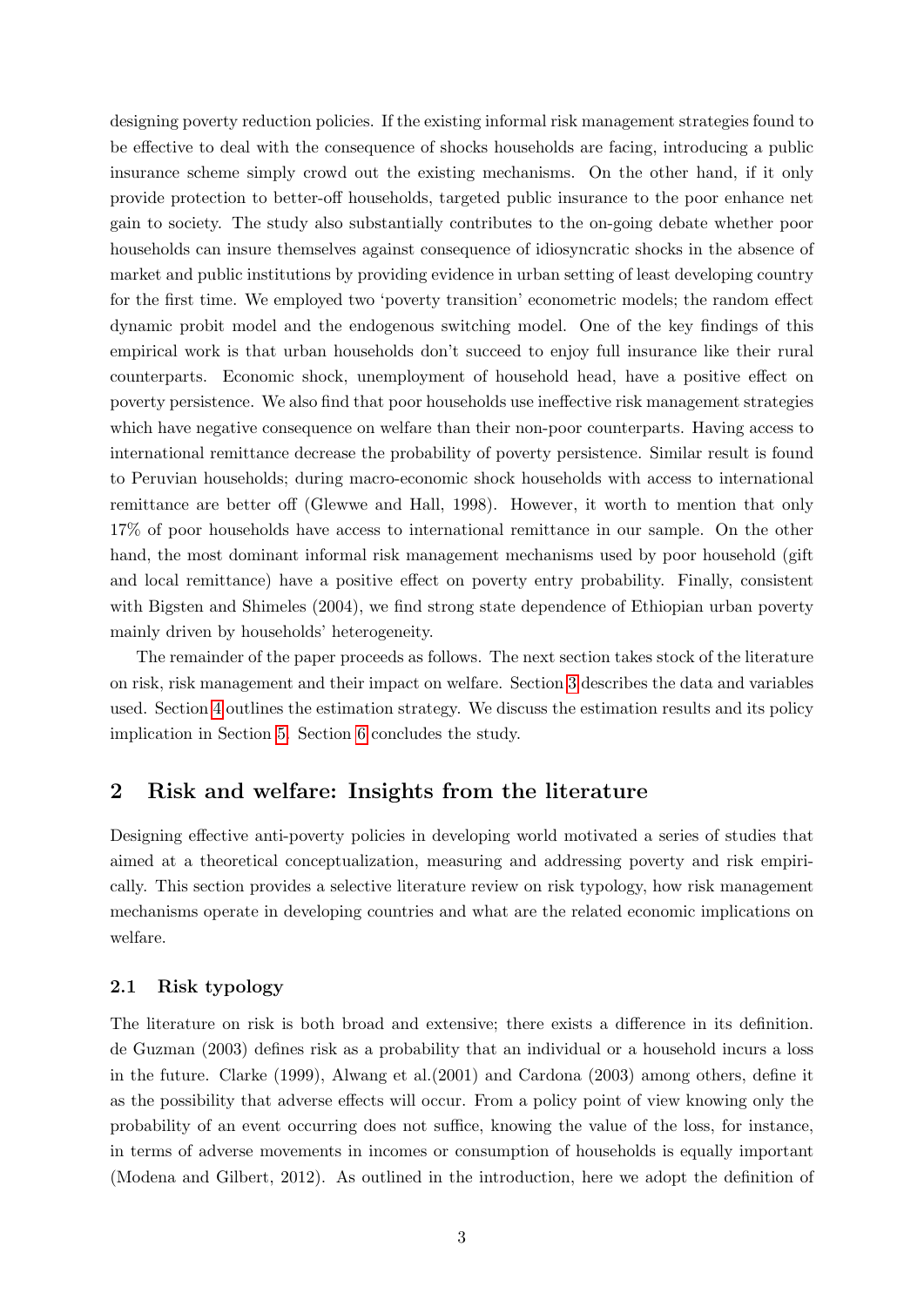the World Bank and define risk as an event that trigger decline in well-being and shocks as a manifestation of the risk (World Bank, 2001). The definition is chosen because it includes both the probability and effect of uncertainty on household well-being.

One way to understand risks better is through a typology of risks. Risks can be classified based on scope (micro, meso and macro) or by the specific nature of the events such as natural, political, social or economic (World Bank, 2001). Risk may occur at micro level affecting a specific individual or a household -'idiosyncratic' shock. Risks can also occur at macro level affecting an entire nation or certain community -'covariant' shock. No clear demarcation often occurs; as most risks may comprise both (Dercon, 2005). The extent to which a risk is covariant or idiosyncratic highly depends on the underlying causes or the nature of the events. Understanding the nature of a shock has also implication on the ability of household to cope with its consequences. For example, when a family head loses her job due to illness, it is an idiosyncratic shock. Or this can be a covariant, if loss of her job is a result of the economic crisis that leads to mass employee layoff. Empirical evidence suggests that idiosyncratic risk may be as important and even dominate covariate risk in most developing countries (Townsend, 1995; Deaton, 1997; Morduch, 2006 and Azam and Imai, 2012).

#### 2.2 Risk management

Although risky events are exogenous households employ a portfolio of mechanisms to smooth consumption. In de Neubourg Welfare Pentagon's paradigm, household generate income and smooth consumption using five core institutions: family, markets, social networks, membership institutions and public authorities. Indeed having access to one institution of the welfare pentagon (e.g. financial market) means households may not have to rely on others (e.g. membership institutions) for the purpose of consumption smoothing. For instance, in the absence of old age pension schemes, remittance from family members has been seen as a substitute for formal pensions (Sana and Massey, 2000).

Credit and insurance markets are mostly absent or incomplete in most developing countries including our case study - Ethiopia; less than 10% of households have access to formal credit and insurance (AfDB, 2011). When households have limited or no access to financial markets, they may find it hard to save or use assets to smooth consumption (Fafchamps et al., 1998; Zimmerman and Carter, 2003; Berloffa and Modena, 2013). On the same line among the world total population, less than 20% have access to formal social policy programs (UN, 2012a). This implies that households in developing countries depend primarily on their own strategies and informal risk sharing networks to mitigate the myriad sources of risk they face.

Risk can be shared within a household (Dercon and Krishnan, 2003; Mazzocco, 2004, 2012), or can be spread across different households. In the latter, unit of risk-pooling is very context specific. Evidence of risk sharing among extended families has been found by Foster (1993) and Witoelar (2005), friends and relatives by Fafchamps and Lund (2003), ethnic groups by Grimard (1997) or community by Townsend (1994). Any of two households or individuals are said to share risk if they employ state-contingent transfer to increase the expected utility of both by reducing the effect of shock at least in one (Townsend, 1994).

Anthropological literature captured the existence of a variety of informal risk sharing mech-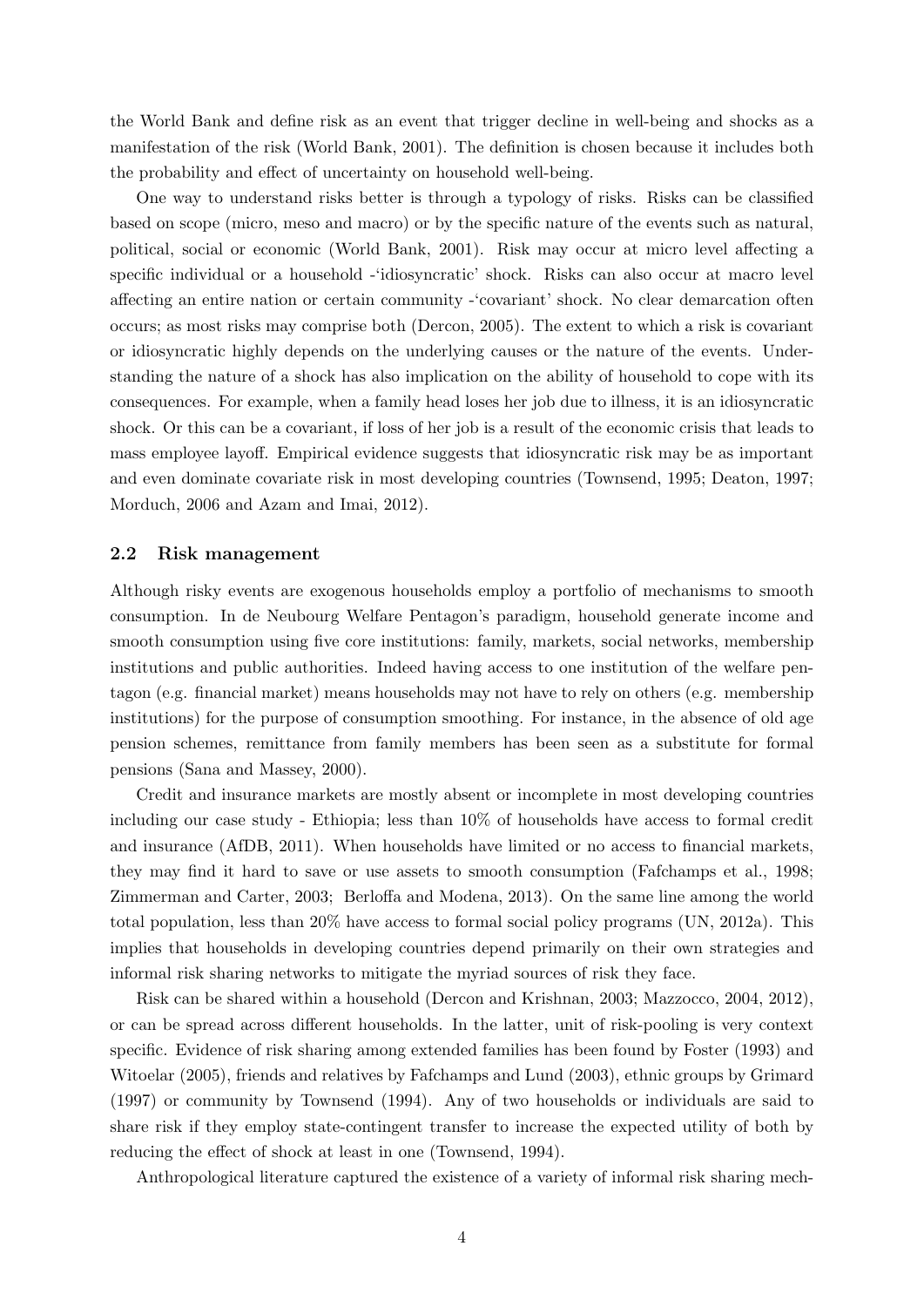anisms in Ethiopia that are driven by tradition and 'reciprocity' (Hailu and Northcut, 2012). Sahlins (1972) makes a distinction between 'generalized reciprocity' and 'balanced-reciprocity'. The first refers to transactions that are purely altruistic; assistance among members of a closelyknit social group which is typical of free gifts. Extended families have provided this type of protection in the country for long. For instance, among the Arsi Oromo, relatives living in other areas transferred grains to drought victim families or the victims migrate temporarily to their families who are residing in other areas (Hailu and Northcut, 2012). Similarly, during drought times individuals and households could depend on transfers from members of the extended family. The second, 'balanced reciprocity' involves direct reciprocation in which the material transaction is as important as the social aspect. The traditional and dominant risk sharing mechanisms in Ethiopia such as 'Iddir' and 'Eqqub' are good example of balanced reciprocity risk sharing mechanisms.[4](#page-0-0)

Access to informal risk management mechanisms is not homogeneous to all households, however. Access, for instance, is determined by household resource endowments (such as social, human, financial and physical resources). Households also differ in consumption preference, risk exposure and risk 'appetite' which determines their capacity to produce and accumulate wealth in the market. Together with initial wealth distribution and corresponding consumption distribution, household adapt different consumption smoothing strategies based on available options. In the wealth distribution some households are poor; they don't have enough resource to satisfy the requirement of welfare pentagon institutions to insure both current and future consumption. The position of a household in wealth and income distribution therefore affects household consumption smoothing behavior (Notten, 2008). Therefore, being able to smooth consumption and income despite the existence of uninsured risks reflects an important dimension of well-being.

#### 2.3 Risk, risk management and welfare

In the developing world an uninsured risk is ubiquitous. Low income households still face manifold uninsured risks (Baulch and Hoddinott, 2000; Word Bank, 2001; Dercon, 2002). Between 1999 and 2004, 25% and 29% of Ethiopian rural households reported losses of income due to drought and illness, respectively. There are two effect of risk. First, there is impact of shock on welfare. Rainfall shock is found to have a persistent effect on consumption growth of rural Ethiopian households (Dercon et al., 2005). Deininger et al. (2003), report arrival of a foster child to household results in low capital formation in Uganda. In rural Zimbabwe, children affected by the civil war and drought shocks in 1970s and 1980s incurred a loss of around 14% of their lifetime income (Alderman et al., 2006). Second, there is a behavioral change; households that face uninsured risk may push themselves towards low risk activities or asset portfolios with low return. Exposure to risk may induce households to hold non-productive assets for the purpose of consumption buffering (Dercon, 2005). Asset poor rural Indian households allocate large proportion of their land to safe traditional varieties of rice and castor than high yield but high risk crops (Morduch, 1995). Household decision to hold non-productive asset or to use low

<sup>4</sup> Iddir is a voluntary association that usually formed among friends, colleagues and neighbors to provides resources necessary to carry out funeral rituals. Eqqub is a voluntary association that regularly pools fund and rotates among members.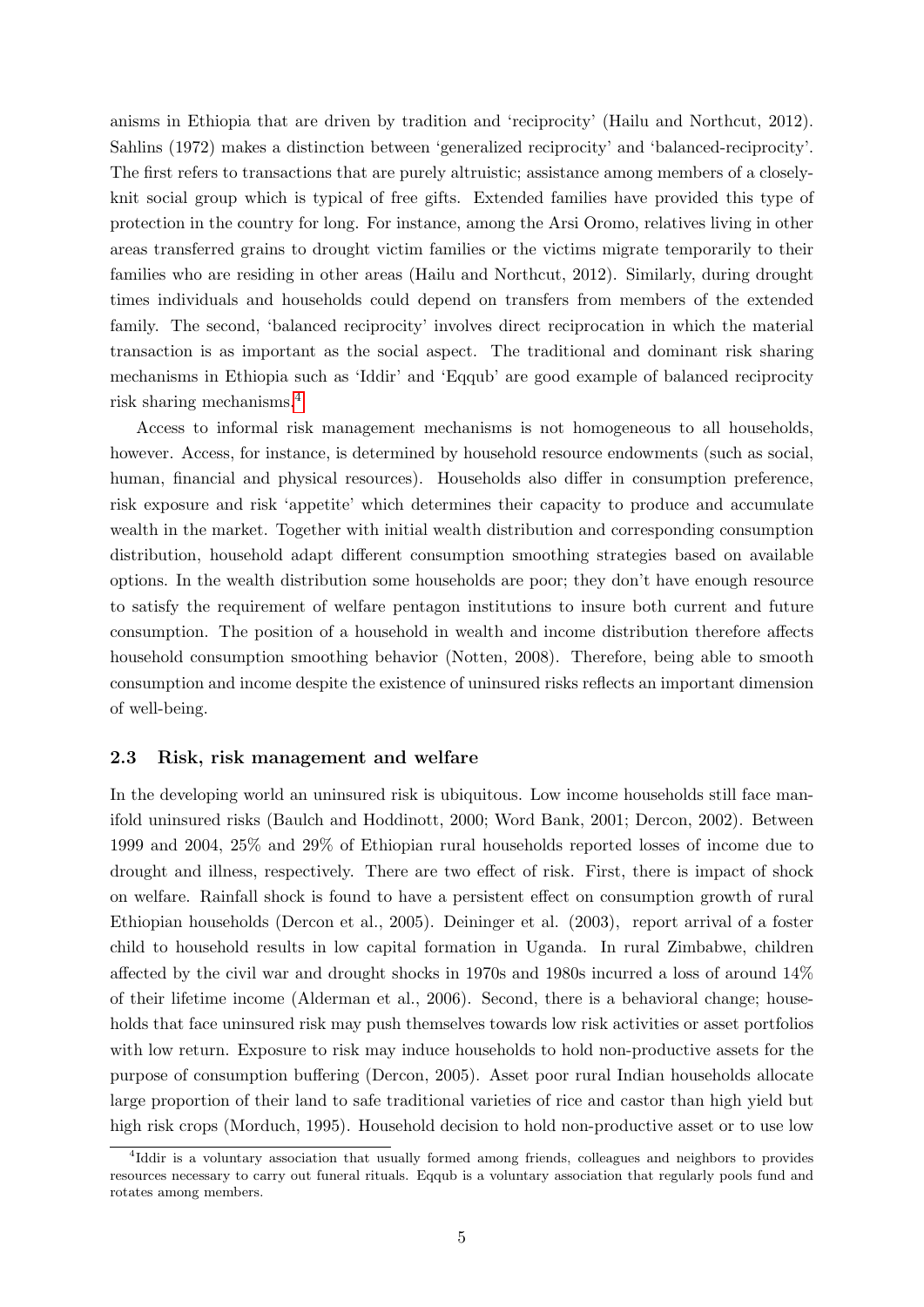return variety of seed not only means forgone current income but also a higher chance that a household remain poor. This implies that risk management decisions of a household have both short and long-term implication which may result in poverty entry and poverty persistence.

Based on the aforementioned literature this study investigates the effects of self-reported idiosyncratic household head shocks and informal risk management strategies of urban households on poverty dynamics. We focus on self-reported idiosyncratic household head shock and distinguish economic shocks (unemployment) and health shocks (illness and disability). We purposely select shocks that impose cost to specific household in terms of lost income, reduced consumption and destruction of human capital. With regard to informal risk management strategies we include remittance (local and international); credit from informal sources; gifts (cash and in-kind); membership in 'Eqqub' and 'Iddir'. The next section elaborates in detail the data used in the study.

## <span id="page-6-0"></span>3 Data

This paper takes advantage of a unique longitudinal dataset, the Ethiopian Urban Household Survey (EUHS), collected by Addis Ababa University in collaboration with Departments of Economics of G`oteborg University and Michigan State University. The survey covers 1,500 households in seven major cities of the country (Mekele, Dessie, Bahir Dar, Dire Dawa, Addis Ababa, Awassa and Jimma) in five waves (1994, 1995, 1997, 2000 and 2004). The period covered by the data is characterized by major macroeconomic and political changes in the country. The period between 1994 and 1997 is characterized by peace, recovery from the long civil war and good weather; between 1997 and 2000 the country experienced drought, sharp decline in international coffee price and war with Eritrea.<sup>[5](#page-0-0)</sup> Between 2000 and 2004 the economy resurged from the 1999/00 crises and experienced a moderate growth.

#### 3.1 Sampling

The sampling frame of the survey includes all the cities with inhabitants greater than 100,000. Cultural diversity, major economic activity and administrative importance of cities are additional criteria to select sample cities.<sup>[6](#page-0-0)</sup> The predetermined sample-size  $(1,500$  households) was allocated to the selected cities and districts, in proportion to their residents. Households were then selected by systematic sampling from half of the 'kebeles', the lowest administrative units in the country, in each districts (wereda) using the official registration of residences available at kebeles. This sampling frame misses the homeless, residents of collectives and rural-urban migrants with no permanent resident address and registration at kebeles. Addis Ababa, Dire Dawa and Awassa contributed 60%, 8% and 5% of sample households, respectively. The other remaining four cities

<sup>&</sup>lt;sup>5</sup>Coffee plays a vital role in the country economy; In 2009/10 it accounted for 36% and 43% of total and agriculture exports, respectively (MoFED, 2008).

 $6$ Mekele and Dessie represent the northern part of the country often affected by drought. Bahir Dar is a representative city of cereal producing part of the country while Dire Dawa is a major trading center. The capital and the largest city of all, Addis Ababa, represents very diverse population. The administrative centre of the south, Awassa, represents high production of 'enset'(false banana). Last, Jimma represents major coffee producing areas.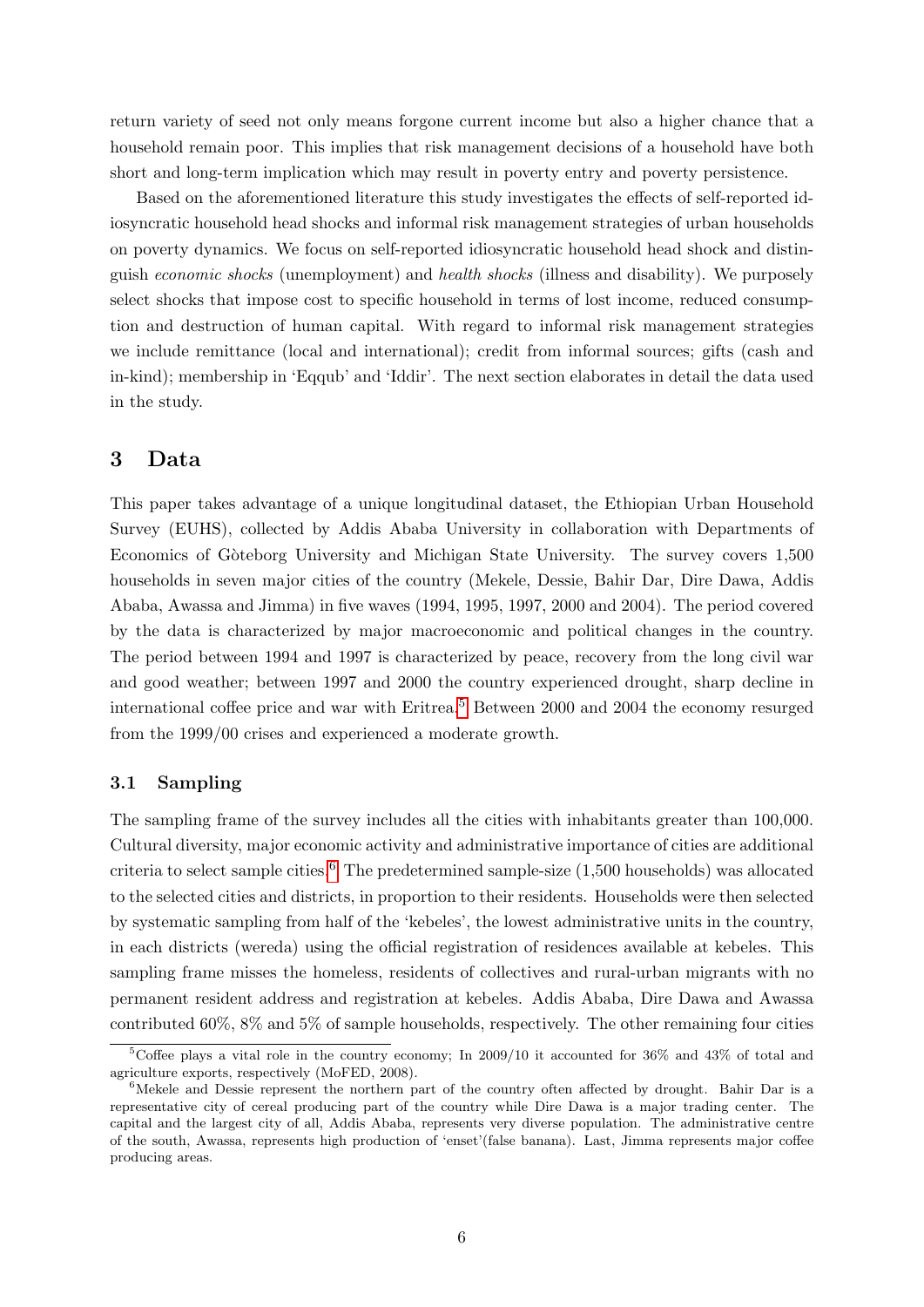contributed 7% of the sample households each. The surveys were conducted over four successive weeks during a month considered to represent average conditions.

The database provides a rich array of information on household food and non-food expenditure; income by source; private transfers; consumption habits; employment; education; demographics; credit; health; anthropometrics; dwelling conditions and subjective evaluation of welfare. The sample used for the empirical analysis here is restricted to data from  $2^{nd}$  to  $5<sup>th</sup>$  rounds (four waves) of EUHS. The time dimension of our panel is long enough to allow estimating poverty transition than similar poverty dynamic studies in Sub-Saharan Africa. It is important to mention panel attrition of our data: 11% from 1995 to 1997, 10% from 1997 to 2000, and 14% from 2000 to 2004. The observed attrition is selectively related to our outcome variables of interests, poverty status of households. We test this more formally under context and poverty transition pattern section of the study (see Section [3.2\)](#page-8-0).

Analysis of the welfare impact of shocks and risk management strategies of household draws from the micro-economic theory of utility maximization. According to this theory, the objective of individuals and hence a household is to maximize utility subject to a budget constraint. Although utility is not directly observable, it is a construct representing household welfare. Traditionally either income or consumption is used to measure material (monetary) welfare. For developing countries, consumption is viewed as a better approximate to 'money-metric utility' than income (see Ravallion, 1992; Deaton and Grosh, 2000 for detailed discussion). Hence, we used household consumption to proxy household utility level. Our consumption definition is comprehensive that includes food and non-food components. Food consumption includes the value of food purchased from the market and in-house prepared food. The non-food component includes expenditures on clothing, energy, education, kitchen equipment, contributions, health, education, transportation and other non-durable items. Real total consumption then is divided by 'adult equivalent' to determine real per adult equivalent household consumption. We used a calorie based equivalence scales developed by Dercon and Krishnan (1998) for the country (see Table [10](#page-36-0) of the Appendix).

Household is our unit of analysis. A household is defined as poor, if adult equivalent consumption of a household is lower than absolute poverty line of the country, which is defined by Ministry of Finance and Economic Development (MoFED) in 1995/96. It is worth mentioning how the poverty line is constructed. The poverty line is estimated following the cost-of-basicneeds approach in two stage. First, food poverty line estimated using the average quantities of a bundle of food basket most frequently consumed by households in the lower half of the expenditure distribution. Second, the non-food component of the poverty line was estimated by dividing the food poverty line by the average food-share of households that are below the minimum calorie-intake (MoFED, 2008).

Table [1](#page-8-1) presents the descriptive statistics of variables used for analysis. We have two types of variables: the outcome variable (poverty status of households based on the country poverty line and real household per adult equivalent consumption) and the determinants of poverty status of households, control variables. We have gathered the controls into four main categories: household characteristics, household head characteristics, head shocks and household informal risk management strategies. We also include three exclusion restriction variables for selection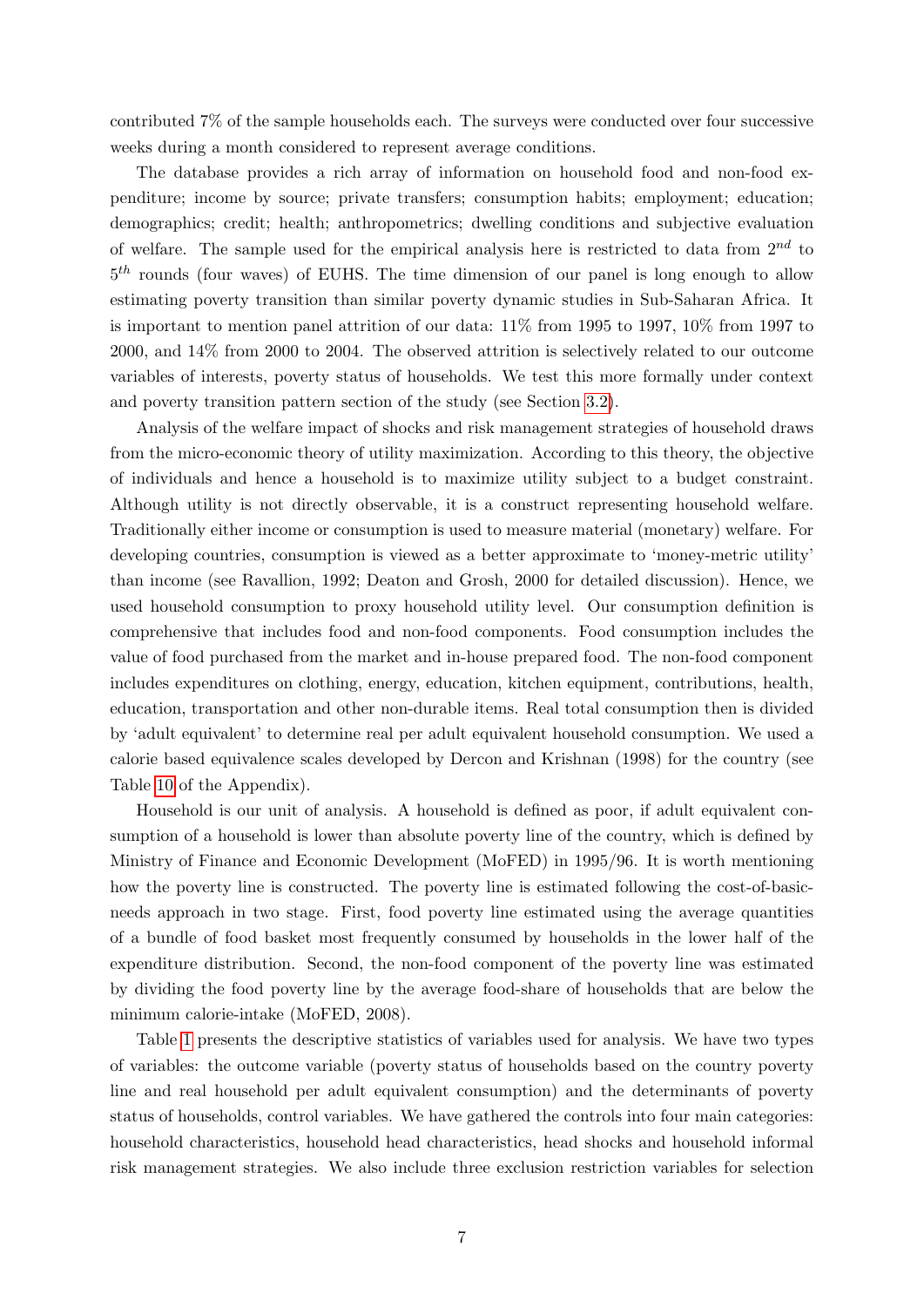<span id="page-8-1"></span>equations of endogenous switching model (see Section [4.1](#page-15-0) and [5.1](#page-20-1) for detail discussion). The definition of all variables are summarized in Table [11](#page-37-0) of the Appendix.

|                                                    | Mean    | $SD*$   | Min              | Max            |
|----------------------------------------------------|---------|---------|------------------|----------------|
| Female household head                              | 0.393   |         |                  |                |
| Age in years                                       | 49.250  | 13.446  | 13               | 99             |
| Household size                                     | 6.508   | 2.974   | $\mathbf{1}$     | 28             |
| Number of family members aged between $0$ and $14$ | 1.789   | 1.578   | $\theta$         | 10             |
| Number of family members aged 64+                  | 0.210   | 0.453   | $\theta$         | 3              |
| Married household head**                           | 0.581   |         |                  |                |
| Number of employee in the household                | 1.707   | 1.230   | $\overline{0}$   | 12             |
| Number of unemployed in the household              | 0.629   | 1.038   | $\theta$         | 10             |
| Own account worker**                               | 0.258   |         |                  |                |
| Public sector employee                             | 0.064   |         |                  |                |
| Private sector employee                            | 0.085   |         |                  |                |
| NGO employee                                       | 0.025   |         |                  |                |
| Casual worker                                      | 0.068   |         |                  |                |
| Civil servant                                      | 0.144   |         |                  |                |
| Pensioner                                          | 0.138   |         |                  |                |
| Others                                             | 0.217   |         |                  |                |
| No schooling**                                     | 0.326   |         |                  |                |
| Primary schooling                                  | 0.248   |         |                  |                |
| Junior Secondary Schooling                         | 0.099   |         |                  |                |
| Secondary schooling                                | 0.174   |         |                  |                |
| Tertiary schooling                                 | 0.153   |         |                  |                |
| Unemployment                                       | 0.046   |         |                  |                |
| Sickness                                           | 0.126   |         |                  |                |
| Disability                                         | 0.148   |         |                  |                |
| New family members joined the household in 1994    | 0.317   | 0.560   | $\theta$         | $\overline{2}$ |
| Family members left the household in 1994          | 0.049   | 0.268   | $\theta$         | $\overline{4}$ |
| Local remittance                                   | 0.097   |         |                  |                |
| International remittance                           | 0.086   |         |                  |                |
| Iddir                                              | 0.780   |         |                  |                |
| Received credit from informal sources              | 0.168   |         |                  |                |
| Equup                                              | 0.195   |         |                  |                |
| Gift                                               | 0.081   |         |                  |                |
| Informal loan                                      | 0.168   |         |                  |                |
| Real Total monthly food and non food Expenditure   | 761.963 | 928.745 | $\boldsymbol{0}$ | 13649.3        |
| Observations                                       | 5,540   |         |                  |                |

Table 1: Summary statistics of variables used in estimation

EUHS, wave 2 to 5 (four waves) - Unbalanced Panel.

\* SD of dummy variables can be calculated using  $(pq)^{1/2}$  where p is the mean and  $q = (1 - p)$ 

\*\* Symbolizes a reference group.

## <span id="page-8-0"></span>3.2 Context and poverty transition patterns

Poverty reduction is central policy agenda of Ethiopian Government since it came to power in 1991. The country has implemented three Poverty Reduction Strategy Programmes (PRSPs). The first PRSP, Sustainable Development and Poverty Reduction Programme, lasted for three years (2002/03 to 2004/05), while its successor, the Plan for Accelerated and Sustained Development to End Poverty, was implemented between 2005/06 and 2009/10 and the current PRSP, Growth and Transformation Plan, runs from 2010/11 to 2014/15 (MoFED, 2010). The last two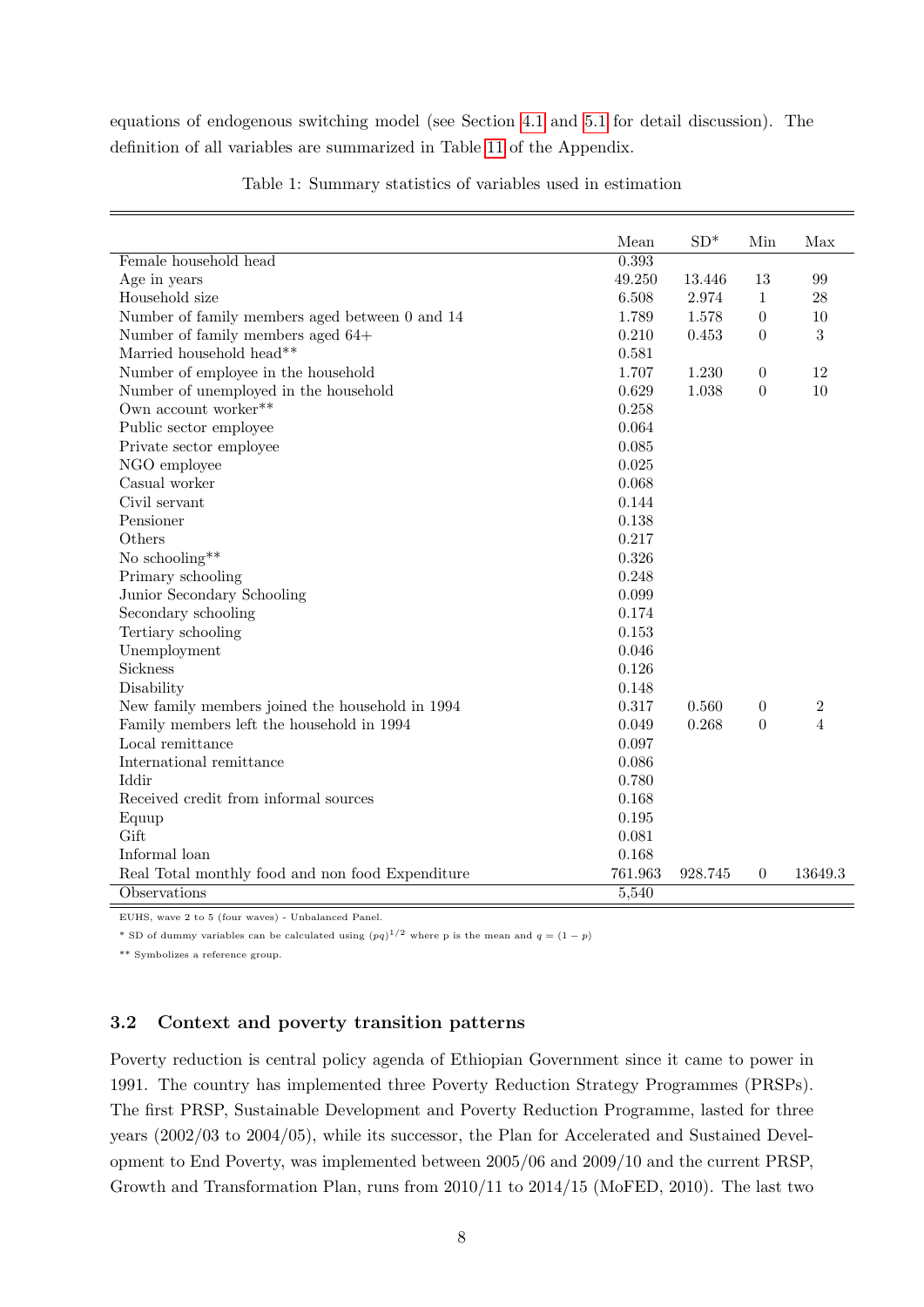Strategies are Millennium Development Goals (MDG) based plans that integrate the MDG in to national development policies and aim to reduce and eradicate poverty. Despite this, poverty remains to be pervasive and persistent in the country. In 2004/05, the number of people living below the poverty line of the country is estimated to be 35% and 39% for urban and rural area, respectively (MoFED, 2008).

Rural poverty reduction is the priority of all the poverty reduction strategies which is understandable for a country like Ethiopia whose economy mainly depends on small agriculture and 85% of the population resides in rural areas. Similar to other sub-Saharan Africa country's rapid urbanization is a growing phenomenon in the country, however. For the period between 1994 and 2007 Ethiopian urban population grew by 4.3% and more than half of this growth is attributed to rural - urban migration (CSA, 2010). This event is accompanied by more poor people living in urban areas than before, a process considered as the "urbanization of poverty" in the literature (Ravallion, 2002). For instance, between 1995 and 2004 the headcount index in rural areas declined by 17% while it increases by 6% in urban areas suggesting that the country overall poverty reduction did not bear much of its fruit for the expanding urban population (MoFED, 2008).[7](#page-0-0)

| Poverty status, year $t-1$           |          | Poverty status, year $t$ |         |  |
|--------------------------------------|----------|--------------------------|---------|--|
|                                      |          |                          |         |  |
|                                      | Not poor | Poor                     | Missing |  |
| (a) Balanced Panel at $t$            |          |                          |         |  |
| Not poor                             | 75       | 25                       |         |  |
| Poor                                 | 41       | 59                       |         |  |
| All                                  | 60       | 40                       |         |  |
| (b)All households (Unbalanced Panel) |          |                          |         |  |
| Not poor                             | 50       | 16                       | 34      |  |
| Poor                                 | 33       | 49                       | 18      |  |
| All                                  | 43       | 30                       | 27      |  |

<span id="page-9-0"></span>Table 2: Poverty transition rates (in %), with and without missing, 1995-2004

Panel (a) sample size =611 households.

Panel (b) sample size  $=1,366$  households.

Table [2](#page-9-0) shows the raw poverty transition matrix of our panel households for the period between 1995 and 2004. The transition probabilities gives the propensity of households of being poor or non-poor at t conditional on the poverty status of households at  $t-1$ . Panel (a) shows the transition matrix for households that are observed in all waves - balanced panel. The table illustrates the chance of being poor in a given year highly differs depending on poverty status of the household in the previous year. Household that were poor and non-poor at  $t-1$  have 59% and  $25\%$  chance to stay in poverty and to enter in to poverty at t, respectively. There is also a high persistence rate of both states. Non-poor households at  $t-1$  have 75% of chance to stay in the same state at t. Similarly, households that were poor at  $t-1$  have 59% probability to be poor at t. Further, the table shows lower transition probabilities for poor households to become non-poor than non-poor households to enter into poverty. The chance of getting out of poverty

<sup>&</sup>lt;sup>7</sup>In fact, the policy choices during the the structural adjustment program of the country in 1992/93 like privatization of state-owned enterprises that led to mass employee layoff, lifting of subsidies on basic goods and tax reform are partly responsible for the worsening poverty situation in urban areas (Tadesse, 1996).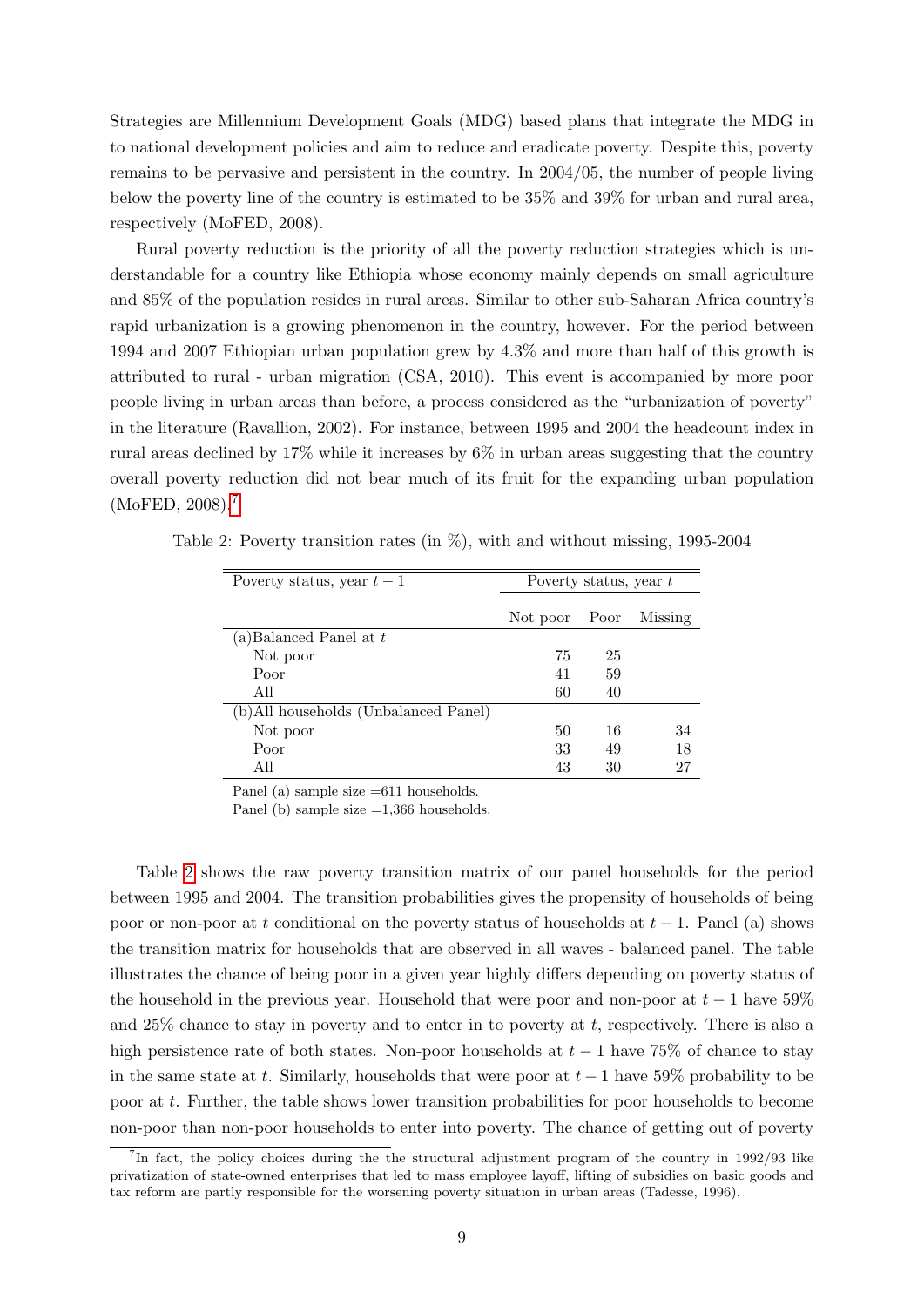at t for those who were poor at  $t-1$  is 41% while the probability of entering into poverty for non-poor households at  $t-1$  is 25%. The probability of being poor for households that were poor in the previous year was about 34% points higher than the poverty rate for non-poor households in the previous year. This figure measures 'aggregate' poverty dependance without controlling for observed and unobserved household heterogeneity. The rate of persistence in the same state thus could arise either due to over representation of household that are likely to remain poor or non-poor among those who were poor and non-poor at  $t-1$  (endogenous selection of households over time) or true state dependance of states over time. During our estimation, we address this problem by controlling for observed and unobserved determinants of initial poverty status of a household.

Panel (b) shows the transition matrix constructed using for all households in our dataset unbalanced panel. The 'missing' column of the table shows the issue of endogeneity of household retention in the panel. Indeed, the column shows household probability to stay in the panel substantially differs by poverty status of the household at  $t-1$ . The attrition propensity of non-poor household (34%) is almost twice of poor household attrition propensity (18%). This might suggest that retention of households in our panel is non-random phenomena. This calls for specification of household retention mechanism and joint estimation with poverty transition equation if one needs consistent estimates. Therefore, we specify a model that takes in to account a non-random household attrition jointly with the initial conditions and poverty transition. We shall employe poverty transition model that uses sample data with observations of six different types: each one corresponding to each of the six cells panel (b) of Table [2](#page-9-0) and incorporates household heterogeneity. We will get back to this in detail in Section [4.](#page-13-0)

Figures [1](#page-11-0) and [2](#page-11-1) are a reconstruction of all flows into and out of poverty over the decade under discussion. The figures show three interesting results. First, it gives an exact idea of the complexity of poverty transitions than what it displayed in Table [2.](#page-9-0) Second, the chart confirms that poverty frontiers go far beyond the category of the poor covered by one cross-section (one wave) analysis. For instance, the poverty rate in 2004 was 42% while 76% of households experience poverty at least once over the period under consideration. Finally, the figure shows that 37% of households do not change poverty status between 1995 and 2004. 24% of households held their non-poor status while 13% of poor households stays in poverty.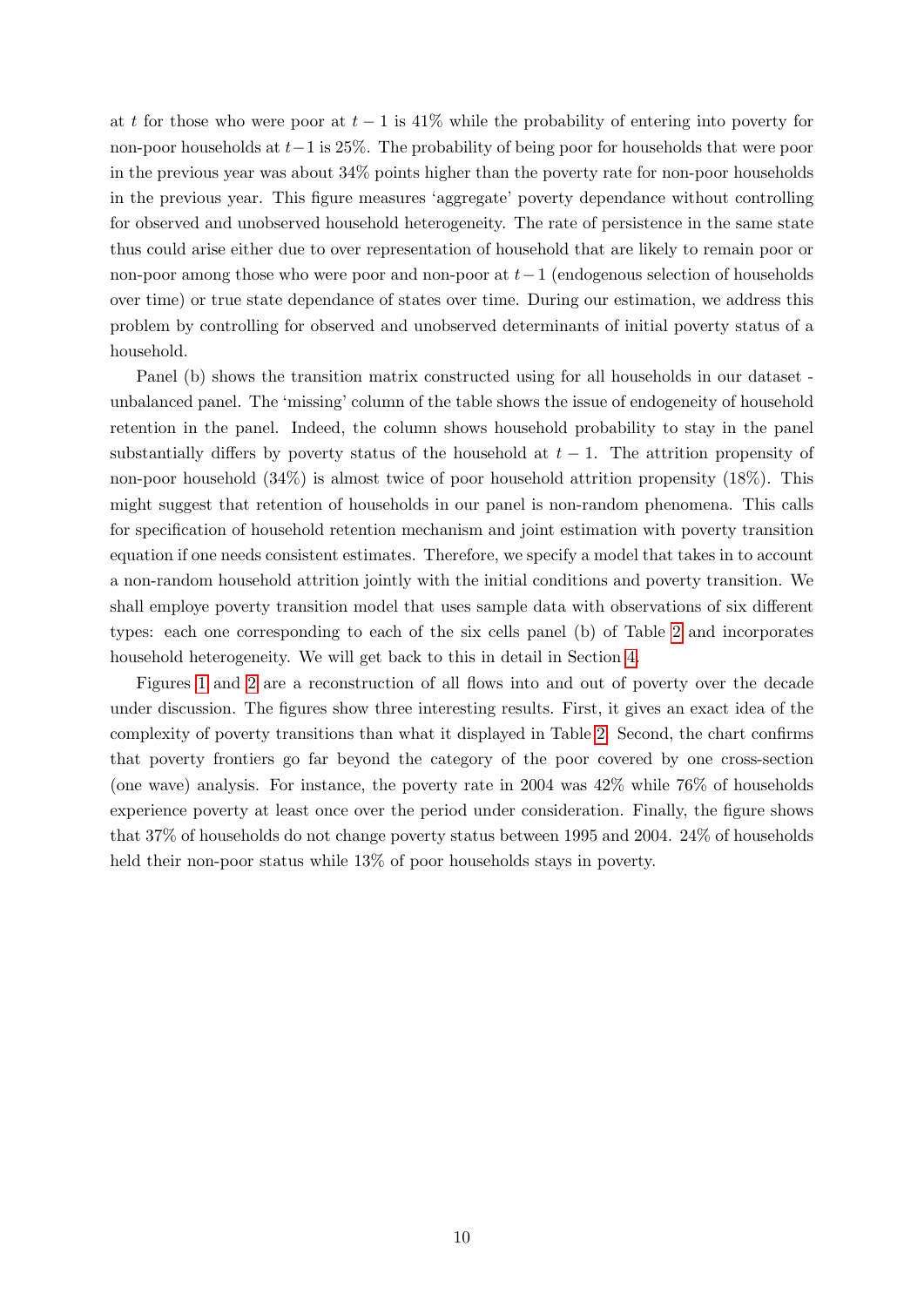<span id="page-11-0"></span>Figure 1: Flow into and out of poverty of poor households in 1995. Balanced EUHS, Waves 2 to 5 (4 waves),  $P = Poor$ ,  $NP = Non-poor$ .



<span id="page-11-1"></span>Figure 2: Flow into and out of poverty for Non-poor households in 1995. Balanced EUHS, Waves 2 to 5 (4 waves),  $P=Poor$ ,  $NP = Non-poor$ .



Table [3,](#page-12-0) shows self-reported idiosyncratic head shocks for the period between 1995 and 2004. The most common shock is head disability faced by 15% of households followed by head illness (13%) and head unemployment (5%). Head unemployment is more prevalent in poor households than their non-poor counterparts while head sickness and disability are more common in nonpoor households.

Table [4](#page-12-1) presents the different risk sharing mechanisms of households for the same period. 'iddir' and 'eqqub' are the dominant risk sharing mechanisms used by 78% and 19% of households, respectively. When we look at the mechanisms by poverty status of households, loan from informal sources is the main mechanisms for poor households while non-poor households predominately have access to international remittance. Overall, the table shows that access to informal risk share mechanisms is not homogeneous across households. Non-poor households have a better access to all mechanisms than their poor counterparts. For instance,  $83\%$  of nonpoor households have access to international remittances while only 17% of poor households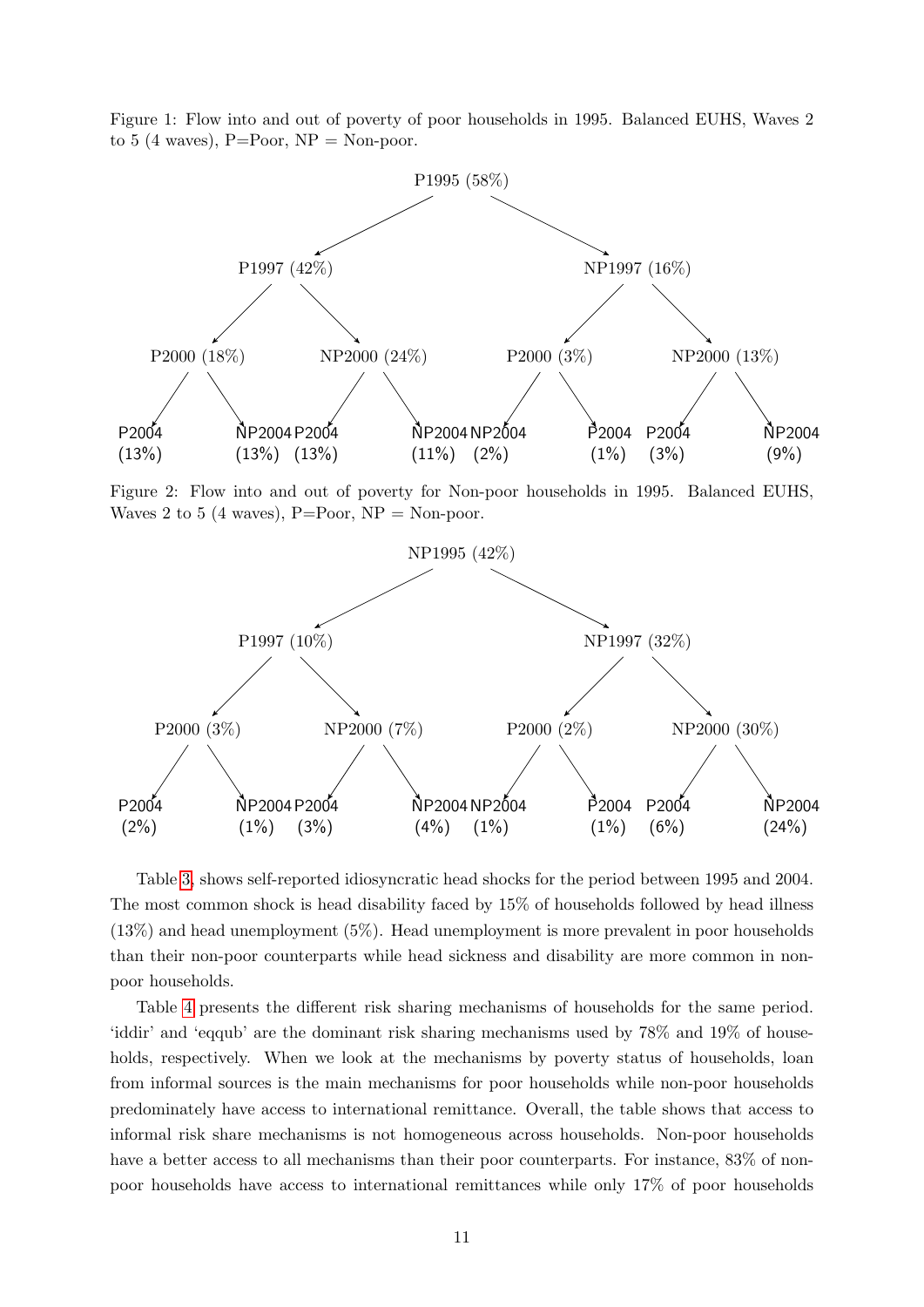| <b>Shocks</b>                     | Poor           | Non-poor<br>$(in \%)$ | Total         |
|-----------------------------------|----------------|-----------------------|---------------|
| Head illness<br>Head Unemployment | 44.76<br>51.79 | 55.24<br>48.21        | 12.62<br>4.64 |
| Head disability                   | 44.07          | 55.93                 | 14.78         |
| Sample size                       |                | $1,366$ households    |               |

<span id="page-12-0"></span>Table 3: Incidence of self-reported shocks by poverty status, 1995-2004

EUHS, wave 2 to 5 (4 waves)-Unbalanced Panel.

<span id="page-12-1"></span>have access to it. The same is true when we consider the dominant mechanism, 'iddir'.  $40\%$  and 60% of poor and non-poor households have access to 'iddir', respectively. This suggests that poor households don't have enough resources to cover the cost of migration and generally other available mechanisms to deal with the consequence of shocks.

Table 4: Informal risk sharing mechanisms, 1995-2004

| Mechanisms                 | Poor  | Non-poor         | Total |
|----------------------------|-------|------------------|-------|
|                            |       | $(in \%)$        |       |
|                            |       |                  |       |
| Local remittance           | 42.31 | 57.69            | 9.66  |
| International remittance   | 17.23 | 82.77            | 8.61  |
| Gift                       | 47.95 | 52.05            | 8.06  |
| Iddir                      | 40.15 | 59.85            | 77.98 |
| Equip                      | 32.68 | 67.32            | 19.47 |
| Loan from informal sources | 45.99 | 54.01            | 16.85 |
| Sample size                |       | 1,366 households |       |

EUHS, wave 2 to 5 (4 waves)-Unbalanced Panel.

Table [5](#page-13-1) summarizes the purpose of transfer from informal risk sharing mechanisms under investigation for households who have access. The table shows that the primary purpose of all transfers except transfer from 'equip' is consumption. 41% and 40% of households who are a member of 'equip' used the transfer to cover ceremonial expenses including wedding and consumption, respectively. This indeed may indicate that the main purpose of the transfer from the informal risk sharing mechanisms identified here is consumption smoothing. The absence of public and market institutions to back up households during 'bad' times propel households to depend on their informal networks to manage the consequence of shocks is supported by our data.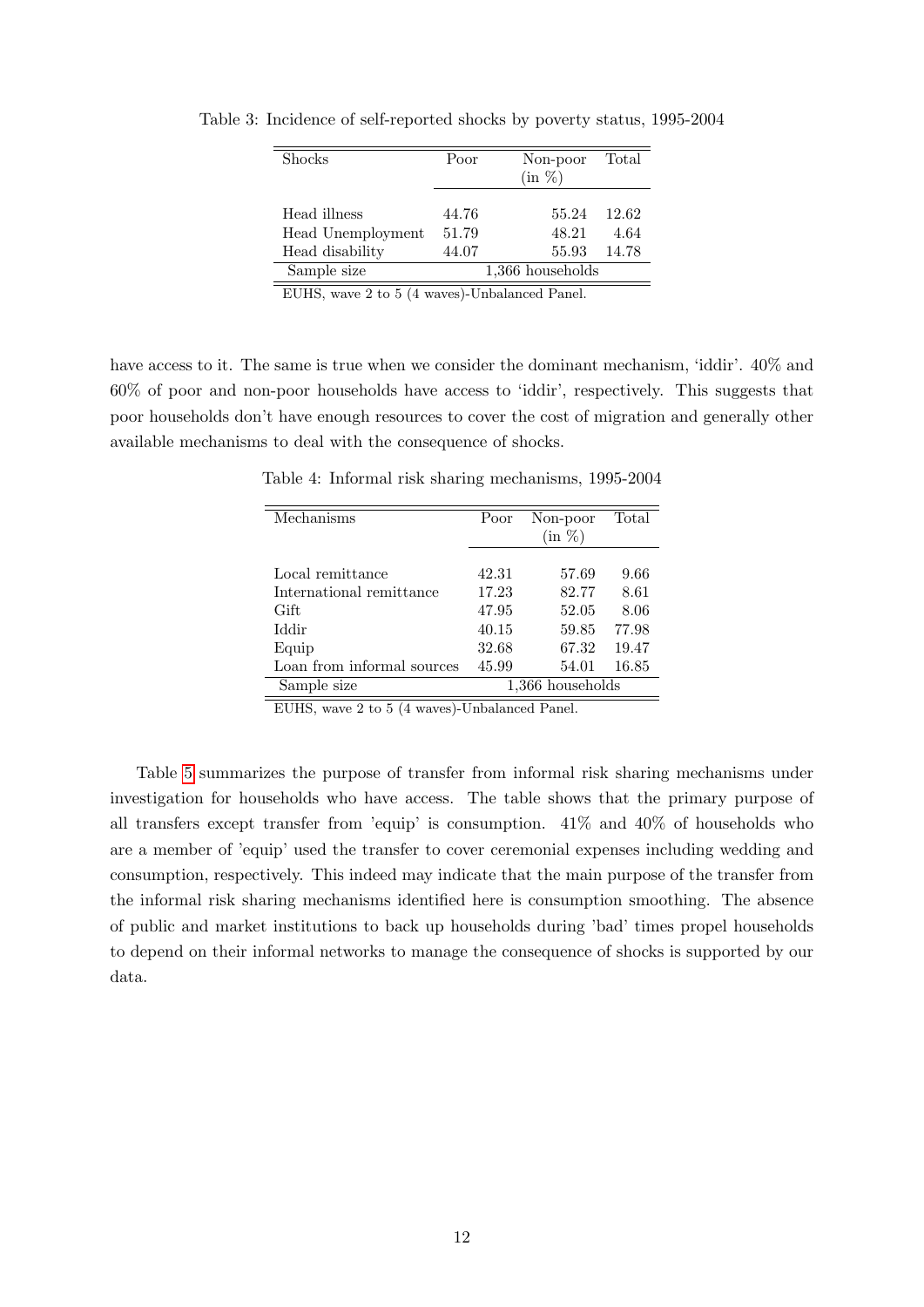<span id="page-13-1"></span>

| Purpose                         | International | Local              | Gift  | Eqqub | Informal |
|---------------------------------|---------------|--------------------|-------|-------|----------|
|                                 | remittance    | remittance         |       |       | loan     |
|                                 |               |                    |       |       |          |
|                                 | 79.73         | 85.63              | 79.90 | 39.35 | 54.25    |
| Consumption (Food and non-food) |               |                    |       |       |          |
| Business expense                | 2.70          | 1.25               | 0.99  | 2.42  | 19.23    |
| Saving                          | 0.90          | 2.50               | -     | 0.32  | 6.48     |
| Asset                           | 3.60          | 1.25               | 2.73  | 16.61 | 11.34    |
| Debt payment                    | 0.90          | 1.25               |       |       | 0.40     |
| Ceremonial expenses             | 4.95          | 7.50               | 6.20  | 40.65 | 7.09     |
| others                          | 7.21          | 0.63               | 10.17 | 0.65  | 1.21     |
| Sample size                     |               | $1,366$ households |       |       |          |

Table 5: Purpose of transfer from informal risk sharing mechanisms, 1995-2004

EUHS, wave 2 to 5 (4 waves)-Unbalanced Panel.

## <span id="page-13-0"></span>4 Estimation strategy

One of the main reasons for studying poverty dynamics is to identify households who are most likely to remain poor and understand why poverty persists among the identified sub-section of a society. As discussed in the previous section, poverty may persist due to materialization of risks (covariant or idiosyncratic) that erodes human and physical capital of households. Household may also experience extended poverty because of their specific characteristics (observed or unobserved heterogeneity) that prevent them from escaping poverty. Low human capital (for instance, low education) and lack of ability or motivation to work are good examples of observed and unobserved heterogeneity, respectively. Further, poverty may persist due to behavioral change that follows the experience of poverty in the past. In the literature, this is called 'genuine state dependence of poverty'. Therefore, empirical models of poverty dynamics need to control for effects of households heterogeneity (both observed and unobserved) and genuine state dependence to understand the effect of shocks on poverty dynamics.

In the literature three types of model have usually been used to study poverty dynamics namely: the 'component' approach, the 'spell' approach and the 'transition' approach. The first and the most commonly estimated model has been the component approach that is due to Jalan and Ravallion (1998). The approach decomposes a households poverty measure, mostly the squared poverty gap, into a permanent component measuring chronic poverty and transitory component measuring transient poverty. Chronically poor are identified as households whose intertemporal average consumption or income lies below the poverty line. The transitory component of poverty is the difference between total and chronic poverty using the same poverty indicator. The determinants of poverty dynamics are then explained by observed characteristics of households using censored regression models (Jalan and Ravallion, 1998). However, the approach has a shortcoming of not explaining the true causes of both type of poverty. Using intertemporal average of income or consumption for aggregation of welfare over time implicitly assumes poverty spells of households can be compensated by non-poverty spells in the following years. This assumption is unrealistic for most developing countries where financial markets and public schemes are largely absent. Moreover, identification of chronic poor doesn't take it to account time spent in poverty.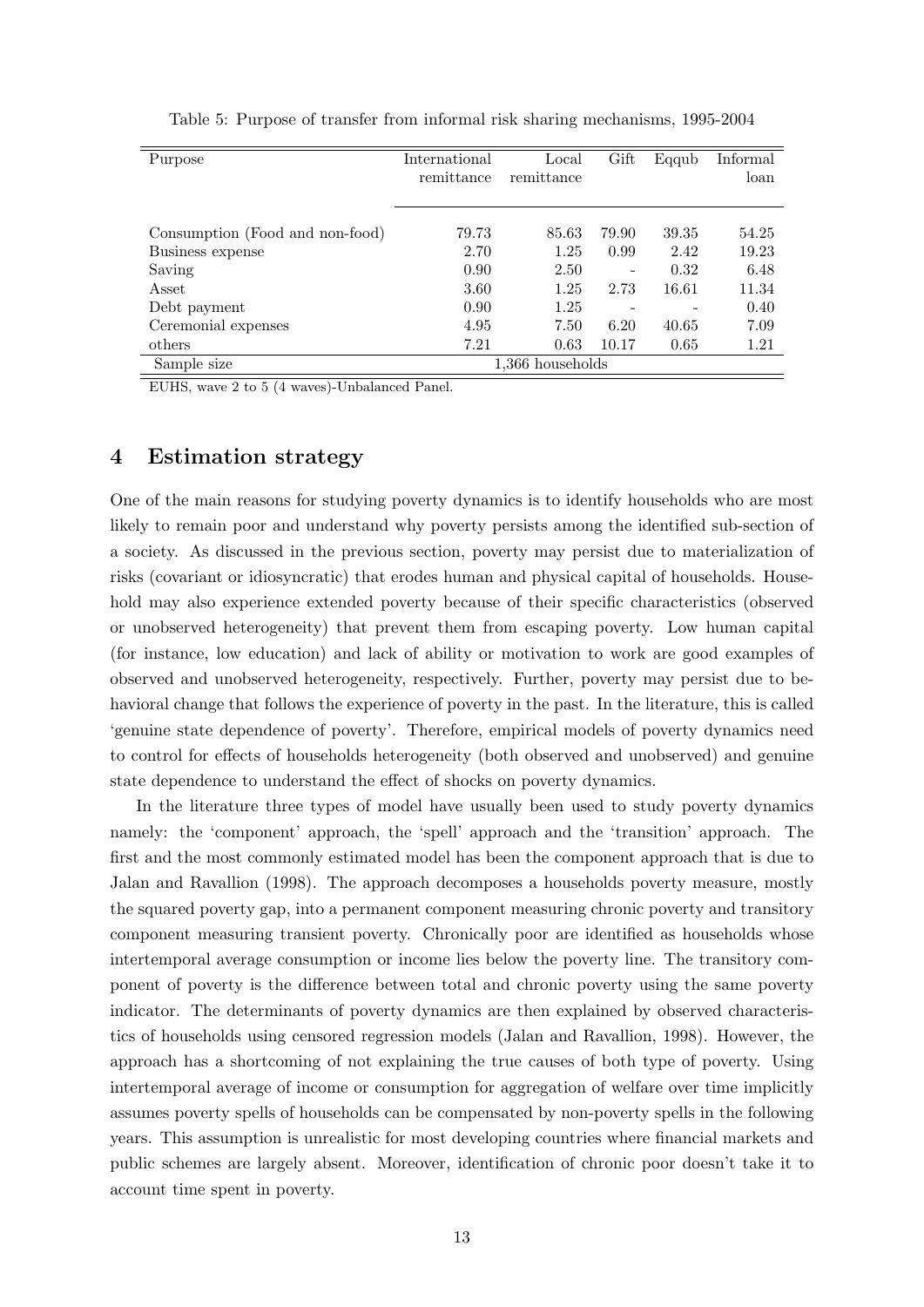The second most used approach is the 'spell' approach (e.g., Bane and Ellwood, 1986; Stevens, 1994 and Devicienti, 2011). This approach analyzes duration of poverty spells and the probability of ending poverty or non-poverty spell. Chronic poor households are identified by the duration spent below the poverty using a 'duration cut-off'. In contrary to the component approach 'spell' approach analyzes the true dynamics of poverty over time. The approach models household characteristics along with the probability of exiting poverty for households that started poverty spell at t and are at the risk of exiting poverty at  $t + 1$  without considering multiple episodes of poverty. 'Duration models' which build on spell approach on the other hand take into account multiple episodes of poverty and unobserved heterogeneity of households. Spell approach have a potential to tests the effect of household heterogeneity and state dependence on poverty persistence. However, the possibility of poverty spells may have already begun in the first observation of the panel (left censure) or still be underway in the last observation (right censure) requires additional remedies during estimation. If censoring time is independent of poverty duration right censored data doesn't impose a problem; the censoring process can be modeled jointly with poverty transitions. On the other hand, left censored data are problematic. In the literature left censored data are mostly discarded (see for example Bane and Ellwood, 1986; Bigsten and Shimeles, 2008 and Devicienti, 2011) which reduces the amount of data that can be used for the estimation hence understates persistence of poverty. Tackling this requires a long time span data which is not currently the case in most developing countries.

The third, the most recent approach, is to model transition of probability using first-order Markov model of poverty persistence and entry rates. This approach consist of 'Random Effect Dynamic Probit' and 'Endogenous Switching' Models. The later is due to Cappellari and Jenkins (2002, 2004) that is built on Stewart and Swaffield (1999). In both models, only first order dynamics is modeled. This makes the poverty dynamics simpler than spell or duration models. Both models control for initial condition bias<sup>[8](#page-0-0)</sup>, household heterogeneity and state dependence. The choice between the two models mainly depends on the assumption on how previous poverty affects current poverty transition probabilities. If we assume previous poverty affects current poverty transition probabilities through a change in household characteristics, endogenous switching model is more appropriate. Otherwise, one may consider random effect dynamic probit model particularly if intercept effect exists. An endogenous switching model has an advantage of controlling for non-random panel attrition which is a characteristic of our dataset while dynamic probit model allows to control serial correlation. Thus, the models complement each other and using both models leads to more comprehensive poverty dynamics analysis.

In this study, we use both models to investigate urban Ethiopian poverty dynamics with an emphasis on the effect idiosyncratic shocks and informal risk management strategies of households. To our knowledge the models are rarely used to study poverty dynamics in developing countries. Bigsten and Shimeles (2008) used random effect dynamic probit model to study state dependency of poverty in Ethiopia. Since the purpose of their study was mainly to investigate the dynamics of poverty in urban and rural Ethiopia, they didn't investigate the effect of shocks and shock management strategies and they didn't control for non-random panel attrition that exist in the EUHS. Endogenous switching model is used by Faye et al. (2011) to study poverty

<sup>&</sup>lt;sup>8</sup>The stochastic process generating households poverty experiences doesn't necessary start with the first wave of the panel.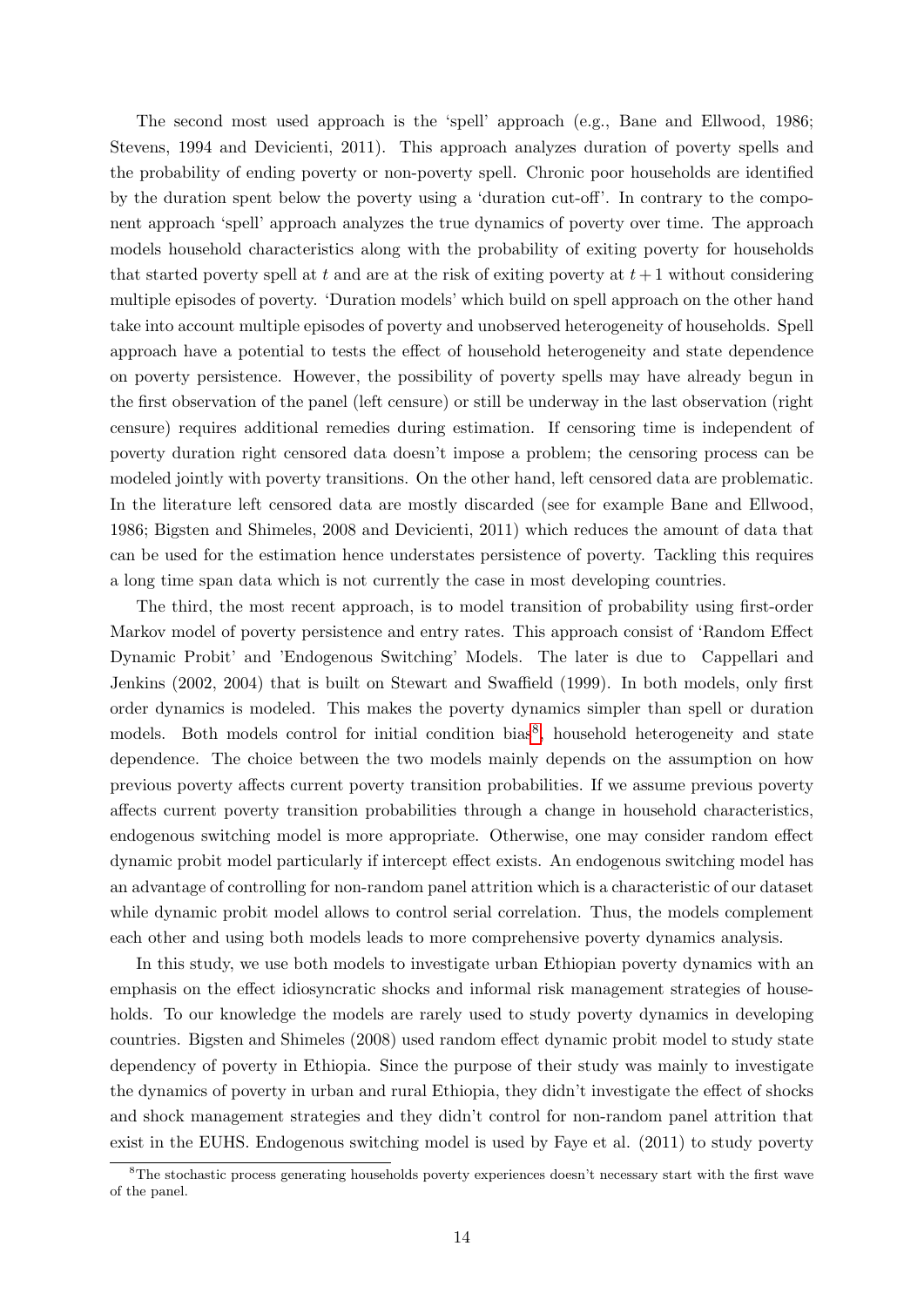in Nairobi slums. However, they used only four year's panel (with only two waves) which is short to undertake poverty dynamics analysis and they didn't analyze the effect of poverty dynamics determinants we are interested in. The following section discuss both estimation strategies one after the other.

#### <span id="page-15-0"></span>4.1 Endogenous switching model

Endogeneous switching models poverty transitions between two consecutive years (waves),  $t - 1$ and  $t$  using a trivariate probit model. There are four parts of the model. First, the determination of poverty status at t. Second, the determination of household retention between  $t - 1$  and t. Third, the determination of poverty status at  $t-1$  in order to account for the initial conditions problem. Forth, the correlations between the unobservables affecting all the three processes. The combination of all the four parts characterizes the determinants of poverty persistence and poverty entry rates.

<span id="page-15-1"></span>Let households can be characterized by a latent poverty propensity  $p_{it-1}^*$  at  $t-1$ , of the following form:

$$
p_{it-1}^* = \beta' \mathbf{x}_{it-1} + u_{it-1} \tag{1}
$$

Let's call Eq. [\(1\)](#page-15-1) initial poverty status equation for brevity, where  $i = 1, \dots, N$  indexes households and  $t = 1, \dots, T$  time span,  $\mathbf{x}_{it-1}$  is a vector of controls describing i's household characteristics,  $\beta$  is a vector of parameters to be estimated and the error term  $u_{it-1} = \delta_i + \mu_{it-1}$ (the sum of an household-specific effect and an orthogonal white noise error) follows the standard normal distribution  $(u_{it-1} \sim N(0, 1))$ .  $p_{it-1}^*$  is the latent dependent variable and  $p_{it-1}$  is the observed counterpart defined as,

<span id="page-15-3"></span>
$$
p_{it-1} = \mathbf{1}_{[p_{it-1}^* > 0]} \tag{2}
$$

where  $\mathbf{1}_{\lbrack i\lbrack}$  denotes the indicator function which takes on the value 1 if the corresponding latent variable is positive, and 0 otherwise. Assume  $r_{it}^*$  to be a  $i's$  latent propensity of household retention between two consecutive waves and summarized by the relationship below:

<span id="page-15-2"></span>
$$
r_{it}^* = \gamma' \mathbf{w}_{it-1} + \varepsilon_{it} \tag{3}
$$

where the error term  $\varepsilon_{it} = \eta_i + \vartheta_{it}$  (the sum of an household-specific effect  $\eta_i$  plus an orthogonal white noise error  $\vartheta_{it}$ ) follows a normal distribution  $\varepsilon_{it} \sim N(0, 1)$ .  $\gamma$  is a vector of parameters to be estimated and  $w_{it-1}$  is a vector of controls describing i's household characteristics. If i's latent retention propensity is less than some critical threshold (normalized to 0), then household is not observed at t, and hence household's poverty transition status is not also observable. Let  $r_{it}$  be a binary indicator of households retention between t and  $t - 1$  which is defined as follows

<span id="page-15-4"></span>
$$
r_{it} = \mathbf{1}_{[r_{it}^* > 0]} \tag{4}
$$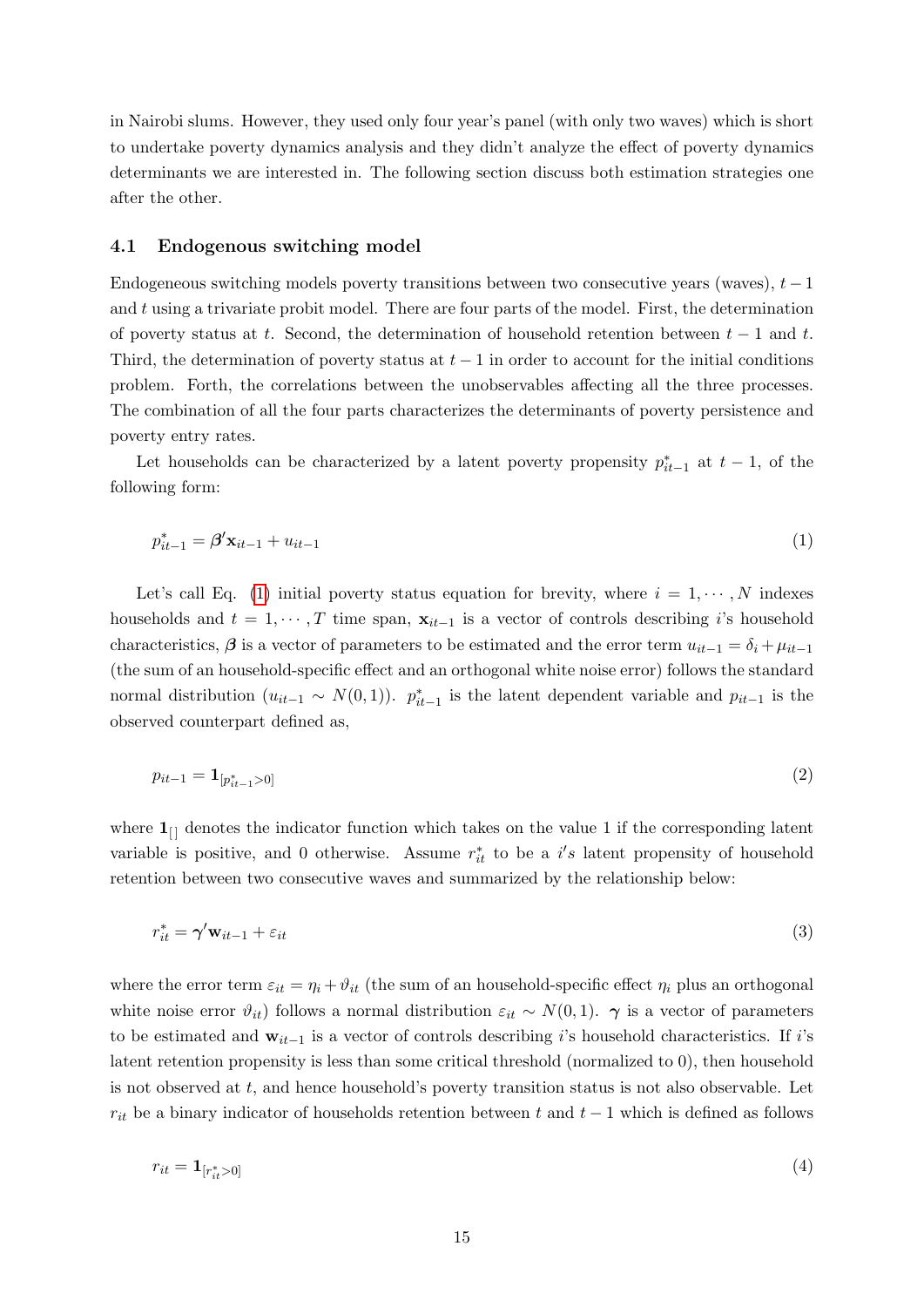We call [\(3\)](#page-15-2) retention equation. The third component of the model is the specification for poverty status at t: from now onwards we call this poverty transition equation for simplicity. Assume the latent propensity of poverty be summarized by:

<span id="page-16-0"></span>
$$
p_{it}^{*} = [(p_{it-1})\lambda'_{1} + (1 - p_{it-1})\lambda'_{2}] \mathbf{z}_{it-1} + \epsilon_{it}
$$
\n(5)

where  $\lambda'_1$ ,  $\lambda'_2$  are parameter vectors to be estimated and  $z_{it-1}$  denotes vector of controls, and the error term  $\epsilon_{it} = \tau_i + \xi_{it}$  (the sum of an household specific effect  $\tau_i$  plus an orthogonal white noise error  $\xi_{it}$ ) follows a normal distribution  $\xi_{it} \sim N(0, 1)$ . Let's define the relation

$$
p_{it} = \mathbf{1}_{[p_{it}^* > 0]} \tag{6}
$$

<span id="page-16-1"></span>Note that  $p_{it}$  is only observed if we observe the households at t and t – 1 or when  $r_{it} = 1$ . Given this, poverty transition equation re-specified as:

$$
(p_{it}|p_{it-1}, r_{it} = 1) = \mathbf{1}_{\left[ \left\{ (p_{it-1}) \lambda'_1 + (1 - p_{it-1}) \lambda'_2 \right\} \mathbf{z}_{it-1} + \epsilon_{it} < \kappa_t \right]}\tag{7}
$$

This specification indicates that  $p_{it}$  is conditional not only on  $p_{it-1}$  but also  $r_{it} = 1$ . Hence, the model enables the impact of explanatory variables to 'switch' or differ based on whether the household was poor at  $t-1$   $(p_{it-1}=1)$  or not  $(p_{it}=0)$ . Hence, the specification provides estimates of the poverty entry and persistence rate determinants. The model can be estimated jointly using multivariate probit regression. In order to identify the model however, execution restriction variables (instrument variables) are required for initial poverty equation (Eq[.1\)](#page-15-1) and retention equation (Eq[.3\)](#page-15-2). In other words, we need variables that affect initial poverty and retention of households but not poverty transition i.e. variables entering the  $x_{it-1}$  or  $w_{it-1}$ vectors but not in  $z_{it-1}$ . If we assume a non-linear functional form, it is possible to estimate the model without including instrumental variables in the two exclusion equations. However, it is better to avoid the non-linearity assumption by including instrumental variables in retention and initial condition equations. We will discuss the instrument variables used in this study in Section [5.1.](#page-20-1)

The joint distribution of the error terms  $u_{it-1}$ ,  $\varepsilon_{it}$  and  $\varepsilon_{it}$  is trivariate standard normal, and characterize unrestricted (and estimable) correlations across the three equations above: initial poverty status equation, retention equation and poverty transition equation. These three correlations are:

- $\rho_1 \equiv$  correlation between unobserved characteristics affecting  $p_{it-1}$  and  $r_{it}$  or cov $(\delta_i, \eta_i)$
- $\rho_2 \equiv$  correlation between unobserved factors affecting  $(p_{it}|p_{it-1}, r_{it})$  and  $r_{it}$  or  $cov(\delta_i, \tau_i)$
- $\rho_3$  ≡ correlation between unobserved factors affecting  $r_{it}$  and  $p_{it-1}$  or  $cov(\eta_i, \tau_i)$

Thus, the distribution of unobserved households' heterogeneity is parameterized via the crossequation correlations. A positive sign of  $\rho_1$  indicates that households who were more likely to be initially poor are more likely to remain in the panel of the subsequent waves compared to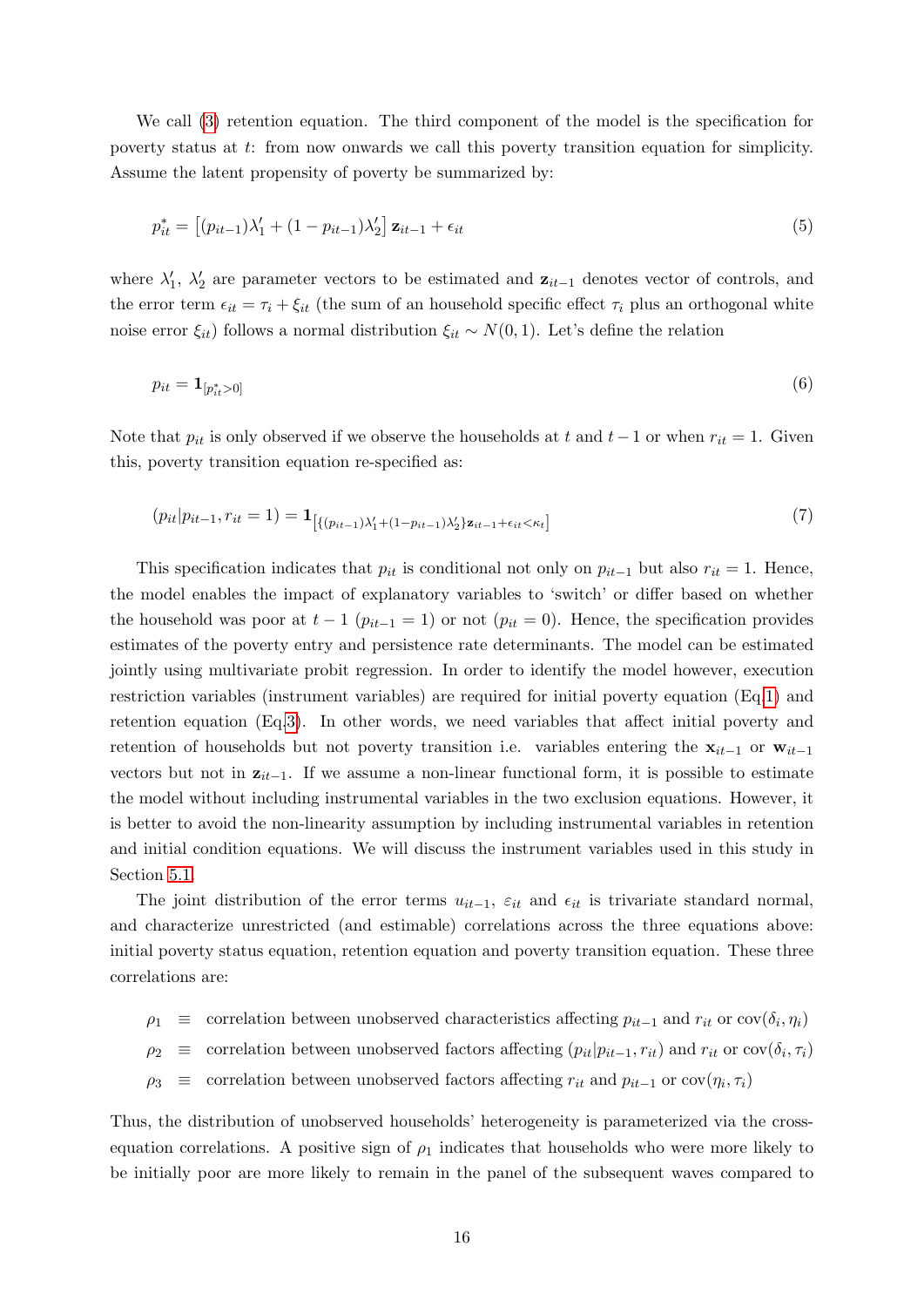initially non-poor households, and vice versa. A positive (resp. negative) sign of  $\rho_2$ , correlation between the unobserved factors affecting initial poverty status (Eq[.1\)](#page-15-1) and poverty transition (Eq[.5\)](#page-16-0), indicates poverty is more likely to persist among households who were initially poor compared to the non-poor. Positive  $\rho_3$  (resp.negative) indicates households that are observed in two successive waves were more (resp. less) likely to remain poor or to fall into poverty compared to households that drop out from the panel.

Depending on whether household i has been observed consecutively in  $t-1$  at t and on poverty status at  $t-1$ , the likelihood function consists of three parts:  $(p_{it-1} = 1 \land r_{it} = 1)$ ,  $(p_{it-1} = 0 \land r_{it} = 1)$  and  $r_{it} = 1$ . Formally, it involves the join estimation of Eqs.[\(2\)](#page-15-3), [\(4\)](#page-15-4) and [\(7\)](#page-16-1) which leads to:

$$
\mathcal{L} = \prod_{i=1}^{N} \prod_{t=2}^{T} \Bigg[ \int_{-\lambda_1' \mathbf{z}_{it-1}}^{\infty} \int_{-\gamma' \mathbf{w}_{it-1}}^{\infty} \int_{-\beta' \mathbf{x}_{it-1}}^{\infty} \varphi_3(\epsilon_{it}, \varepsilon_{it}, u_{it-1}) d\epsilon_{it} d\varepsilon_{it} du_{it-1} \Bigg]^{(p_{it-1})r_{it}} \Bigg]
$$

$$
\Bigg[ \int_{-\infty}^{-\lambda_2' \mathbf{z}_{it-1}} \int_{-\gamma' \mathbf{w}_{it-1}}^{\infty} \int_{-\beta' \mathbf{x}_{it-1}}^{\infty} \varphi_3(\epsilon_{it}, \varepsilon_{it}, u_{it-1}) d\epsilon_{it} d\varepsilon_{it} du_{it-1} \Bigg]^{(1-p_{it-1})r_{it}} \Bigg[ \int_{-\infty}^{-\gamma' \mathbf{w}_{it-1}} \int_{-\beta' \mathbf{x}_{it-1}}^{\infty} \varphi_2(\varepsilon_{it}, u_{it-1}) d\varepsilon_{it} du_{it-1} \Bigg]^{(1-r_{it})} \Bigg]
$$
(8)

where  $\varphi_3$  and  $\varphi_2$  denote respectively normal trivariate and bivariate density functions. Given the assumptions on the joint distribution of the errors terms and the related correlation coefficients  $\rho_1$ ,  $\rho_1$  and  $\rho_3$ , and using the symmetry property of the normal distribution, we can derive the final expression of the likelihood function as:

$$
\mathcal{L} = \prod_{i=1}^{N} \prod_{t=2}^{T} \left[ \Phi_3(\zeta_i \lambda_1' \mathbf{z}_{it-1}, \psi_i \boldsymbol{\gamma}' \mathbf{w}_{it-1}, \omega_i \boldsymbol{\beta}' \mathbf{x}_{it-1}; \zeta_i \psi_i \rho_3, \zeta_i \omega_i \rho_2, \psi_i \omega_i \rho_1) \right]^{(p_{it-1})r_{it}} \n\left[ \Phi_3(\zeta_i \lambda_2' \mathbf{z}_{it-1}, \psi_i \boldsymbol{\gamma}' \mathbf{w}_{it-1}, \omega_i \boldsymbol{\beta}' \mathbf{x}_{it-1}; \zeta_i \psi_i \rho_3, \zeta_i \omega_i \rho_2, \psi_i \omega_i \rho_1) \right]^{(1-p_{it-1})r_{it}} \n\left[ \Phi_2(\psi_i \boldsymbol{\gamma}' \mathbf{w}_{it-1}, \omega_i \boldsymbol{\beta}' \mathbf{x}_{it-1}; \psi_i \omega_i \rho_1) \right]^{(1-r_{it})}
$$
\n(9)

where  $\zeta_i = 2p_{it} - 1$ ,  $\psi_i = 2r_{it-1} - 1$ ,  $\omega_i = 2p_{it-1} - 1$ ;  $\Phi_3$  and  $\Phi_2$  are respectively the trivariate and bivariate cumulative normal distribution. To obtain the ML estimates of the model, we can maximize the log-likelihood  $\ln \mathscr{L}$  using standard numerical techniques (e.g. Newton-Raphson). However, the estimation requires the evaluation of  $\Phi_3$  with simulation methods. We use the multivariate approach of Cappellari and Jenkins (2004) which is based on the Geweke-Hajivassiliou-Keane (GHK) simulator.

Other things being equal, if the first correlation  $(\rho_1)$  and the third correlation  $(\rho_3)$  are equal to zero, panel attrition is random and joint estimation of retention equation (Eq.[\(3\)](#page-15-2) can be ignored; the model reduces to a bivariate model. If the second correlation  $(\rho_2)$  and the first correlation  $(\rho_1)$  are equal to zero, the initial condition can be ignored as well and past poverty experience can be treated as exogenous. Finally, if  $\rho_1 = \rho_2 = \rho_3 = 0$  both initial poverty and sample attrition are exogenous and the model reduces to a univariate probit model (Cappellari and Jenkins 2002, 2004).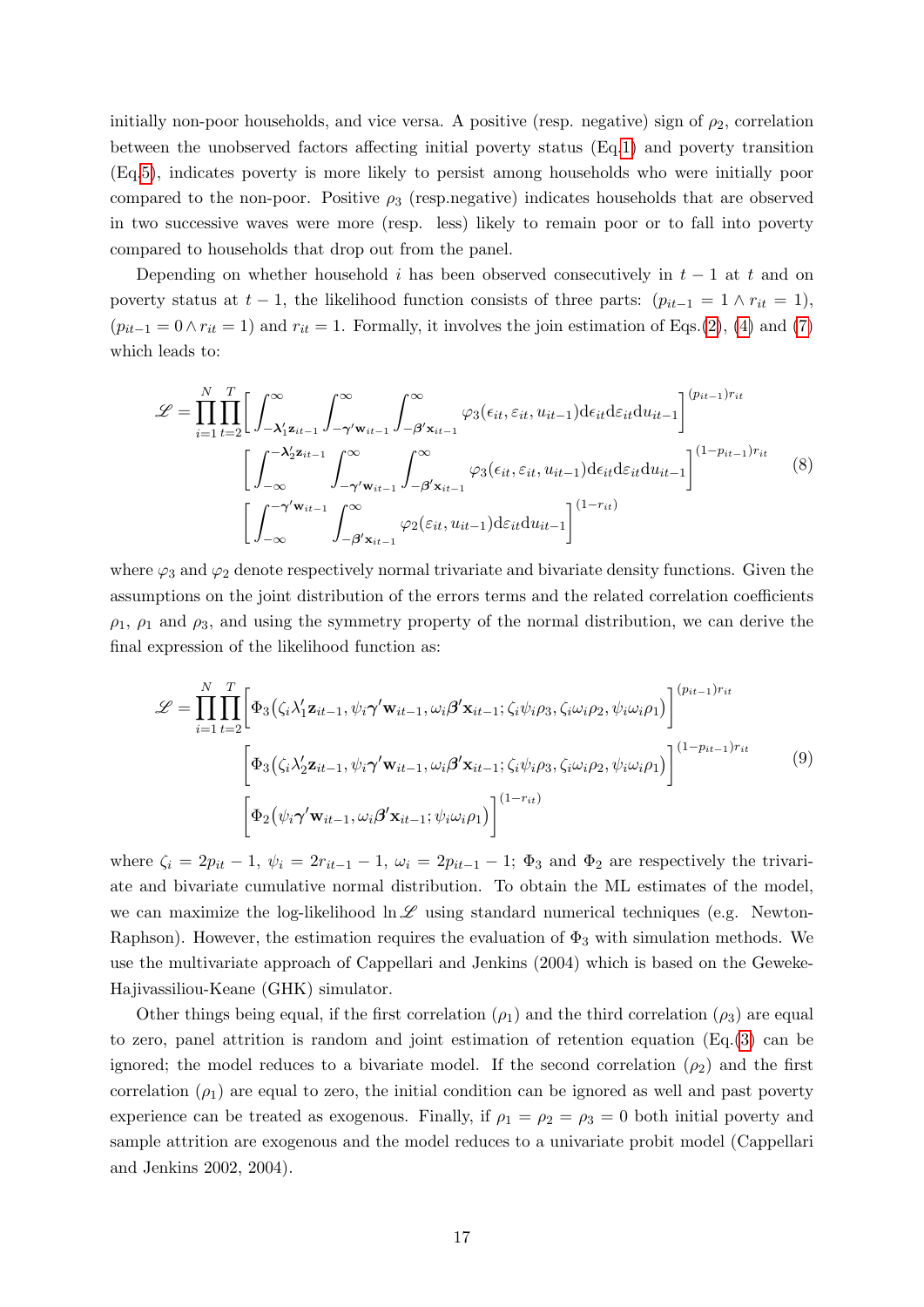Following Arulampalam et al. (2000), the model also allows to test the existence of genuine poverty dependence based on  $(\lambda_1 = \lambda_2)$ . Further, it allows predicting poverty persistence rate (the probability of being poor at t, conditional on being poor at  $t-1$ ) and poverty entry rate (probability of being poor at t, conditional on being non-poor at  $t-1$ ) using the whole sample, including households who exited the sample. The rates are defined as conditional probabilities as follows:

<span id="page-18-0"></span>
$$
\mathscr{P}_{it} = \mathbb{P}(p_{it} = 1 | p_{it-1} = 1) = \frac{\Phi_2\left(\lambda'_1 \mathbf{z}_{it-1}, \boldsymbol{\beta}' \mathbf{x}_{it-1}; \rho_2\right)}{\Phi\left(\boldsymbol{\beta}' \mathbf{x}_{it-1}\right)}
$$
(10)

<span id="page-18-1"></span>
$$
\mathcal{E}_{it} = \mathbb{P}(p_{it} = 1 | p_{it-1} = 0) = \frac{\Phi_2(\lambda'_2 \mathbf{z}_{it-1}, -\beta' \mathbf{x}_{it-1}; -\rho_2)}{\Phi(-\beta' \mathbf{x}_{it-1})}
$$
(11)

where  $\mathscr{P}_{it}$  is poverty persistence rate and  $\mathscr{E}_{it}$  is poverty entry rate.  $\Phi_2$  and  $\Phi$  are the cumulative functions of the bivariate and the univariate standard normal distribution. It is also possible to compute the aggregate state dependence, hereafter ASD, using these predicted transitions rates. It is the difference between the average probability of being poor at time  $t$  for households that were poor at  $t-1$  and the probability of being poor at t for those non-poor households at  $t-1$ . The model also allows to quantify the magnitude of genuine poverty dependance (GSD). GSD is the difference between predicted probabilities of being poor at  $t$  conditional on the two states at  $t-1$ . It is quantified as follows:

$$
GSD = \frac{1}{N} \sum_{i=1}^{N} \left[ \mathbb{P}(p_{it} = 1 | p_{it-1} = 1) - \mathbb{P}(p_{it} = 1 | p_{it-1} = 0) \right]
$$
(12)

GSD measure is based on households' specific probabilities; hence, it controls for households' heterogeneity in contrary to ASD which we calculate in Table [2.](#page-9-0) As discussed earlier, ASD comprises both household heterogeneity and sate dependence effects. As a result, we can asses the heterogeneity effect by differencing ASD and GDS.

#### <span id="page-18-2"></span>4.2 Random effect dynamic probit model

An alternative approach to capture the underlying causes of poverty persistence and effect of shocks and household risk management mechanisms is to use random effect dynamic probit model. We specify the latent poverty propensity as follows:

$$
p_{it}^* = \gamma p_{it-1} + \beta \mathbf{x}_{it}^{\prime} + u_{it}, \qquad i = 1, \cdots, N; \ t = 2, \cdots, T
$$
\n(13)

where  $x_{it}$  is a vector of controls describing i's household characteristics,  $\beta$  is a vector of parameters to be estimated and the error term  $u_{it} = \alpha_i + \mu_{it}$  (the sum of an individual-specific effect and an orthogonal white noise error) follows the standard normal distribution  $(u_{it} \sim N(0, 1)).$  $p_{it}^*$  is the latent poverty propensity and  $p_{it}$  is the observed counterpart defined as

$$
p_{it} = \mathbf{1}_{[p_{it}^* > 0]} \tag{14}
$$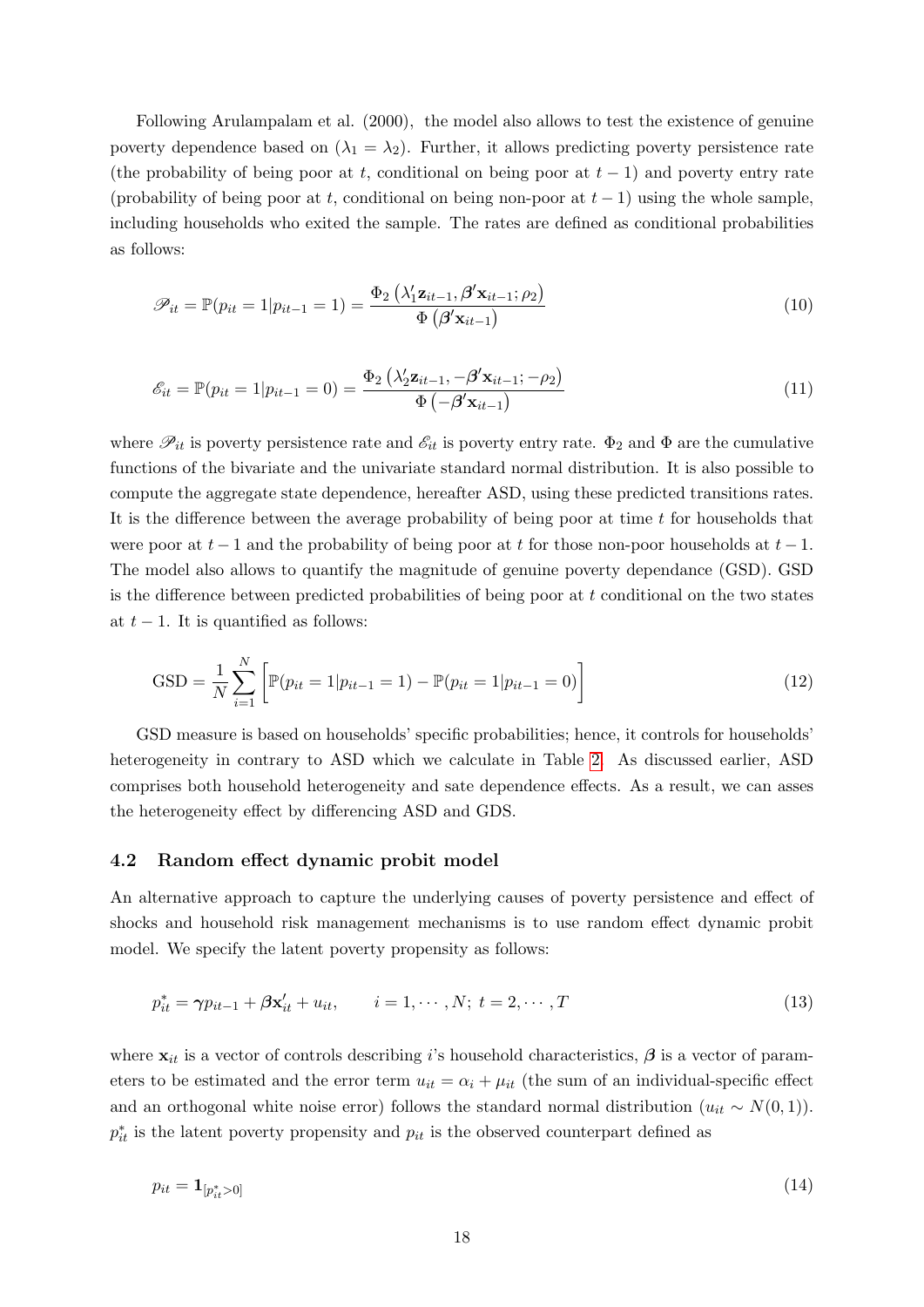where  $\mathbf{1}_{\lbrack i\lbrack}$  denotes the indicator function which takes on the value 1 if the corresponding latent poverty propensity is positive and 0 otherwise. N is taken to be large, but  $T$  is small and regarded as fixed, so that asymptotic are on N alone.

In the literature there are few studies (see Biewen, 2004; Cappellari and Jenkins, 2004; Bigsten and Shimeles, 2008) that link the current state of poverty using a first-order autoregressive structure of the dependent variable, and few control for serial correlation in the error components (see Bigsten and Shimeles, 2008). Here we used a dynamic probit model that controls for state dependence, unobserved heterogeneity and serial correlation given by Eqs.[\(15\)](#page-19-0) and [\(16\)](#page-19-1).

<span id="page-19-1"></span><span id="page-19-0"></span>
$$
\mathbb{P}(p_{i0}|x_{i0},\alpha_i) = \mathbf{1}_{[\beta_0 \mathbf{x}_{i0} + u_{i0} > 0]} \tag{15}
$$

$$
\mathbb{P}(p_{it}|x_{it}, \alpha_i, p_{i0}, \cdots, p_{it-1}) = \mathbf{1}_{[\gamma p_{it-1} + \beta \mathbf{x}'_{it} + u_{it} > 0]}
$$
\n(16)

with  $u_{it} = \alpha_i + \mu_{it}$ ,  $\mu_{it} = \rho \mu_{it-1} + v_{it}$ ,  $v_{it} \sim N(0, \sigma_{\nu}^2)$  and orthogonal to  $\alpha_i$ , and  $Corr(u_{i0}, u_{it}) =$  $\rho_t t = 1, 2, \dots, T$  and where  $\mathbb{P}(\cdot)$  is the conditional probability of falling in to poverty,  $\mathbf{x}_{it}$  is a vector of controls describing i's household characteristics,  $\beta$  is a vector of parameters to be estimated, the parameter  $\gamma$  represents the genuine state dependence of poverty.  $\alpha_i$  represents unobserved determinants of poverty that are time invariant for a given household such as innate ability and motivation to work of household members. And finally,  $\mu_{it}$  are the idiosyncratic error term which is serially correlated overtime.

Estimation of Eqs.[\(15\)](#page-19-0) and [\(16\)](#page-19-1) requires an assumption about the initial observations,  $p_{i0}$ , in particular about its relationship with time invariant unobserved determinants of poverty for a given household  $(\alpha_i)$ . The assumption that leads to the simplest form of model for estimation is to take the initial conditions,  $p_{i0}$ , to be exogenous. However, even if the start of the stochastic process generating households poverty experiences coincides with the start of the observation period for each households and we observe the entire poverty history of every households, which is not generally the case, the assumption of independence between  $p_{i0}$  and  $\alpha_i$  is flawed. For example, lack of both physical and human capital can contribute to the risk of being poor at time  $t = 0$ . Further, there is a high chance that poverty experience of households at  $t = 0$  could related to household members specific factor like low work motivation or lack of abilities.

A better alternative is specifying a linearized reduced-form equation for the initial value of the latent poverty propensity for Eq.[\(15\)](#page-19-0) proposed by Heckman (1981a) as follows:

$$
p_{i0}^* = \mathbf{z}_{i0}'\pi + \eta_i \tag{17}
$$

where  $z_{i0}$  is a vector of exogenous instruments and  $\eta_i$  is correlated to  $\alpha_i$ , but uncorrelated with  $u_{it}$  for  $t \geq 2$ . Using an orthogonal projection, we can specify it as follows:

$$
\eta_i = \theta \alpha_i + u_{i0}, \quad \theta > 0 \tag{18}
$$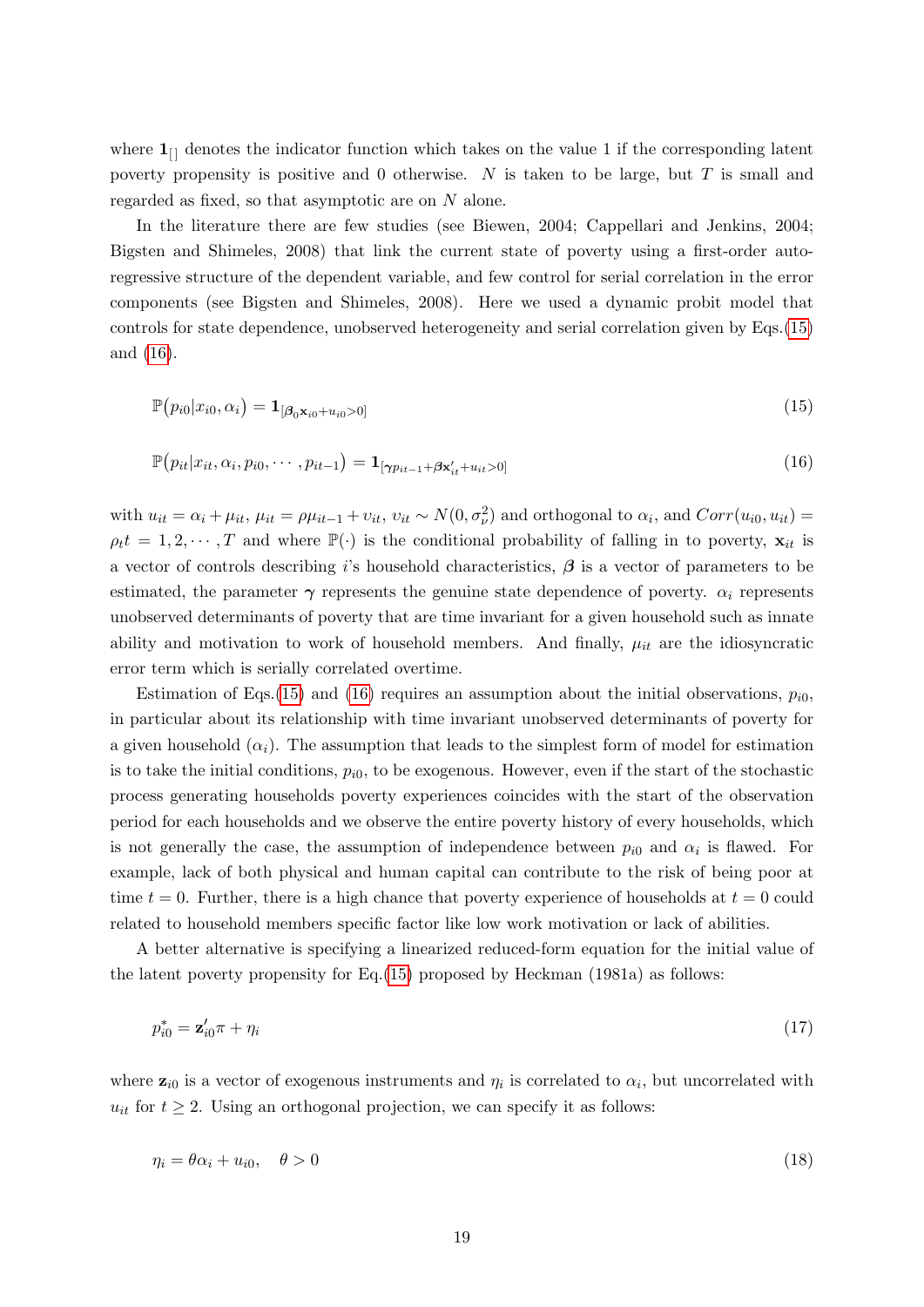with  $\alpha_i$  and  $u_{i0}$  assumed to be uncorrelated. If  $u_{i0}$  assumed to satisfy the same distributional assumption as  $u_{it}$  for  $t = 2, \dots, T$  or any change in error variance will also be captured in  $\theta$ , the linearized reduced form for the latent variable for the initial period is therefore specified as Eq.[\(19\)](#page-20-2)

<span id="page-20-2"></span>
$$
p_{i0}^* = \mathbf{z}_{i0}'\pi + \theta\alpha_i + u_{i0}
$$
\n
$$
(19)
$$

where  $\bf{z}$  includes initial period variables  $\bf{x}$  (vector of controls describing is household characteristics) as instruments. Thus, the joint probability of the observed binary sequence for a household *i* given  $\alpha_i$  assuming serially independent  $u_{i0}$  in the Heckman approach is as follows:

$$
\Phi\left\{ \left( \mathbf{z}_{i0}^{\prime}\pi+\theta\alpha_{i} \right) (2p_{i0}-1) \right\} \prod_{t=2}^{T} \Phi\left\{ (\gamma p_{it-1}+\beta\mathbf{x}_{it}^{\prime}+\alpha_{i}) (2p_{it-1}) \right\} \tag{20}
$$

For a random sample of households, the likelihood to be maximized is then given by:

$$
\prod_{i=1}^{N} \int_{\alpha^*} \left[ \Phi \left\{ (\mathbf{z}_{i0}' \pi + \theta \sigma_\alpha \alpha^*) (2p_{i0} - 1) \right\} \prod_{t=2}^{T} \Phi \left\{ (\gamma p_{it-1} + \beta \mathbf{x}_{it}' + \theta \sigma_\alpha \alpha^*) (2p_{it} - 1) \right\} \right] dG(\alpha^*) \tag{21}
$$

where G is the distribution function of  $\alpha^* = \frac{\alpha}{\sigma}$  $\frac{\alpha}{\sigma_{\alpha}}$ . Given normalization,  $\sigma_{\alpha} = \sqrt{\frac{\lambda}{(1-\lambda)}}$ . Following Butler and Moffitt(1982), the integral over  $\alpha^*$  can be evaluated using Gaussian-Hermite quadrature given  $\alpha$  is normally distributed. The estimation gets complicated when we allow serial correlation between the error terms which needs the likelihood function of random effect binary dynamic model evolution of T- dimensional integrals of normal density functions. This can be estimated with the maximum simulated likelihood method.

## <span id="page-20-0"></span>5 Results

We present the results in three stages. First, we discuss the validity of our estimation strategy looking at the correlations between unobservable and the associated exogeneity tests of initial conditions and panel retention. Second, we discuss the effects of the explanatory variables on probability of poverty persistence and probability of poverty entry. The implications of the model for poverty state dependence and household heterogeneity follows. Third, we discuss our estimates using dynamic probit model that account for initial condition and auto-correlated errors.

#### <span id="page-20-1"></span>5.1 Testing validity of estimation strategy

In order to assess the endogeneity of initial conditions and panel retention, we tested for the separate and joint significance of the correlation coefficients associated with each of the two selection equations namely: retention and initial condition equations (see Eqs. [1](#page-15-1) and [3\)](#page-15-2). Panel (a) of Table [6](#page-22-0) reports the estimates of the cross-equation correlations between the unobserved characteristics. The correlation between unobserved household specific factors determining base year poverty status and panel retention  $(\rho_1)$  is positive and statistically significant, indicating households that were initially poor remain in the sample of the subsequent waves than initially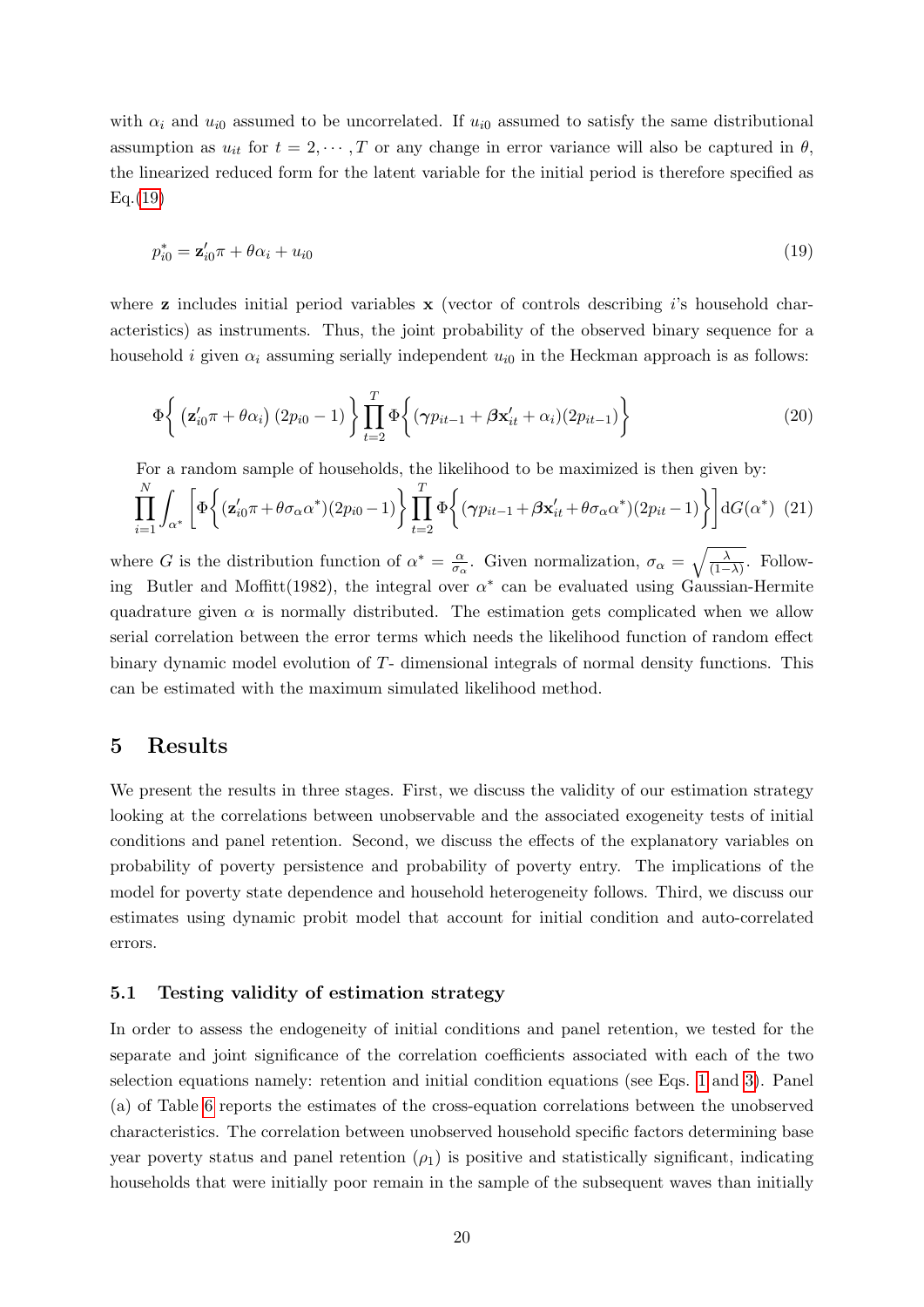non-poor households. This confirms our earlier finding from the raw transition matrix that non-poor households have higher chance to dropout from the panel than their poor counterparts (see Table [2\)](#page-9-0). This selective dropout of non-poor households during subsequent waves might potentially lead to under representation of non-poor households in the balanced panel data as compared to the whole sample. The result implies that estimation which ignores the sample retention mechanism or simply uses the balanced panel data would likely yield biased results. The correlation between conditional current poverty status of a household and unbservables affecting initial poverty  $(\rho_2)$  is negative and statistically significant. Since  $\rho_2$  measures the correlation between unobservables affecting initial poverty status and poverty transition propensity, the negative sign can be interpreted as an example of Galtonian regression towards the mean (Stewart and Swaffield, 1999). Finally, the correlation between unobservables affecting panel retention and conditional current poverty status of a household meaning poverty transition  $(\rho_3)$ is positive and significant. This indicates that households that are observed in two successive periods are more likely to remain poor or fall into poverty compared to households that dropout from the sample.

We report the exogeneity tests in panel (b) of Table [6.](#page-22-0) As discussed in the previous section, by testing the joint significance of  $\rho_1 = \rho_2$ , it is possible to test the exogeneity of initial conditions. Our test result strongly reject this hypothesis. Similarly, exogeneity of panel retention can be tested by joint significance of  $\rho_1 = \rho_3$  again the joint significance is significantly different from zero. Finally, all the three correlation coefficient were jointly significant with a  $p$ -value of less than 1%.

We created dummy variables for arrival and departure of family member at the first wave of our data (1994) as exclusion (instrument) variables to the initial condition equation. This is inline with the recommendation of Heckman (1981b) to use prior labor market information to instrument initial conditions in labor market outcomes studies. Similarly, the retention equation is instrumented by a dummy variable summarizing the enumeration status of a household in 1994.[9](#page-0-0)

Panel (c) of Table [6](#page-22-0) shows the validity of the instruments in the two selection equations (Eqs. [1](#page-15-1) and [3\)](#page-15-2). We follow Cappellari and Jenkins (2004), and undertook Wald test for the relevance of our instruments both separately and jointly. Our test results shows that change in membership status of a household during base year (new family members join the household or existing family members left the household) could be excluded from poverty transition equation both jointly and separately, the joint excludability is more evident. The p-values for the separate Wald test were 0.057, 0.1 and 0.034 for the joint test (see Table [6\)](#page-22-0). With regard to retention equation instrument, retention status of a households between the first (1994) and the last wave (2004), the p-value was 0.095 confirming its validity. Further, all the exclusion variables were found to be statistically significant in the two selection equations (Eqs. [1](#page-15-1) and [3\)](#page-15-2) at 10% significance level. Thus, the validity of used instruments was supported by our data.

In sum, all the tests we undertook confirms the model fitted our data and the necessity of simultaneous estimation of the three equations namely; initial condition (Eq[.1\)](#page-15-1), retention (Eq[.3\)](#page-15-2) and poverty transition (Eq[.7\)](#page-16-1) equations to get unbiased results.

<sup>&</sup>lt;sup>9</sup>This instrument variable is similar to what is used by Cappellari and Jenkins (2002, 2004) and Faye et al. (2011).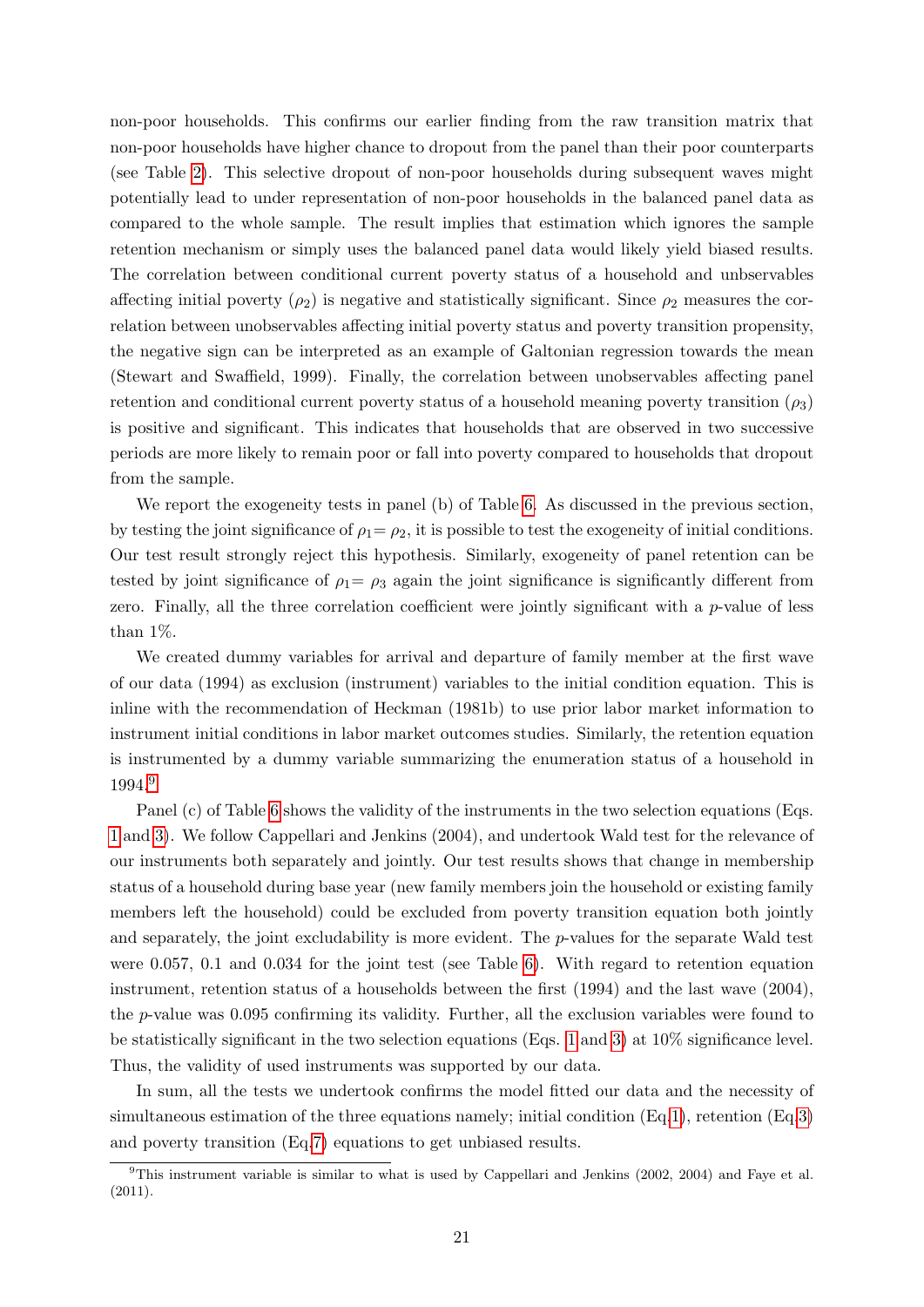| Parameters                                                                                               | Coef.       | Std. Err. |
|----------------------------------------------------------------------------------------------------------|-------------|-----------|
| (a) Correlation coef.                                                                                    |             |           |
| $\rho_1 = \text{cov}(\delta_i, \eta_i)$ : initial poverty status, retention                              | $0.112**$   | 0.056     |
| $\rho_2 = \text{cov}(\delta_i, \tau_i)$ : initial poverty status, poverty transition                     | $-0.387***$ | 0.055     |
| $\rho_3 = \text{cov}(\eta_i, \tau_i)$ : retention, poverty transition                                    | $0.356***$  | 0.054     |
| Parameters                                                                                               | $Chi-2$     | P-Value   |
| (b) Exogeneity Wald tests                                                                                |             |           |
| Exogeneity of initial conditions: $\rho_1 = \rho_2 = 0$                                                  | 72.68       | 0.000     |
| Exogeneity of sample retention: $\rho_1 = \rho_3 = 0$                                                    | 59.71       | 0.000     |
| Joint exogeneity: $\rho_1 = \rho_2 = \rho_3 = 0$                                                         | 891.84      | 0.000     |
| (c) Instruments validity                                                                                 |             |           |
| Inclusion of 'New family members joined the household in 1994' in initial condition equation $(d.o.f=1)$ | 3.62        | 0.057     |
| Inclusion of 'Family members left the household in 1994' in initial condition equation $(d.o.f=1)$       | 2.71        | 0.100     |
| Inclusion of 'Enumeration in 1994' in retention equation $(d.o.f=1)$                                     | 2.78        | 0.095     |
| Joint inclusion of exclusion variables in initial condition equation $(d.o.f=2)$                         | 6.74        | 0.034     |
| $\overline{(d)}$ Test of state dependence                                                                |             |           |
| Null hypothesis: no state dependence, $\gamma_1 = \gamma_2$ (d.o.f=28)                                   | 135.11      | 0.000     |

## <span id="page-22-0"></span>Table 6: Estimated correlation coef. and statistics tests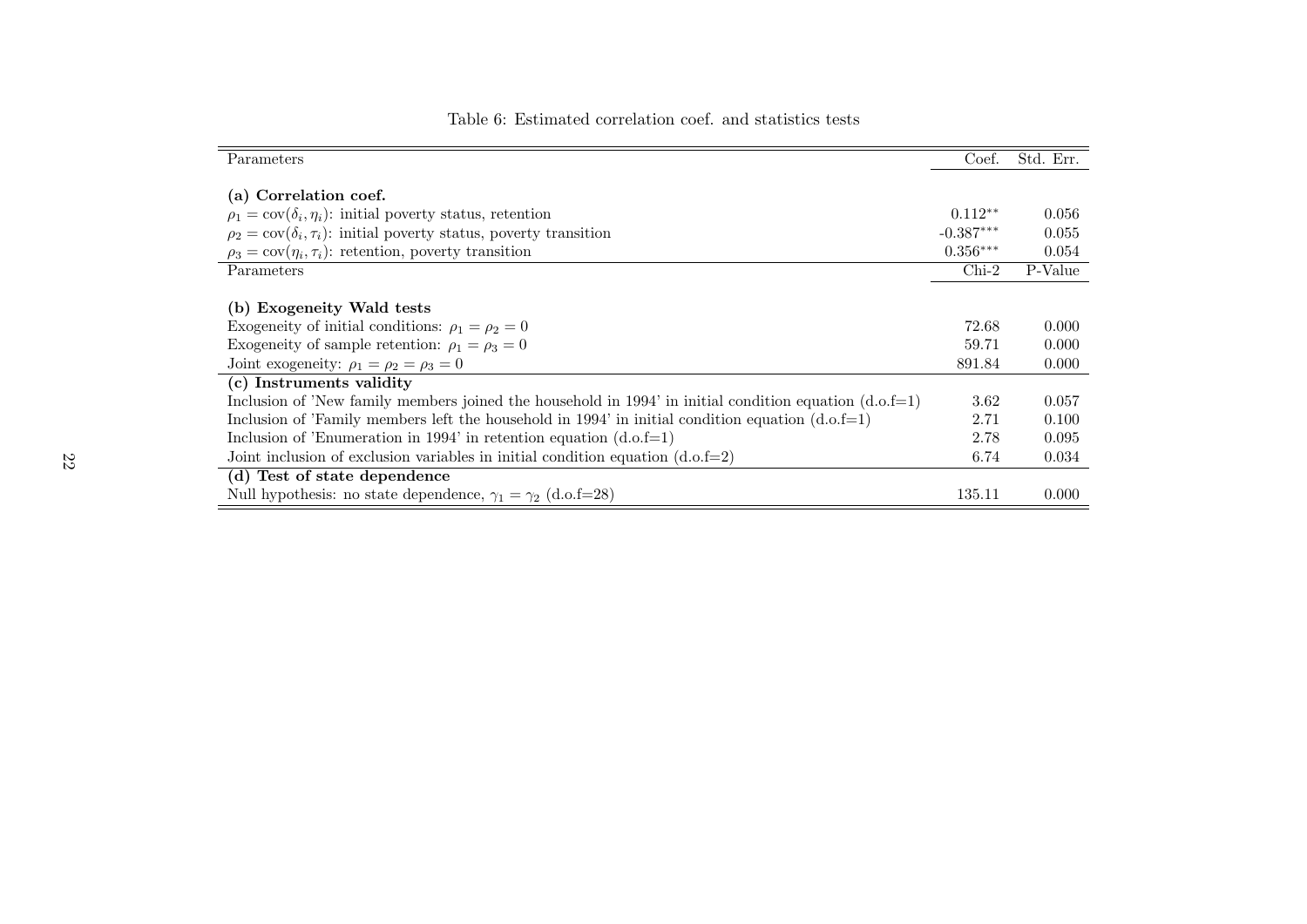#### 5.2 Endogenous switching estimates: Effects of shocks and IRMS

Table [7](#page-24-0) presents the effect of control variables on poverty transition probabilities which is given in Eq[.7.](#page-16-1) We report two sets of estimates based on poverty status of a household at  $t-1$ . The first set reports the effect of control variables  $(z)$  on probability of poverty persistence (Eq[.10\)](#page-18-0) for households that were poor at  $t$ , where the probability of the conditioning event (being poor) in the base year is held constant. Similarly, the second set reports the parameter estimates  $(\lambda_2)$ in the poverty entry equation (E q[.11\)](#page-18-1) for households that were non-poor at  $t-1$ .

The estimation results show only limited number of covariates have estimated coefficients that are significantly different from zero. This is inline with similar studies such as Cappellari and Jenkins (2004) and Faye et al. (2011). From the household characteristics, larger households are more likely to experience higher probability of poverty persistence. On the other hand, we found strong evidence supporting Schultz (1975) hypothesis that education have a positive effect to reduces poverty. Head education is substantially correlated with lower probability of poverty persistence but not poverty entry. Attending junior secondary, secondary or tertiary schooling by the head of the household reduce the probability of falling in to persistence poverty than the corresponding reference of household head with no education. It thus suggests that education is a good persistence poverty reduction leverage in urban Ethiopia. Older household heads are as well less likely to be persistently poor indicating the role of life cycle to accumulate asset (both physical and human). The working sector of household head also make difference in terms of poverty persistence but not poverty entry. Being a casual worker and a pensioner significantly increase the chance of remaining poor, as compared to being own account employee. The later reflects the limited nature of pension scheme in the country. Until recently, only government employees were covered by the pension scheme and the scheme provides small amount of payment to the beneficiaries (Asaminew, 20[10](#page-0-0)).<sup>10</sup> With respect to the probability of entering poverty, a significant difference appears when Non Governmental employees (NGO) are compared with own account employees. The former have a higher probability of entering into poverty indicating the temporary nature of NGO employment in the country.

Turning into our main poverty covariates, shocks, unemployment have a strong positive effect on propensity to remain poor while its effect is not apparent immediately. This shows the unsustainable nature of existing (informal) consumption smoothing mechanisms to protect households in the long run. Here it is important to mention that there is no provision of unemployment benefit under Ethiopian labour laws. Hence, households primarily depend on their own strategies to mitigate the myriad of losing a job. In terms of household informal risk management strategies, access to international remittance reduces the propensity to poverty persistence, while it does not significantly affect the probability of entering poverty. This may indicate the time lag between experiencing a shock and getting transfer from family and friends residing abroad. Glewwe and Hall (1998) found similar result in Peru, during macro-economic shock households with access to international remittance are better off. Our result also shows the long term impact of international remittance to reduce the probability of staying in poverty. However, it is worth to recall that only 17% of poor households have access to international remittance while

<sup>10</sup>Government of Ethiopia put in place a new proclamation (Private Organization Employees Pension Proclamation 715/2011) that enables employees of private companies and non-governmental organizations (NGOs) to participate in the national pension scheme.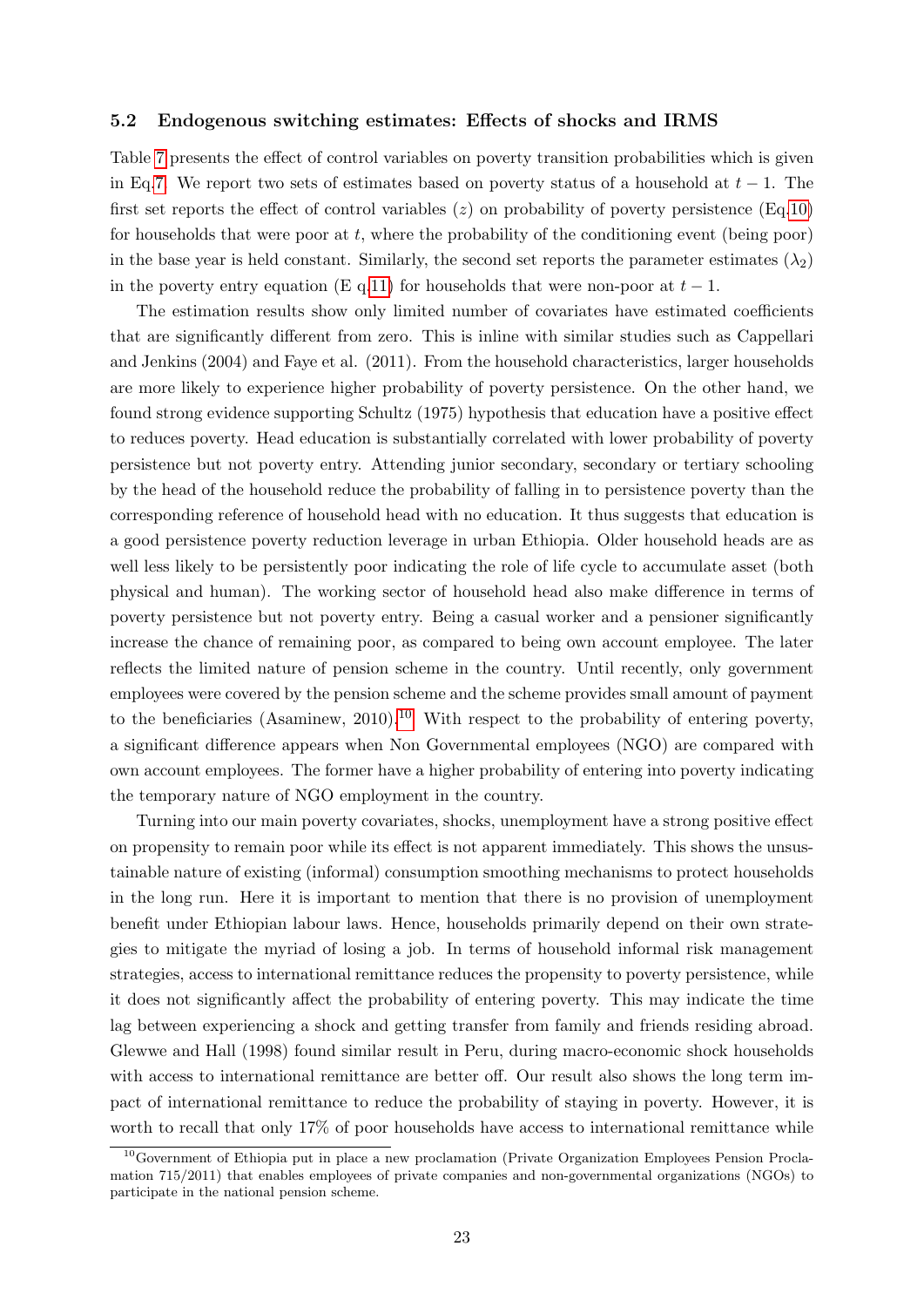83% of non-poor households have access to it (see Table [4\)](#page-12-1). On the contrary, the most dominant risk management strategies employed by poor households either have a positive effect on poverty entry probability or don't have any effect on both poverty persistence and poverty entry at all. For instance, the coefficient of receiving local remittance and gifts have a positive and significant effect on poverty entry probability. While 47% and 42% of poor households use gift and local remittance, respectively. This might indicate the 'reciprocity' nature of theses transfers that creates a pressure on poor households. The second dominant IRSM of poor households, loan from informal sources, do not have effect neither on the probability of poverty entry nor on poverty persistence.

<span id="page-24-0"></span>

|                                                |             | Poverty persistence |                        | Poverty entry |
|------------------------------------------------|-------------|---------------------|------------------------|---------------|
| Variable                                       | Coef.       | Std. Err.           | Coef.                  | Std. Err.     |
|                                                |             |                     |                        |               |
| Household characteristics                      |             |                     |                        |               |
| Number of employees in the household           | $-0.079$    | 0.016               | $-0.090$               | 0.067         |
| Number of unemployed in the household          | 0.057       | 0.058               | 0.048                  | 0.063         |
| Household size                                 | $0.118***$  | 0.034               | $-0.023$               | 0.033         |
| Number of family members aged between 0 and 14 | 0.07        | 0.047               | 0.051                  | 0.047         |
| Number of family members aged 64+              | 0.126       | 0.126               | $-0.128$               | 0.134         |
| Head of household characteristics              |             |                     |                        |               |
| Age                                            | $-0.012**$  | 0.005               | 0.005                  | 0.006         |
| Sex:Female                                     | 0.181       | 0.163               | 0.016                  | 0.167         |
| Marital status: Married                        | 0.037       | 0.150               | $-0.053$               | 0.151         |
| Education level:                               |             |                     |                        |               |
| Primary schooling                              | $-0.209$    | 0.128               | 0.127                  | 0.130         |
| Junior Secondary Schooling                     | $-0.513***$ | 0.188               | 0.020                  | 0.192         |
| Secondary schooling                            | $-0.870***$ | 0.169               | 0.182                  | 0.173         |
| Tertiary schooling                             | $-1.551***$ | 0.213               | $-0.262$               | 0.217         |
| Head employment type:                          |             |                     |                        |               |
| Public sector employee                         | 0.164       | 0.181               | 0.064                  | 0.183         |
| Private sector employee                        | $-0.296$    | 0.221               | $-0.046$               | 0.214         |
| NGO employee                                   | $-0.493$    | 0.350               | $0.583**$              | 0.284         |
| Casual worker                                  | $0.530***$  | 0.200               | $-0.355$               | 0.217         |
| Civil servant                                  | $0.016\,$   | 0.161               | $-0.162$               | 0.167         |
| Pensioner                                      | $0.375$ **  | $0.160\,$           | $-0.108$               | 0.164         |
| Others (unpaid family worker, housewife etc)   | $-0.243$    | 0.177               | $-0.250$               | 0.185         |
| <b>Head Shocks</b>                             |             |                     |                        |               |
| Unemployment                                   | $0.728***$  | 0.274               | 0.097                  | 0.259         |
| Sickness                                       | 0.102       | 0.142               | 0.044                  | 0.141         |
| Disability                                     | $-0.015$    | 0.143               | $-0.137$               | 0.141         |
| Household informal risk management strategies  |             |                     |                        |               |
| Local remittance                               | $-0.059$    | 0.154               | $0.319**$              | 0.150         |
| International remittance                       | $-0.677***$ | 0.239               | $-0.024$               | $0.207\,$     |
| Gift                                           | 0.248       | 0.174               | $0.268*$               | $0.157\,$     |
| Iddir                                          | $-0.161$    | 0.116               | 0.073                  | 0.117         |
| Equup                                          | $-0.184$    | 0.115               | $-0.014$               | 0.116         |
| Informal loan                                  | 0.031       | 0.109               | 0.070                  | 0.105         |
| Intercept                                      | 0.141       | 0.359               | $-0.769**$             | 0.362         |
| Log likelihood                                 |             | $-1797.000$         |                        |               |
| $\chi_2(d.o.f)$                                |             | 359.15 (106)        |                        |               |
| P-value                                        |             | 0.000               |                        |               |
|                                                |             |                     | Continued on next page |               |

Table 7: Multivariate Probit model: Poverty transition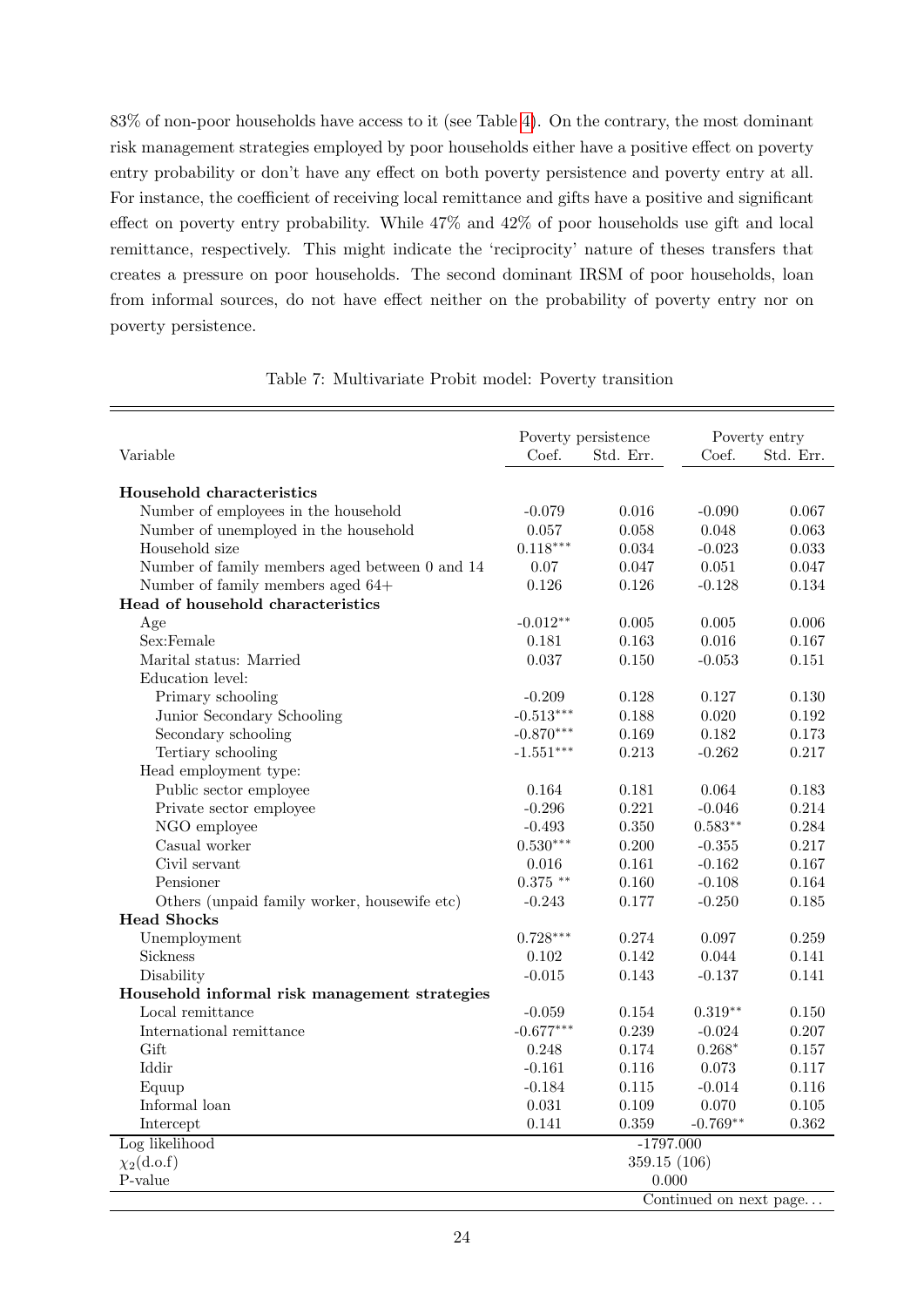|                                                                                             |                     | Table $7$ – continued |
|---------------------------------------------------------------------------------------------|---------------------|-----------------------|
|                                                                                             | Poverty persistence | Poverty entry         |
| Variable                                                                                    | Coef. Std. Err.     | Coef. Std. Err.       |
| $#$ Observations                                                                            | 837                 |                       |
| The standard errors are robust                                                              |                     |                       |
| Household is defined in the period when it is first observed (in 1994) and remains the same |                     |                       |

Significance levels:  $* : 10\%$   $* * : 5\%$   $* * * : 1\%$ 

The estimates for initial poverty status and retention equations are provided in Table [8.](#page-25-0) The overview of the results indicates that more covariates are significantly different from zero in the initial poverty status equation in contrast to the poverty transition equation. We note being larger households, having either casual worker or pensioner head increase the probability of being poor in the base period. Conversely, having educated head including primary schooling and access to international remittance significantly reduces the propensity to be poor in the initial period. With regard to retention equation, having more number of household members involved in income generating activity induces higher probability of staying in the panel. This could be a plausible argument in light of the possibilities that families with more number of employees will find it difficult to move and find better opportunities simultaneously compared with those with a small number of employed members. Households heads with only primary educations, being a housewife or unpaid family worker likely reduces chances to move out and hence higher chance to remain in the panel. This confirms our result in the transition matrix in Section [3](#page-6-0) which suggests that better off households are more mobile than poor households (see Table [2\)](#page-9-0).

<span id="page-25-0"></span>

|                                                |             | Initial condition |                        | Retention |
|------------------------------------------------|-------------|-------------------|------------------------|-----------|
| Variable                                       | Coef.       | Std. Err.         | Coef.                  | Std. Err. |
| Household characteristics                      |             |                   |                        |           |
| Number of employee in the household            | $-0.102$    | 0.063             | $0.149***$             | 0.057     |
| Number of unemployed in the household          | 0.074       | 0.062             | 0.043                  | 0.058     |
| Household size                                 | $0.126***$  | 0.037             | $-0.036$               | 0.032     |
| Number of family members aged between 0 and 14 | 0.061       | 0.048             | 0.032                  | 0.045     |
| Number of family members aged $64+$            | $-0.168$    | 0.128             | $-0.030$               | 0.121     |
| Head of household characteristics              |             |                   |                        |           |
| Age                                            | $-0.011**$  | 0.005             | $-0.008$               | 0.005     |
| Sex:Female                                     | $-0.118$    | 0.153             | $0.273*$               | 0.147     |
| Marital status: Married                        | $-0.186$    | 0.142             | 0.151                  | 0.137     |
| Education level:                               |             |                   |                        |           |
| Primary schooling                              | $-0.365***$ | 0.135             | $0.296$ **             | 0.125     |
| Junior Secondary Schooling                     | $-0.535***$ | 0.193             | 0.117                  | 0.179     |
| Secondary schooling                            | $0.909***$  | 0.169             | 0.130                  | 0.163     |
| Tertiary schooling                             | $-1.338***$ | 0.210             | $-0.235$               | 0.190     |
| Head employment type:                          |             |                   |                        |           |
| Public sector employee                         | $-0.093$    | 0.184             | $-0.012$               | 0.175     |
|                                                |             |                   | Continued on next page |           |

Table 8: Multivariate Probit model: Selection equations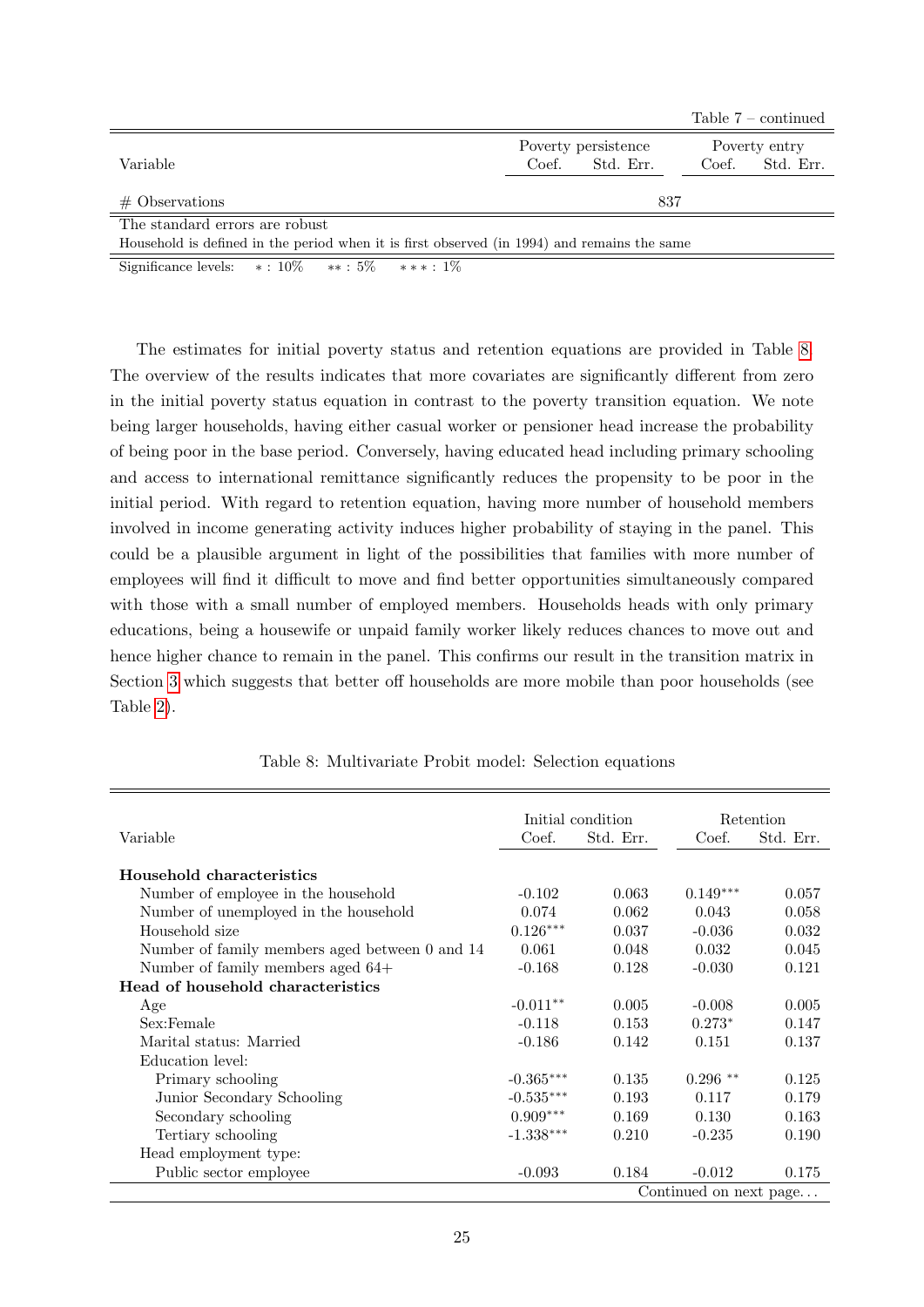|                                                 |             |                   |          | Table $8$ – continued |
|-------------------------------------------------|-------------|-------------------|----------|-----------------------|
|                                                 |             | Initial condition |          | Retention             |
| Variable                                        | Coef.       | Std. Err.         | Coef.    | Std. Err.             |
|                                                 |             |                   |          |                       |
| Private sector employee                         | $-0.307$    | 0.223             | $-0.077$ | 0.210                 |
| NGO employee                                    | $-0.405$    | 0.314             | 0.012    | 0.295                 |
| Casual worker                                   | $0.397*$    | 0.229             | $-0.014$ | 0.193                 |
| Civil servant                                   | $-0.124$    | 0.159             | $-0.172$ | 0.155                 |
| Pensioner                                       | $0.340**$   | 0.159             | $-0.113$ | 0.153                 |
| Others (unpaid family worker, housewife etc)    | 0.004       | 0.189             | $0.246*$ | 0.143                 |
| <b>Head Shocks</b>                              |             |                   |          |                       |
| Unemployment                                    | 0.376       | 0.272             |          |                       |
| <b>Sickness</b>                                 | 0.094       | 0.145             |          |                       |
| Disability                                      | 0.132       | 0.140             |          |                       |
| Household informal risk management strategies   |             |                   |          |                       |
| Local remittance                                | $-0.098$    | 0.154             |          |                       |
| International remittance                        | $-1.099***$ | 0.234             |          |                       |
| Gift                                            | 0.137       | 0.174             |          |                       |
| Iddir                                           | $-0.170$    | 0.116             |          |                       |
| Equip                                           | $-0.141$    | 0.116             |          |                       |
| Informal loan                                   | $-0.040$    | 0.109             |          |                       |
| <b>Exclusion restriction</b>                    |             |                   |          |                       |
| New family members joined the household in 1994 | $-0.133*$   | 0.070             |          |                       |
| Family members left the household in 1994       | $-0.185*$   | 0.113             |          |                       |
| Enumerated in 1994                              |             |                   | $0.145*$ | 0.087                 |
| Intercept                                       | $0.689*$    | 0.353             | $-0.140$ | 0.334                 |

 $\rho_1$ : initial condition - retention  $0.112^{**}(0.056)$ 

Significance levels:  $* : 10\%$   $** : 5\%$   $** * : 1\%$ 

### 5.3 State dependence and household heterogeneity

Our result in Table [7](#page-24-0) showed that observed characteristics of households have a different impact on poverty probabilities based of household's poverty status at  $t-1$ . This result already suggests the existence of Genuine State Dependence (GSD) of poverty. Formally, we checked the existence of GSD by testing the null hypothesis  $H_0$ :  $(\lambda_1 = \lambda_2)$  (see Section [4.1\)](#page-15-0). Panel (d) of Table [6](#page-22-0) presents the test results. The test strongly rejects the null hypothesis confirming the existence of genuine state dependence of poverty in urban Ethiopian. This implies that past experience of poverty inflicts an adverse behavioral and physical impact on households that leads to downward shift in preference and loss of motivation and hence poverty persistence. Our result is inline with previous study (Bigsten and Shimeles, 2008) that used the same data set that we are using. Further, using the predicted probability of poverty entry and persistence we estimate ASD to be 44%. This estimate is 10% point higher than what we have estimated using a raw transition matrix in Table [2.](#page-9-0) Recall that our estimate in Table [2](#page-9-0) doesn't take into account household heterogeneity. Furthermore, we quantify the GSD as 0.11 using Eq.[\(10\)](#page-18-0). From these it is possible to conclude that poverty is strongly state dependent in urban Ethiopia and the line share (75%) of the state dependence arise from households heterogeneity.

Overall, our results using endogenous switching model suggest that policies that reduce the consequence of shocks like unemployment insurance will have a decisive effect to reduce both poverty entry and poverty persistence. Thus, public insurance schemes that target the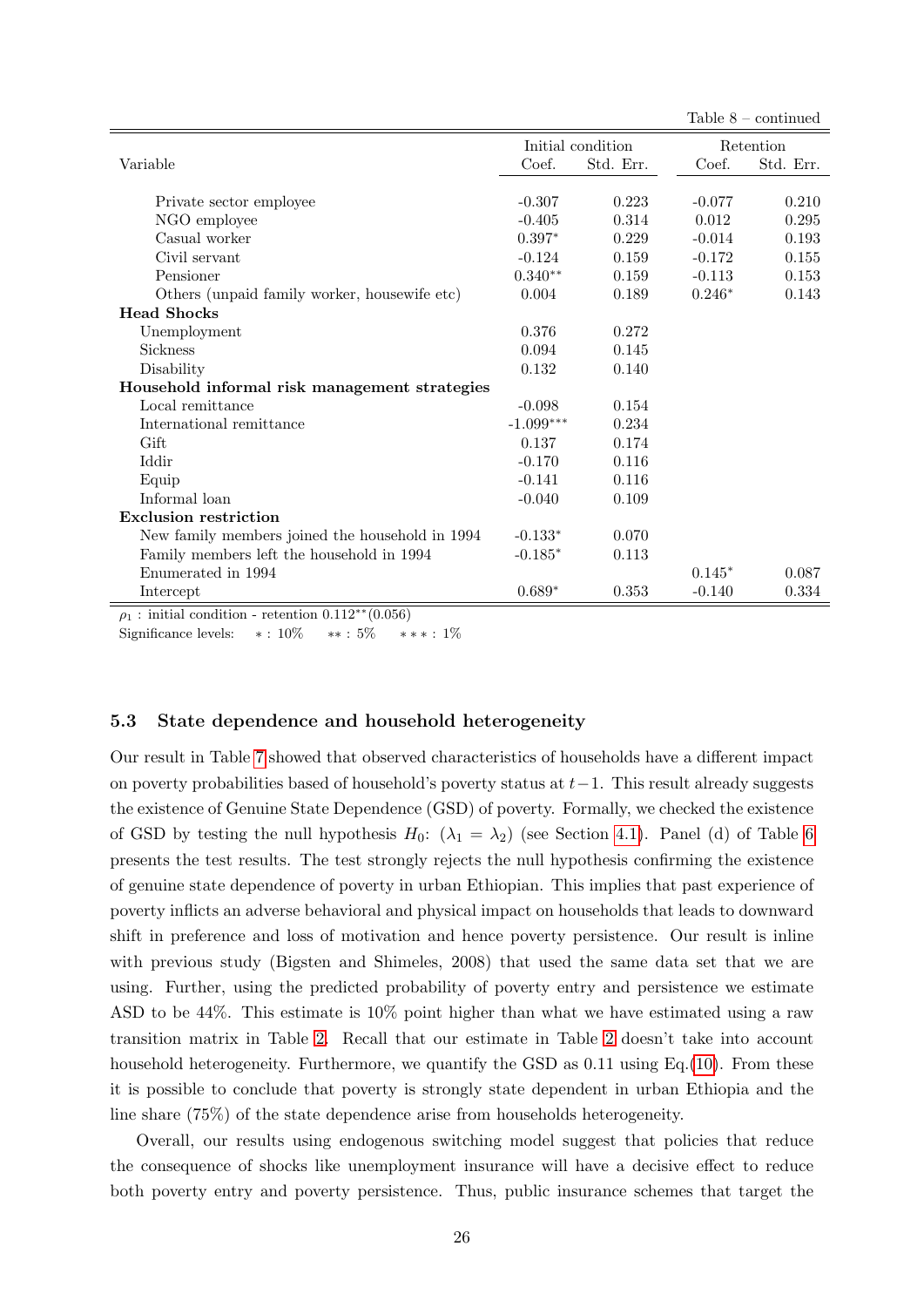disadvantage groups like households with unemployed head or uneducated head are important complements to growth enhancing policies to deal with long term poverty reduction in the country.

#### 5.4 Random effect dynamic probit model: Effects of shocks and IRMS

Table [9](#page-28-0) reports estimates using random effect dynamic model. This framework models poverty status of a household as a function of observed household characteristics and lag of the dependent variable (see Eq. [16\)](#page-19-1). The table presents two sets of parameter estimates. The first set reports the effect of explanatory variables on probability of falling into poverty assuming initial condition is exogenous. As we discussed in Section [4.2,](#page-18-2) this assumption is strong. The result is presented here for comparison purpose only. The second set presents estimates of a model that controls for initial condition bias, household heterogeneity and serially correlated error terms. From the Wald chi-square, we can see that overall both models are significant at 1%. However, the log likelihood shows the model that controls initial condition, household heterogeneity and serial correlation fits best the data.

The estimation result shows more number of covariates have significant estimated coefficients than estimates we found using endogenous switching model. This is not surprising result since the endogenous switching models poverty propensities (poverty entry and poverty persistence) conditional on poverty status of households at  $t-1$  rather than current poverty propensities which is the case in the random effect dynamic probit model. It is also plausible to attribute the weaker effect of covariates in poverty transition equation of the endogenous switching model to the effect of endogenity of panel attrition being accounted for.<sup>[11](#page-0-0)</sup>

Larger households, households with higher number of unemployed and children between age 0 and 14 have a higher chance of falling in to poverty. Consistent with the results from the endogenous switching model, education played a significant role in reducing the probability of being poor. In terms of head occupation, being a public sector employee increase the probability of entering into poverty compared with own account employees. This could be due to the fact that public employees in the country earns less than other sectors employees. One of the striking features of the result here again is head unemployment and disability have a positive effect on the probability of falling in to poverty. With regard to informal risk sharing mechanisms, membership in equup, iddir and access to international remittance reduce the probability of entering into poverty. However, the top three dominant informal risk sharing mechanisms of poor households namely; local remittance, loan from informal sources and gift don't have any effect at all confirming the fact that the mechanisms have limited role to reduce current poverty as well. Inline with endogenous switching model, the dynamic probit model also predicts the presence of strong state dependence on the evolution of poverty in urban Ethiopia. The positive and significant effect of lagged dependent variable (lagged poverty status of a household) asserts the fact that even after controlling household heterogeneity and autocorrelation in the random error term the probability of falling into poverty in the current period is highly correlated with being poor in the past.<sup>[12](#page-0-0)</sup>

<sup>&</sup>lt;sup>11</sup>Note that the random effect dynamic probit model only uses balanced panel data, attri households are dropped out from the estimation.

<sup>&</sup>lt;sup>12</sup>Note that the coefficient of the lag dependent variable increases significantly once we control for initial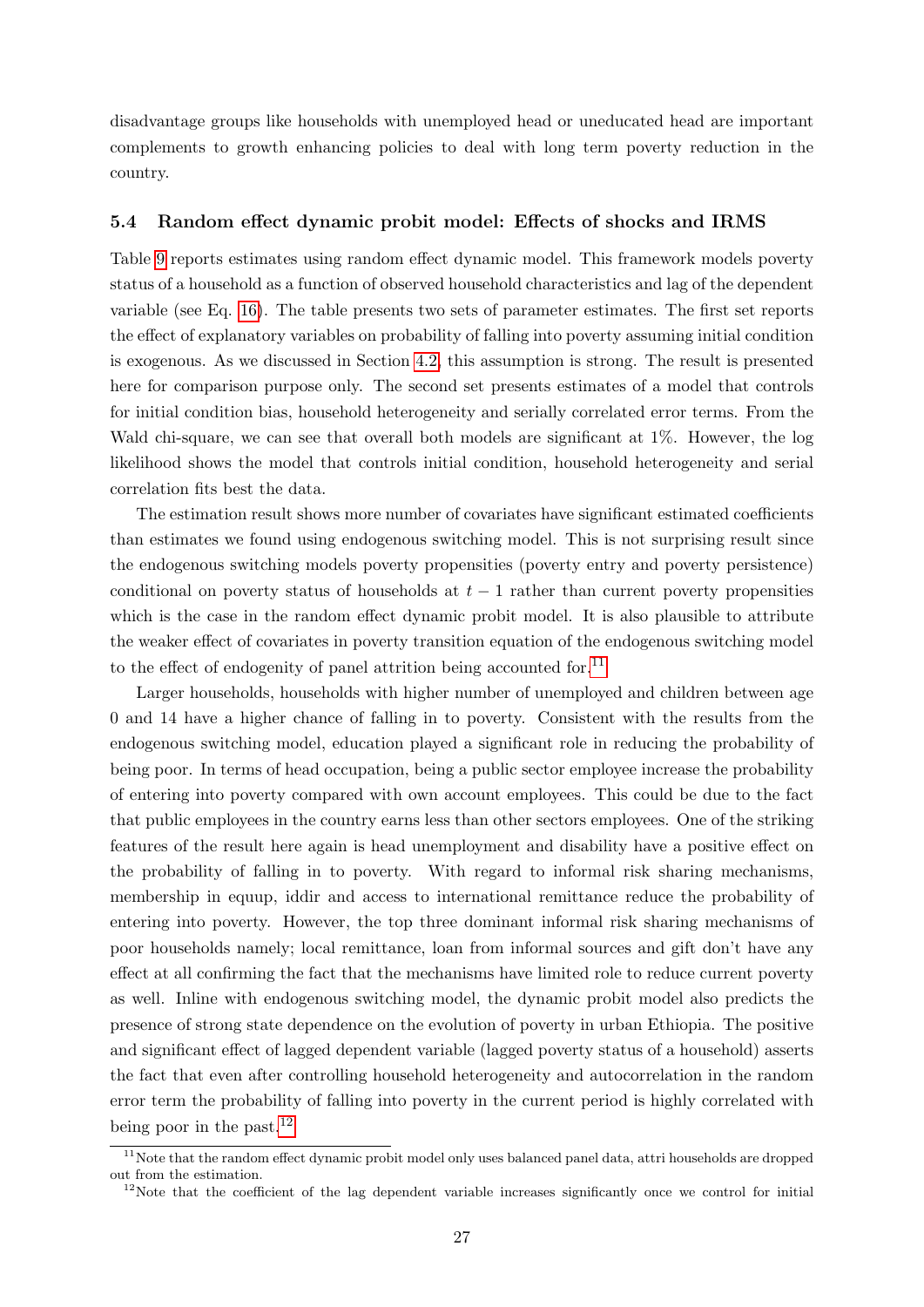<span id="page-28-0"></span>

|                                                                                             |                        | RE with exogenous<br>initial condition | RE with endogenous<br>initial condition<br>and auto-correlated<br>error term |                |
|---------------------------------------------------------------------------------------------|------------------------|----------------------------------------|------------------------------------------------------------------------------|----------------|
| Variable                                                                                    | Coef.                  | Std. Err.                              | Coef.                                                                        | Std. Err.      |
| Lag poor                                                                                    | $0.826***$             | 0.083                                  | $1.043***$                                                                   | 0.140          |
| Household characteristics                                                                   |                        |                                        |                                                                              |                |
| Number of employees in the household                                                        | $-0.005$               | 0.038                                  | 0.013                                                                        | 0.047          |
| Number of unemployed in the household                                                       | $0.088*$               | 0.042                                  | $0.105**$                                                                    | 0.053          |
| Household size                                                                              | 0.041                  | 0.025                                  | $0.062**$                                                                    | 0.031          |
| Number of family members aged between 0 and 14                                              | $0.178***$             | 0.037                                  | $0.127**$                                                                    | 0.047          |
| Number of family members aged 64+                                                           | $0.198^{\ast}$         | 0.037                                  | 0.205                                                                        | 0.131          |
| New family members joined the household in 1994                                             | $-0.082$               | 0.058                                  | $-0.107$                                                                     | 0.077          |
| Family members left the household in 1994                                                   | 0.049                  | $\,0.035\,$                            | 0.042                                                                        | 0.043          |
| Head of household characteristics                                                           |                        |                                        |                                                                              |                |
| Age                                                                                         | $-0.003$               | 0.005                                  | $-0.006$                                                                     | 0.006          |
| Sex:Female                                                                                  | 0.142                  | 0.099                                  | 0.183                                                                        | 0.118          |
| Education level:                                                                            |                        |                                        |                                                                              |                |
| Primary schooling                                                                           | $-0.420***$            | 0.109                                  | $-0,490***$                                                                  | 0.138          |
| Junior Secondary Schooling                                                                  | $-0.495***$            | 0.155                                  | $-0.349**$                                                                   | 0.177          |
| Secondary schooling                                                                         | $-0.700***$            | 0.144                                  | $-0.616***$                                                                  | 0.175          |
| Tertiary schooling                                                                          | $-0.805***$            | 0.158                                  | $-0.652***$                                                                  | 0.193          |
| Head employment type:                                                                       |                        |                                        |                                                                              |                |
| Public sector employee                                                                      | 0.260                  | 0.171                                  | $0.409**$                                                                    | 0.203          |
| Private sector employee                                                                     | $-0.271*$              | 0.164                                  | $-0.341*$                                                                    | 0.208          |
| NGO employee                                                                                | 0.091                  | 0.279                                  | 0.283                                                                        | 0.320          |
| Casual worker                                                                               | 0.222                  | 0.139                                  | 0.284                                                                        | 0.208          |
| Civil servant                                                                               | 0.229                  | 0.173                                  | $0.348**$                                                                    | 0.158          |
| Pensioner                                                                                   | 0.113                  | 0.134                                  | 0.194                                                                        | 0.169          |
| Others (unpaid family worker, housewife etc)                                                | $-0.099$               | 0.125                                  | 0.043                                                                        | 0.164          |
| Head Shocks*                                                                                |                        |                                        |                                                                              |                |
| Unemployment                                                                                | $0.417**$              | 0.179                                  | $0.452**$                                                                    | 0.209          |
| Sickness                                                                                    | $-0.001$               | 0.134                                  | $-0.173$                                                                     | 0.183          |
| Disability                                                                                  | $0.216*$               | 0.124                                  | $0.318**$                                                                    | 0.174          |
| Household informal risk management strategies                                               |                        |                                        |                                                                              |                |
| Local remittance                                                                            | $-0.132$<br>$0.604***$ | 0.130                                  | $-0.178$                                                                     | 0.160          |
| International remittance<br>Gift                                                            | 0.021                  | 0.148<br>0.150                         | $-0.769***$<br>$\,0.094\,$                                                   | 0.202<br>0.189 |
| Iddir                                                                                       | $-0.349***$            | 0.111                                  | $-0.440**$                                                                   | 0.144          |
| Equup                                                                                       | $-0.392***$            | 0.103                                  | $-0.299**$                                                                   | 0.124          |
| Informal loan                                                                               | $-0.109$               | 0.119                                  | $-0.031$                                                                     | 0.150          |
| Intercept                                                                                   | $-0.523*$              | 0.297                                  | $-0.753$                                                                     | 0.370          |
| AR1                                                                                         |                        |                                        | $-0.4281***$                                                                 |                |
| Log likelihood                                                                              |                        | $-704.198$                             | $-560.777$                                                                   |                |
| $\chi_2(d.o.f)$                                                                             |                        | 30(326.80)                             | 30(219.29)                                                                   |                |
| P-value                                                                                     |                        | 0.000                                  | 0.000                                                                        |                |
| $#$ Observations                                                                            |                        | 2,444                                  | 2,444                                                                        |                |
| Household is defined in the period when it is first observed (in 1994) and remains the same |                        |                                        |                                                                              |                |
| * All the shock variables are one wave lag                                                  |                        |                                        |                                                                              |                |
| $\ast$ : $10\%$<br>***: $1\%$<br>Significance levels:<br>$**: 5\%$                          |                        |                                        |                                                                              |                |

Table 9: Random effect dynamic panel data model

condition and the persistence of error components.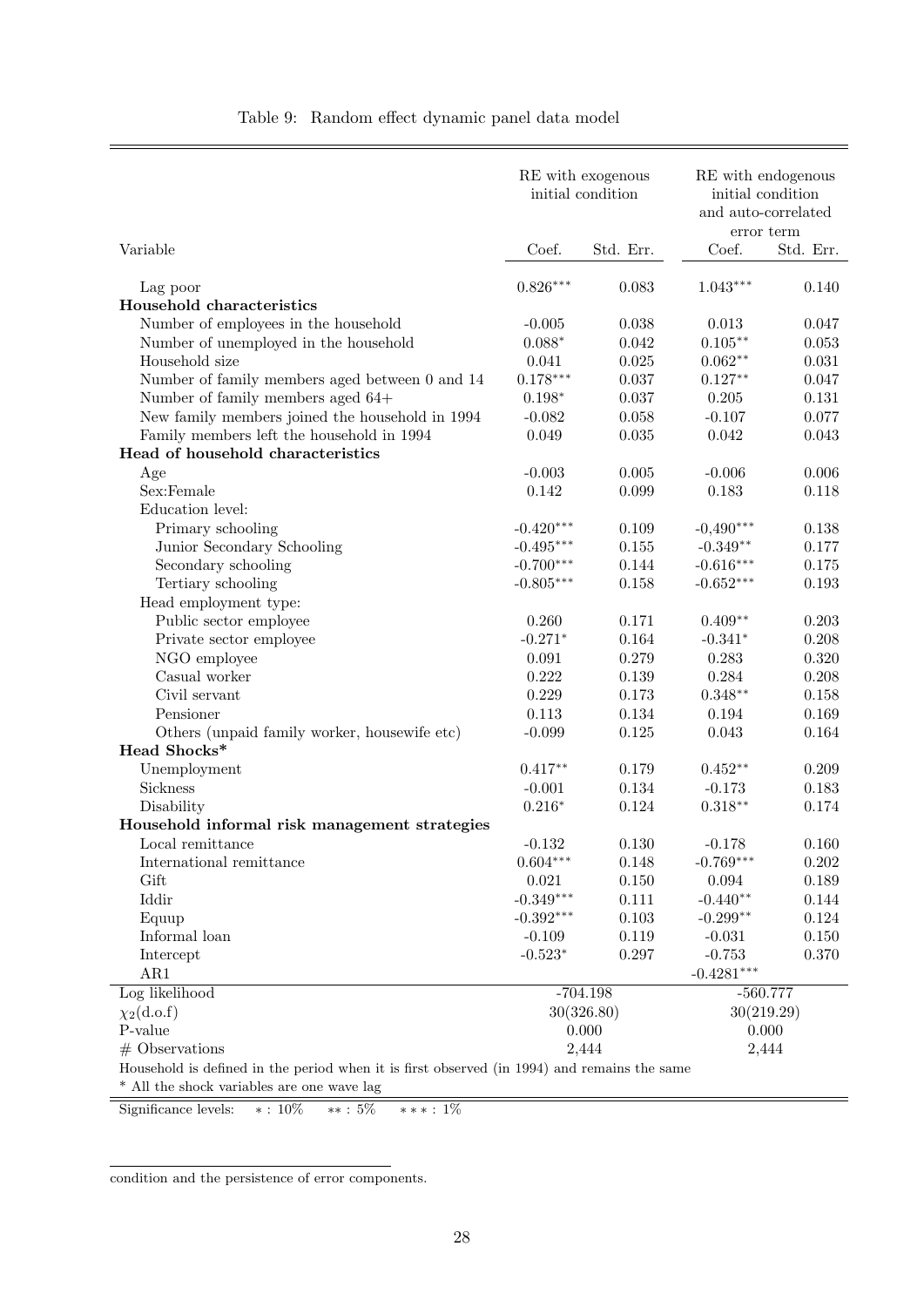## <span id="page-29-0"></span>6 Conclusion

The study provides a thorough investigation of urban poverty dynamics in Ethiopian with an emphasis on the effect of idiosyncratic shocks and informal risk management strategies. We used a unique panel data collected for a decade from seven major cities of Ethiopia. We address three main research questions. One, what is the nature of poverty transitions experienced by urban Ethiopian households? Two, do idiosyncratic shocks have an effect on poverty persistence? Three, what is the impact of idiosyncratic shocks and informal risk management strategies on poverty dynamics? Providing answers to these questions is crucial for designing effective poverty alleviation policies in urban settlement where uninsured risk is ubiquitous and insurance market and safety nets to deal with the consequence of uninsured risk are largely absent.

We employed two 'poverty transition' econometric models: endogenous switching model and random effect dynamic probit model. The endogenous switching model accounts for initial conditions, non-random attrition, and unobserved heterogeneity. Our results show that both initial conditions and panel retention are indeed endogenous processes during poverty transitions estimation, implying both should be estimated simultaneously with poverty transition in order to get unbiased results. Our findings provide clear evidence on the adverse impact of uninsured risk on welfare. We found unemployment of household head propel the households to persistent poverty. On the other hand, access to international remittance and better education reduces the probability of remaining poor. Our estimation also confirms the fact that, in the absence of public insurance and market, poor household are forced to use ineffective risk management strategies which have a negative consequence on welfare. We note gift and local remittance that are predominately used by poor households increases the probability of entering into poverty.

Results of the random effect dynamic probit model (that accounts for initial condition bias, household heterogeneity and serially correlated errors) confirms most of the findings of endognenous switching model. Although we found more number of covariates have significant estimated coefficients than estimates of endogenous switching model. It is plausible to attribute the weaker effect of covariates in endogenous switching model to the endogenity of non-random panel attrition being accounted for.

The paper makes a substantive contribution to the knowledge base on understanding poverty dynamics and the main factors underlying poverty transitions using a decade urban panel data. Our study has three novel contributions. First, we bring a new applied evidence from one of the poorest country in SSA to bear on the on-going debate whether poor households can insure themselves against the consequence of idiosyncratic shocks in the absence of market and public institutions. Second, we confirm that uninsured shock indeed lead to persistence poverty. Third, we showed that in the absence of market and public institutions poor households use ineffective risk management strategies that have a negative consequence on welfare than their non-poor counterparts. Finally, we showed that there is a true state dependence in urban Ethiopia and the lion share of the state dependence is associated with household heterogeneity.

Our results imply that putting in place public insurance programs to the poor will have a positive effect on society welfare. Moreover, poverty reduction programs that aim to prevent households not to fall into poverty not only have a short run effect but also helps to reduce future poverty. Indeed, policies focusing on household heterogeneities such as exposure to risk,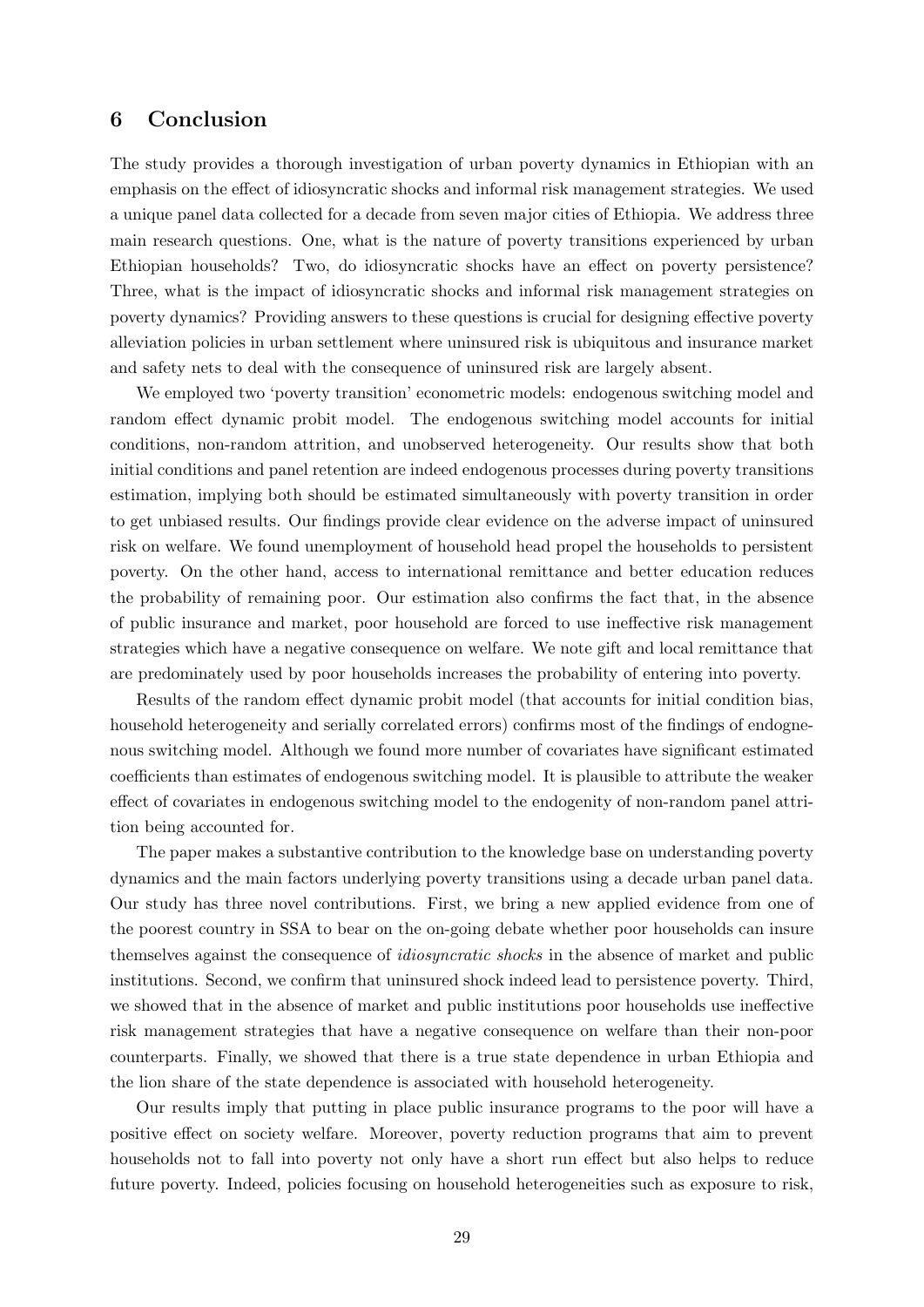lack of education, personal skills and capacities, would have long lasting effect.

However, one caveat of our shock variables should be mentioned. Our shock variables are limited to the experience of a given shock. The data set we used doesn't quantify the amount of loss in income or consumption due to experience of shocks. A future research therefore involves examining the actual loss of household due to the materialization of risk and its effect on poverty dynamics. Doing so will not only document what kinds of shocks are associated with poverty entry and poverty persistence but also provides a clear picture on the extent to which shocks have a negative welfare effects.

Acknowledgements. We are deeply indebted to Franziska Gassmann, Mulugeta Berhanu and Yesuf Awel for very constructive suggestions. This research was supported by UNU-MERIT. All views expressed as well as any errors are our own.

## References

- Addison, T., D. Hulme, and R. Kanbur (2009): "Poverty Dynamics," Poverty Dynamics: Interdisciplinary Perspectives: Interdisciplinary Perspectives, p. 3.
- AfDB (2011): "Federal democratic republic of Ethiopia country strategy paper 2011-2015," country strategy paper, AfDB.
- Alderman, H., J. Hoddinott, and B. Kinsey (2006): "Long term consequences of early childhood malnutrition," Oxford Economic Papers, 58(3), 450–474.
- Alwang, J., P. B. Siegel, and S. L. Jorgensen (2001): "Vulnerability: a view from different disciplines," Discussion paper, Social protection discussion paper series.
- Arulampalam, W., A. L. Booth, and M. P. Taylor (2000): "Unemployment persistence," Oxford Economic Papers, 52(1), 24–50.
- Asaminew, E. (2010): "Adopting Private Pension System in Ethiopia," in THE AFRICAN SYMPOSIUM, p. 7.
- Ayalew, D. (2003): Risk-sharing networks among households in rural Ethiopia. University of Oxford, Centre for the Study of African Economies.
- Azam, M. S., and K. S. Imai (2012): "Measuring Households' Vulnerability to Idiosyncratic and Covariate Shocks–the case of Bangladesh," Research Institute for Economics and Business Administration, Kobe University, Japan.(Discussion Paper Series).
- Bane, M. J., and D. T. Ellwood (1986): "Slipping into and out of Poverty: The Dynamics of Spells," Journal of Human Resources, pp. 1–23.
- BARRIENTOS, A. (2007): "Does vulnerability create poverty traps?," Chronic Poverty Research Centre Working Paper, (76).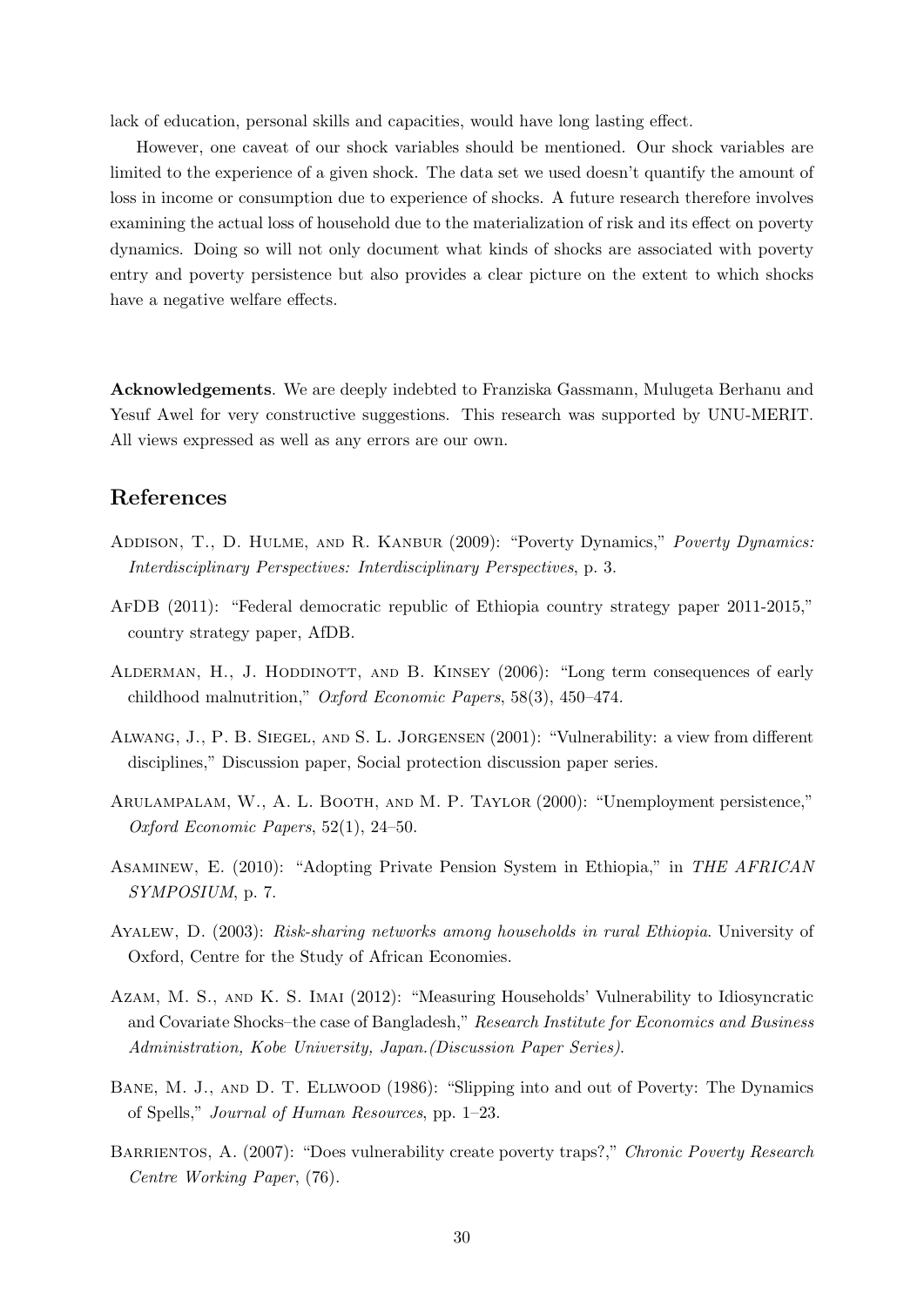- BAULCH, AND HODDINOTT (2000): "Economic mobility and poverty dynamics in developing countries," Journal of Development Studies, 36(6), 1–24.
- BAULCH, B. (2011): "Household panel data sets in developing and transition countries," Chronic poverty reports, CPRC.
- BERLOFFA, G., AND F. MODENA (2013): "Income shocks, coping strategies, and consumption smoothing: An application to Indonesian data," Journal of Asian Economics, 24, 158–171.
- Biewen, M. (2004): "Measuring state dependence in individual poverty status: are there feedback effects to employment decisions and household composition?," Discussion paper, IZA Discussion paper series.
- BIGSTEN, A., AND A. SHIMELES (2004): *Dynamics of poverty in Ethiopia*, no. 2004/39. Research Paper, UNU-WIDER, United Nations University (UNU).
- (2008): "Poverty transition and persistence in Ethiopia: 1994-2004," World Development, 36(9), 1559–1584.
- BUTLER, J. S., AND R. MOFFITT (1982): "A computationally efficient quadrature procedure for the one-factor multinomial probit model," Econometrica, 50(3), 761–64.
- Cappellari, L., and S. P. Jenkins (2002): "Who stays poor? Who becomes poor? Evidence from the British household panel survey," Economic Journal, 112(478), C60–C67.

(2004): "Modelling low income transitions," *Journal of Applied Econometrics*, 19(5), 593–610.

- CARDONA, O. D. (2003): "The need for rethinking the concepts of vulnerability and risk from a holistic perspective: a necessary review and criticism for effective risk management," Mapping vulnerability: Disasters, Development and People, p. 17.
- CARTER, M. R. (1997): "Environment, technology, and the social articulation of risk in West African agriculture," Economic Development and Cultural Change, 45(3), 557–590.
- Clarke, L. (1999): Mission improbable: Using fantasy documents to tame disaster. University of Chicago Press.
- Cox, D., and E. Jimenez (1998): "Risk sharing and private transfers: What about urban households?," Economic Development and Cultural Change, 46(3), 621–637.
- CSA (2010): "Population and Housing Census Report-Country," Discussion paper, Central Statistical Agency, Federal Democratic Republic of Ethiopia , Addis Ababa.
- DE GUZMAN, E. M. (2003): "Towards total disaster risk management approach," United National Office for the Coordination of Humanitarian Affairs, Asian Disaster Response Unit.
- DE NEUBOURG, C. (2002): "The welfare pentagon and the social management of risks," Social Security in the Global Village, 8.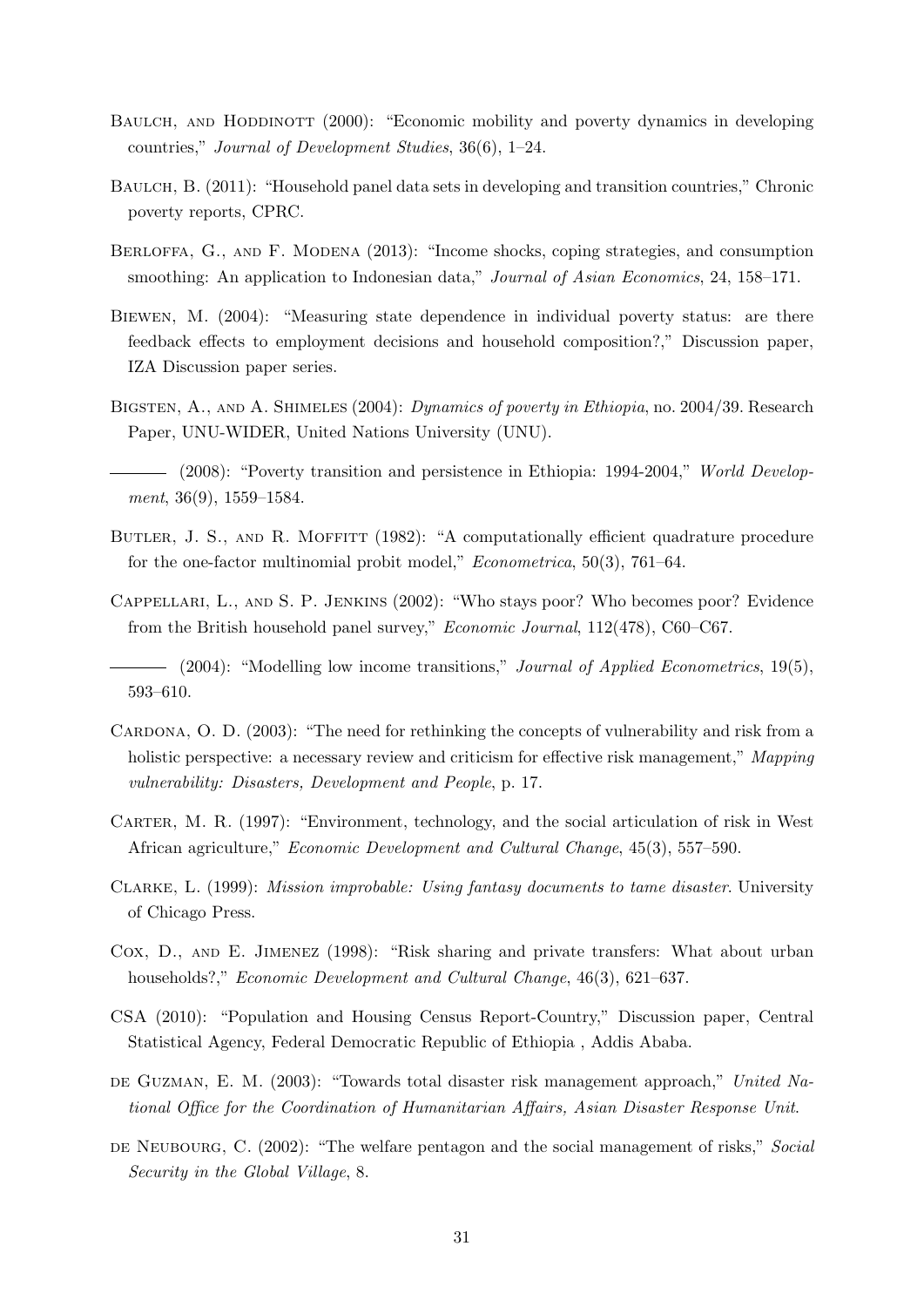- DEATON, AND GROSH (2000): "Consumption," in *Designing Household Survey Questionnaires* for Developing Countries: Lessons from 15 Years of the Living Standards Measurement Study, Volume 1, ed. by M. Grosh, and P. Glewwe. World Bank, Washington, DC.
- DEATON, A. (1990): "On Risk, Insurance and Intra-Village Consumption Smoothing," Preliminary Draft, Research Program in Development Studies. Princeton University.

 $-$  (1997): The analysis of household surveys: a microeconometric approach to development policy. World Bank Publications.

- DEININGER, K., M. GARCIA, AND K. SUBBARAO (2003): "AIDS-induced orphanhood as a systemic shock: Magnitude, impact, and program interventions in Africa," World Development, 31(7), 1201–1220.
- DERCON, S. (2002): "Income risk, coping strategies, and safety nets," The World Bank Research Observer, 17(2), 141–166.
- (2005): "Risk, Insurance, and Poverty: A Review," Insurance Against Poverty, p. 9.
- DERCON, S., J. HODDINOTT, AND T. WOLDEHANNA (2005): "Shocks and consumption in 15 Ethiopian villages, 1999-2004," Journal of African Economies, 14(4), 559–585.
- DERCON, S., AND P. KRISHNAN (1998): Changes in poverty in rural Ethiopia 1989-1995: measurement, robustness tests and decomposition. Centre for the Study of African Economies, Institute of Economics and Statistics, University of Oxford.

 $(2003)$ : "Risk sharing and public transfers<sup>\*</sup>," *Economic Journal*, 113(486), C86–C94.

- Dercon, S., and J. S. Shapiro (2007): "Moving On, Staying Behind, Getting Lost: Lessons on poverty mobility from longitudinal data," .
- DEVICIENTI, F. (2011): "Estimating poverty persistence in Britain," *Empirical Economics*, 40(3), 657–686.
- FAFCHAMPS, M., AND S. LUND (2003): "Risk-sharing networks in rural Philippines," Journal of Development Economics, 71(2), 261–287.
- FAFCHAMPS, M., C. UDRY, AND K. CZUKAS (1998): "Drought and saving in West Africa: are livestock a buffer stock?," Journal of Development Economics, 55(2), 273–305.
- Faye, O., N. Islam, and E. Zulu (2011): "Poverty Dynamics in Nairobis Slums: Testing for True State Dependence and Heterogeneity Effects," CEPS/INSTEAD Working Paper,  $(2011-56)$ .
- Foster, A. D. (1993): "Household partition in rural Bangladesh," Population Studies, 47(1), 97–114.
- Glewwe, P., and G. Hall (1998): "Are some groups more vulnerable to macroeconomic shocks than others? Hypothesis tests based on panel data from Peru," Journal of Development Economics, 56(1), 181–206.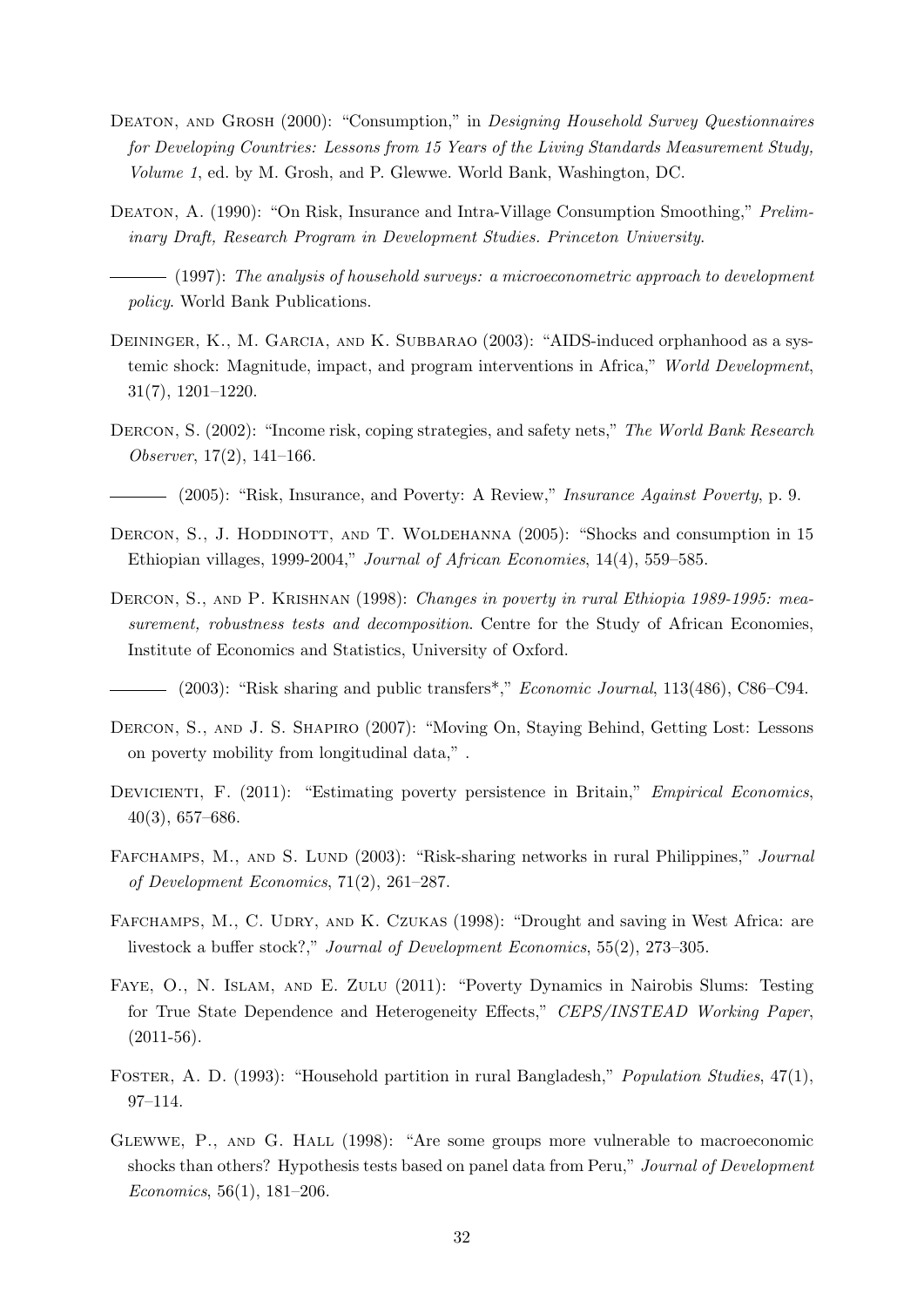- GRIMARD, F. (1997): "Household consumption smoothing through ethnic ties: evidence from Cote d'Ivoire," Journal of Development Economics, 53(2), 391–422.
- HAILU, D., AND T. NORTHCUT (2012): "Ethiopias social protection landscape: Its surface and underlying structures," International Social Work.
- Heckman, J. J. (1981a): "The Incidental Parameters Problem and the Problem of Initial Conditions in Estimating a Discrete TimeMDiscrete Data Stochastic ProM cess and Some Monte Carlo Evidence1 in CF Manksi and D. McFadden, eds., Structural Analysis of Discrete Data with Econometric Applications," MIT Press, Cambridge, MA, 179, 195.
- HECKMAN, J. J. (1981b): "Statistical models for desecrate panel data," in *Structural Analysis* of Discrete Data with Econometric Applications, ed. by C. F. Manski, D. McFadden, et al. MIT Press, Cambridge, MA.
- Islam, N., and A. Shimeles (2006): "Poverty dynamics in Ethiopia: State dependence and transitory shocks," Essays on Labour Supply and Poverty: A Microeconometric Application. Department of Economics, Göteborg University.
- JALAN, J., AND M. RAVALLION (1998): *Determinants of transient and chronic poverty: evidence* from rural China. Citeseer.
- Kedir, A. M., and A. McKay (2005): "Chronic poverty in urban Ethiopia: Panel data evidence," International Planning Studies, 10(1), 49–67.
- Mazzocco, M. (2004): "Saving, risk sharing, and preferences for risk," American Economic Review, 94(4), 1169–1182.
- (2012): "Testing efficient risk sharing with heterogeneous risk preferences," American Economic Review, 102(1), 428–468.
- McKay, A., and D. Lawson (2003): "Assessing the extent and nature of chronic poverty in low income countries: issues and evidence," World Development, 31(3), 425–439.
- Modena, F., and C. L. Gilbert (2012): "Household Responses to Economic and Demographic Shocks: Marginal Logit Analysis using Indonesian Data," Journal of Development Studies, 48(9), 1306–1322.
- MOFED (2008): "Dynamics of Growth and Poverty in Ethiopia," Discussion paper, Ministry of Finance and Economic Development.
- MoFED (2010): "Growth and Transformation Plan (GTP) 2010/11-2014/15," Discussion paper, Ministry of Finance and Economic Development, Federal Democratic Republic of Ethiopia , Addis Ababa.
- MORDUCH, J. (1995): "Income smoothing and consumption smoothing," *Journal of Economic* Perspectives, 9(3), 103–114.
	- (1999): "Between the state and the market: Can informal insurance patch the safety net?," The World Bank Research Observer, 14(2), 187–207.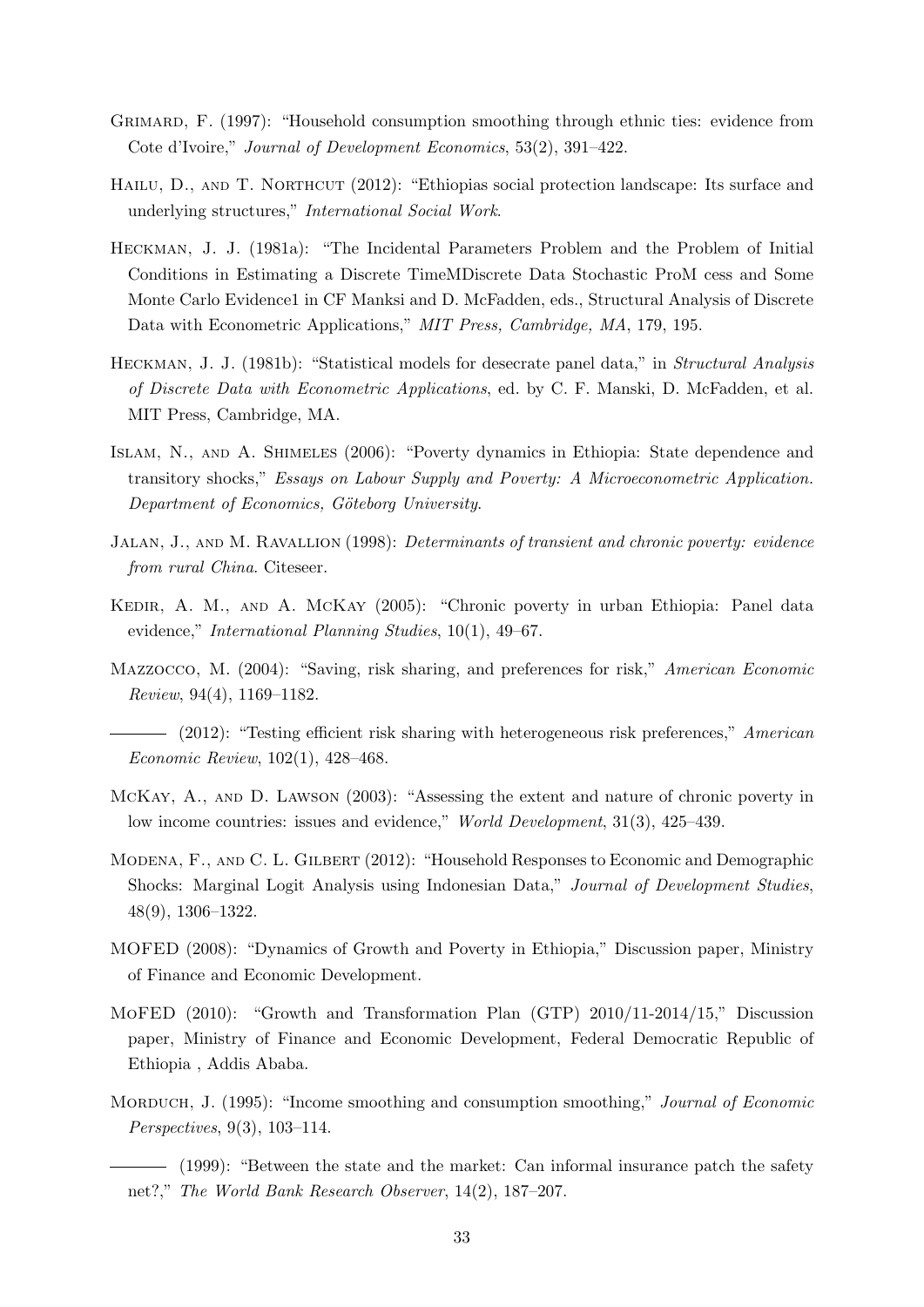(2006): "Micro-insurance: the next revolution?," Understanding poverty, pp. 337–56.

- NOTTEN, G. (2008): "Measuring and Managing Poverty Risks," Ph.D. thesis, Maastricht Graduate School of Governance, Maastricht, the Netherlands.
- Ravallion, M. (1992): "Poverty Comparisons–A Guide to Concepts and Methods; Worldbank," Living Standards Measurement Study Working Paper, (88).

 $-$  (2002): "On the urbanization of poverty," Journal of Development Economics, 68(2), 435–442.

- Sahlins, M. D. (1972): Stone age economics. Transaction Publishers.
- Sana, M., and D. S. Massey (2000): "Seeking Social Security: An Alternative Motivation for Mexico-US Migration," International Migration, 38(5), 3–24.
- SANTOS, P., AND C. B. BARRETT (2011): "Persistent poverty and informal credit," Journal of Development Economics, 96(2), 337–347.
- SCHULTZ, T. (1975): "Human capital and disequilibrium," Journal of Economic Literature, 13, 827–846.
- SKOUFIAS, E., AND A. R. QUISUMBING (2005): "Consumption insurance and vulnerability to poverty: A synthesis of the evidence from Bangladesh, Ethiopia, Mali, Mexico and Russia," European Journal of Development Research, 17(1), 24–58.
- STEVENS, A. H. (1994): "The dynamics of poverty spells: updating Bane and Ellwood," American Economic Review, 84(2), 34–37.
- STEWART, M. B., AND J. K. SWAFFIELD (1999): "Low pay dynamics and transition probabilities," Economica, 66(261), 23–42.
- Tadesse, M. (1996): "Food consumption and poverty in urban Ethiopia: A preliminary assessment," in proceedings of the Fifth Annual Conference on the Ethiopian Economy, Bereket Kebede and Mekonnen Taddesse (eds.), Addis Ababa, Ethiopian Economic Association.
- Townsend, R. M. (1994): "Risk and insurance in village India," Econometrica, pp. 539–591.

 $-$  (1995): "Financial systems in Northern Thai villages," Quarterly Journal of Economics, 110(4), 1011–1046.

- UNITED NATIONS (2012a): "Social protection: A development priority in the post-2015 UN development agenda," Discussion paper, United Nations.
- (2012b): "World Urbanization Prospects: The 2011 Revision," Discussion paper, Department of Economic and Social Affairs, Population Division.
- WITOELAR, F. (2005): "Inter-household Allocations within Extended Households: Evidence from the Indonesia Family Life Survey," Discussion paper, Center Discussion Paper no, 912, Economic Growth Center, Yale University.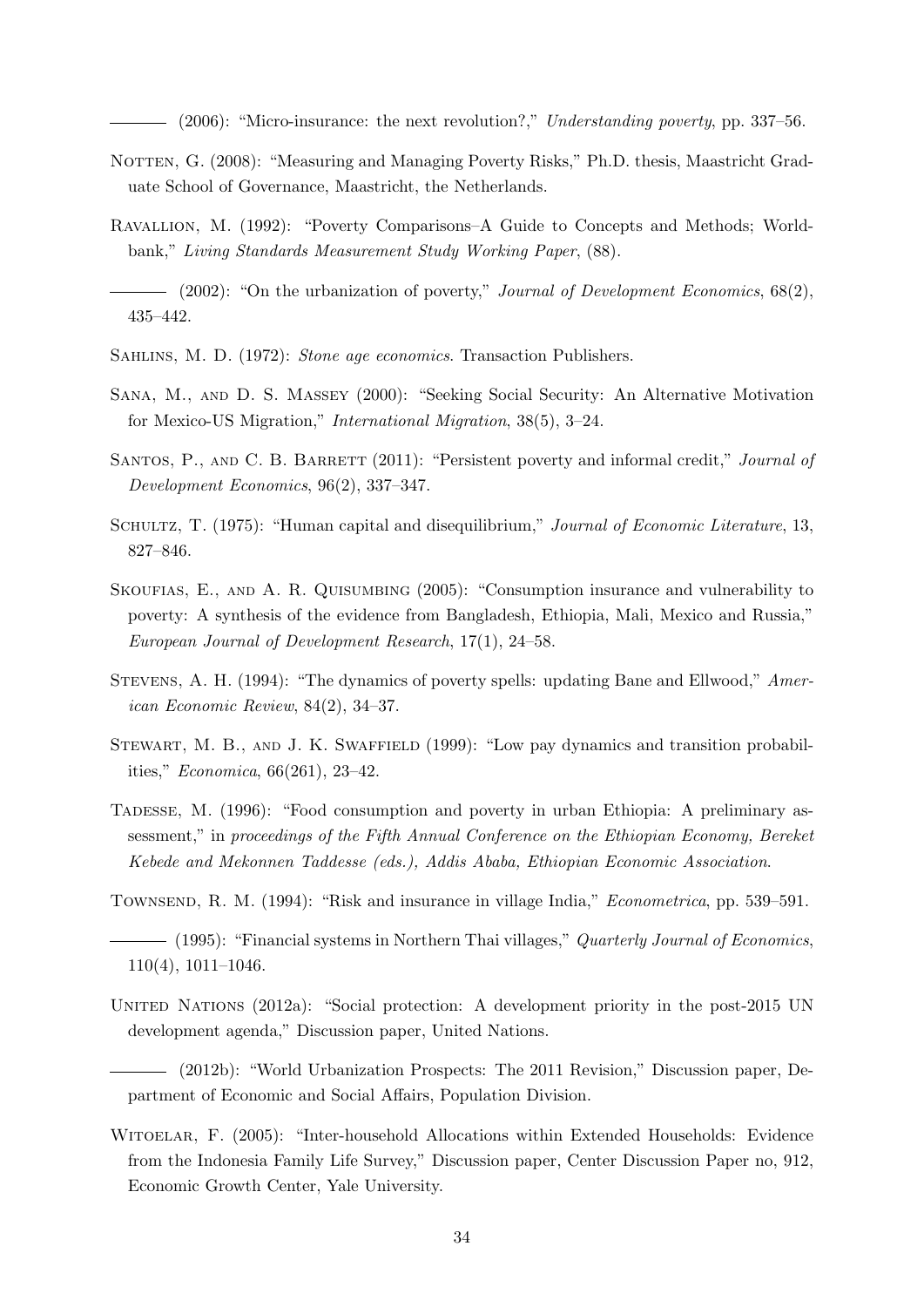- World Bank (2001): "World development report 2000/2001: attacking poverty," New York, Oxford University Press), table, 19, 311.
- ZIMMERMAN, F. J., AND M. R. CARTER (2003): "Asset smoothing, consumption smoothing and the reproduction of inequality under risk and subsistence constraints," Journal of Development Economics, 71(2), 233–260.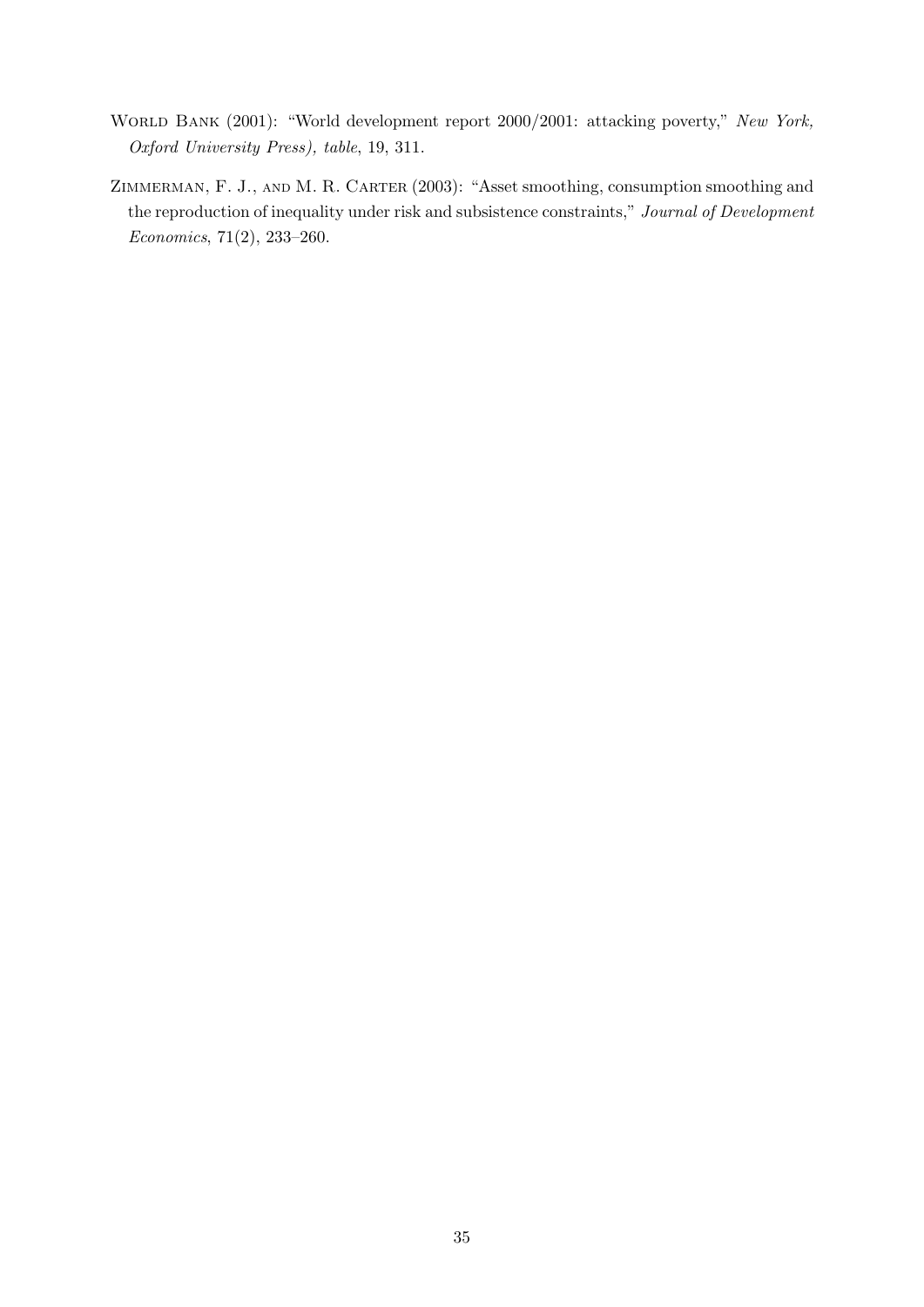| Age in years | men      | women |
|--------------|----------|-------|
|              |          |       |
| $0 - 1$      | 0.33     | 0.33  |
| $1-2$        | 0.46     | 0.46  |
| 2-3          | 0.54     | 0.54  |
| 3-5          | $0.62\,$ | 0.62  |
| $5 - 7$      | 0.74     | 0.70  |
| $7 - 10$     | 0.84     | 0.72  |
| $10 - 12$    | 0.88     | 0.78  |
| 12-14        | $0.96\,$ | 0.84  |
| 14-16        | $1.06\,$ | 0.86  |
| 16-18        | 1.14     | 0.86  |
| 18-30        | 1.04     | 0.80  |
| $30 - 60$    | 1.00     | 0.82  |
| $60 +$       | 0.84     | 0.74  |

<span id="page-36-0"></span>Table 10: Table Appendix (A1). Calorie based equivalence scales

Source: Dercon and Krishnan (1998).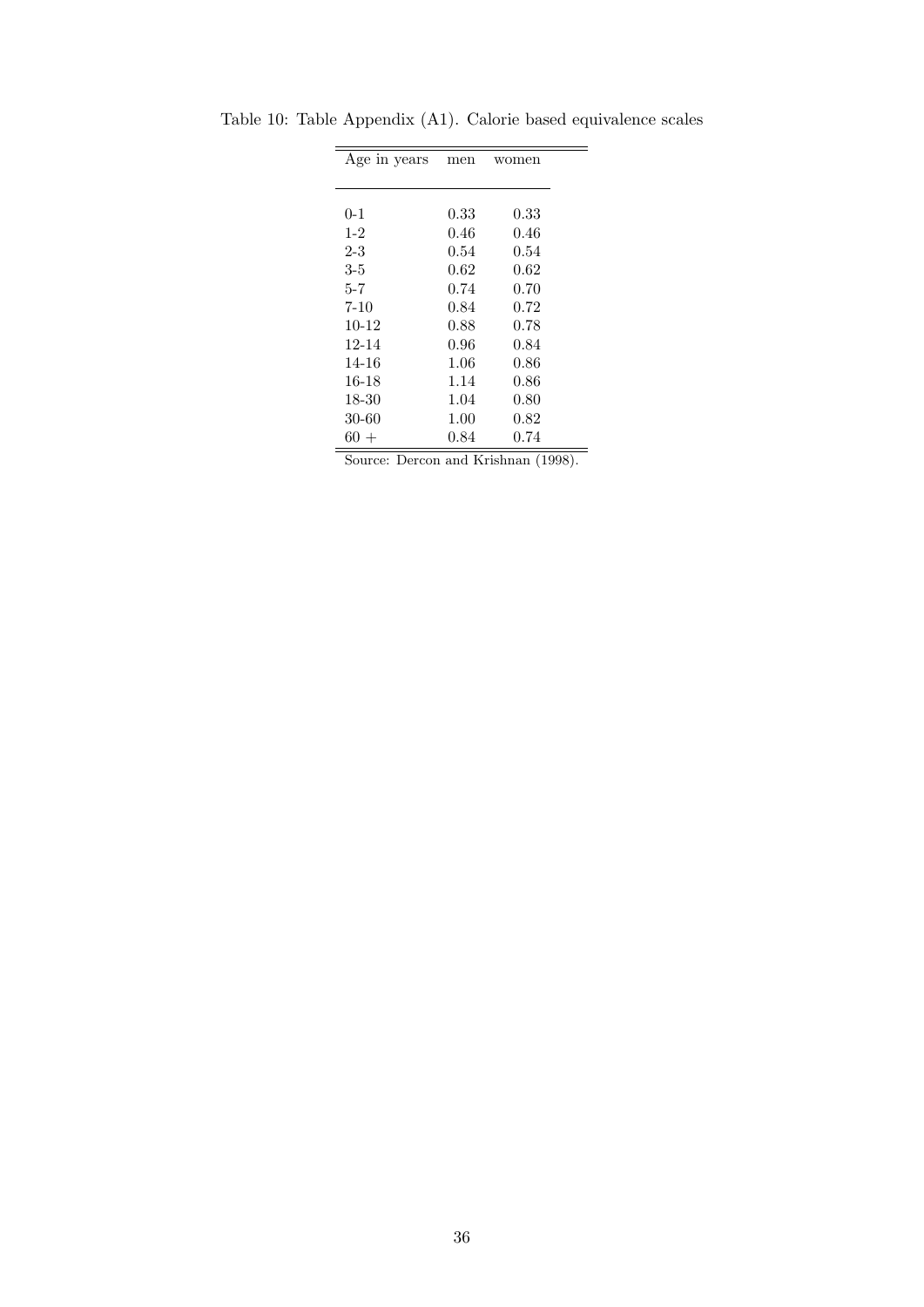## Table 11: Table Appendix (A2). Definition of variables

<span id="page-37-0"></span>

| Variable name                                  | Definition                                                   | Nature                          |
|------------------------------------------------|--------------------------------------------------------------|---------------------------------|
| Household characteristics                      |                                                              |                                 |
| Number of employees in the household           | Number of household members                                  |                                 |
|                                                | involved in income generating activity                       | Continuous                      |
| Number of unemployed in the household          | Number of household members                                  |                                 |
|                                                | who are looking for work but unable to find                  | Continuous                      |
| Household size                                 | Number of family members                                     | Continuous                      |
| Number of family members aged between 0 and 14 | Number of family members                                     |                                 |
|                                                | whose age is between $0$ and $14$                            | Continuous                      |
| Number of family members aged 64+              | Number of family members                                     |                                 |
|                                                | whose age is above 64                                        | Continuous                      |
| Characteristics of household head              |                                                              |                                 |
|                                                | Age of head                                                  | Continuous                      |
| Age<br><b>Sex</b>                              | Sex of head                                                  | Dummy (female= $1$ )            |
| Marital status                                 | Marital status of household head                             |                                 |
|                                                |                                                              | $Dummy$ (Married=1)             |
| Education level                                | Highest educational status of head                           | Dummy (Ref. No schooling)       |
| Head employment type                           | Household head employment type                               | Dummy (Ref. Own account worker) |
| <b>Head shocks</b>                             |                                                              |                                 |
| Unemployment                                   | Household head is looking for                                |                                 |
|                                                | work but unable to find                                      | Dummy ( $yes=1$ )               |
| Sickness                                       | Household head suffered from illness during the last 4 weeks | Dummy ( $yes=1$ )               |
| Disability                                     | Household head is disabled                                   | Dummy ( $yes=1$ )               |
| Household informal risk management strategies  |                                                              |                                 |
| Local remittance                               | Household received local remittance                          |                                 |
|                                                | in the last 12 months                                        | Dummy ( $yes=1$ )               |
|                                                |                                                              | Continued on next page          |